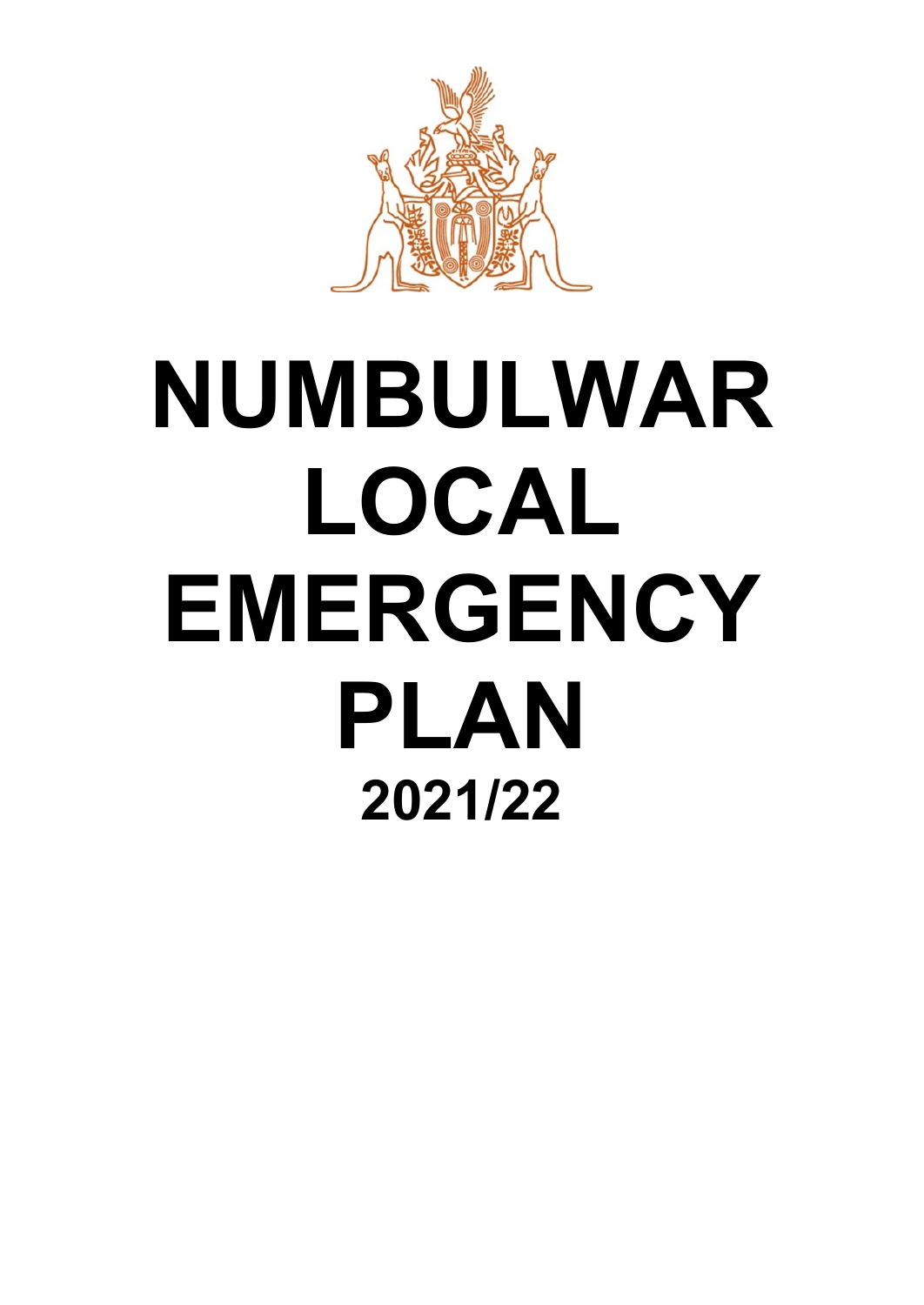

**TERRITORY EMERGENCY MANAGEMENT COUNCIL**

## **Authority**

The Numbulwar Plan (the Plan) approved by the Territory Controller 2013 and in accordance with section 17 of the *Emergency Management Act 2013* (the Act) has been reviewed and endorsed by the Regional Emergency Controller, hereafter referred to as the Regional Controller, as the Territory Controller's delegate.

Regional Controller Martin Dole

Dated this 2nd day of November 2021

Copyright: 2021

Disclaimer

Every effort has been made to ensure that the information contained within these guidelines is accurate and where possible reflects current best practice. However, NTES does not give any warranty or accept any liability in relation to the content of material contained in the document.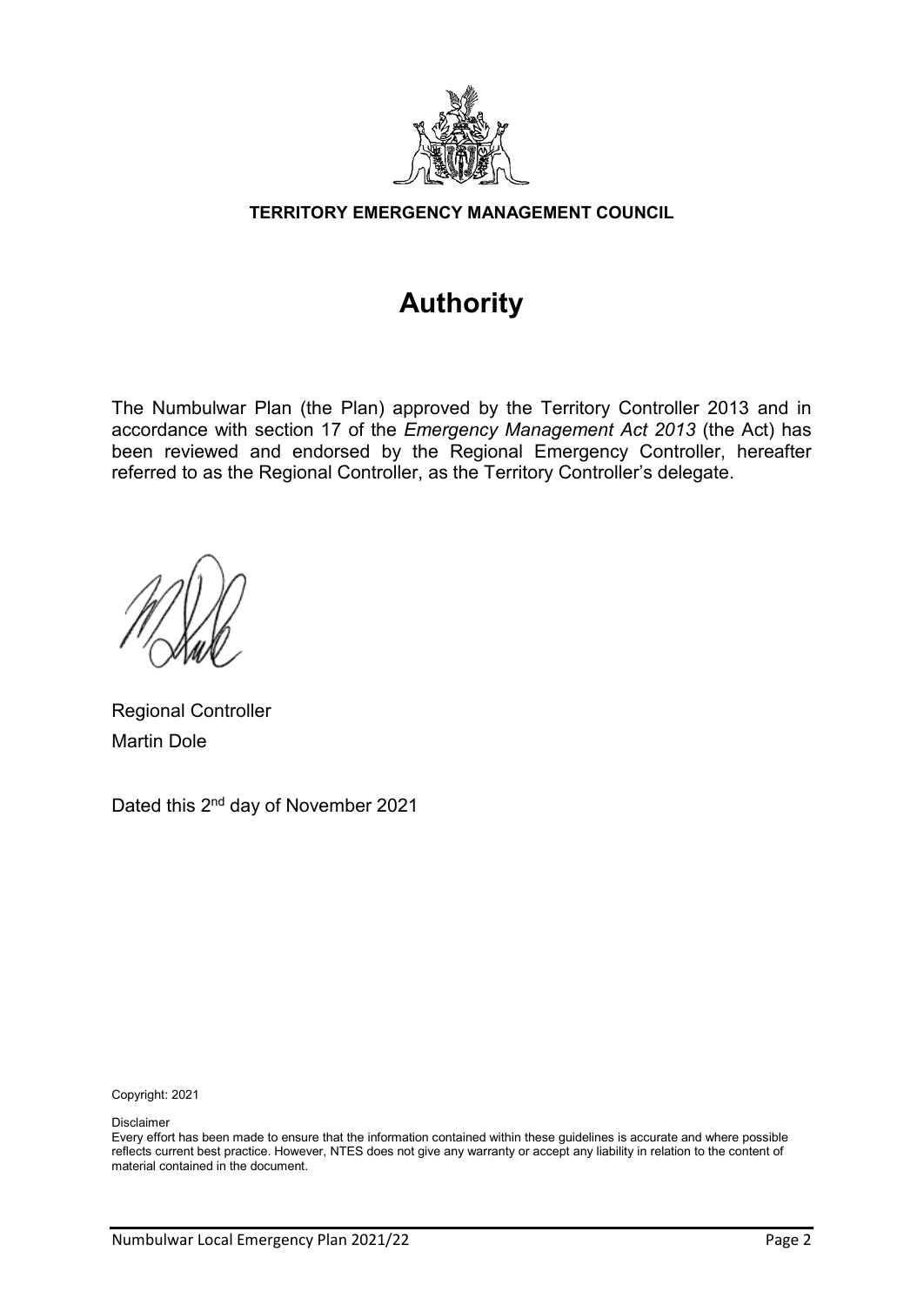## **Table of Contents**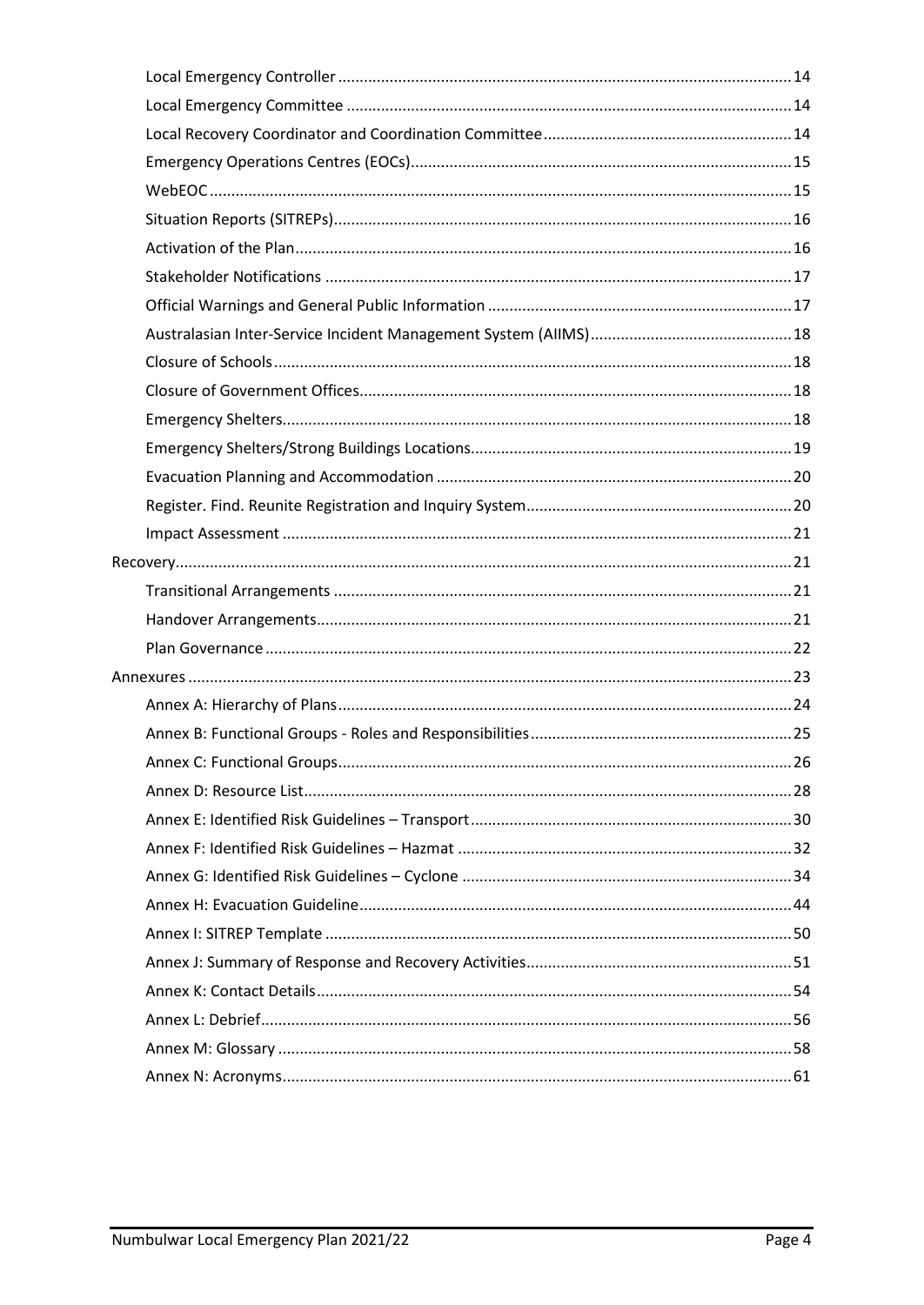#### <span id="page-4-0"></span>**Version History**

| <b>Document title</b>  | Numbulwar Local Emergency Plan                         |
|------------------------|--------------------------------------------------------|
| <b>Contact details</b> | Northern Territory Police, Fire and Emergency Services |
| Approved by            | Regional Controller - Martin Dole                      |
| Date approved          | 2 November 2021                                        |
| <b>Document Review</b> | Annually                                               |
| <b>TRM</b> number      | 04:D21:58163                                           |

| <b>Version</b> | <b>Date</b>                   | <b>Author</b>         | <b>Comments</b>                                  |
|----------------|-------------------------------|-----------------------|--------------------------------------------------|
| 1.0            | 24th July 2021                | <b>Brian Hennessy</b> | Updated format and review of<br>content.         |
| 1.0            | 3rd August 2021               | <b>Brian Hennessy</b> | Track changes sent to LC<br>Numbulwar to review. |
| 1.0            | 2 <sup>nd</sup> November 2021 | <b>Martin Dole</b>    | Review of content and<br>finalisation of plan.   |
|                |                               |                       |                                                  |

#### **Amendment List**

Proposals for amendment to this plan are to be forward to:

Officer in Charge, Local Controller Numbulwar Police Station CMB 17, Numbulwar NT 0852

Amendments promulgated are to be certified below when entered:

| <b>Revision Date</b> | Description                                                                          | <b>Local Controller</b> |
|----------------------|--------------------------------------------------------------------------------------|-------------------------|
| <b>July 2018</b>     | General template changes                                                             | K Riley / NTES          |
| Aug 2018             | Administrative review and formatting -<br>$entirety -$                               | A Heath / NTFRES        |
| Nov 2020             | Administrative review and formatting -<br>entirety - amendment to shelters para. 102 | J Richardson / NTPFES   |
| Oct 2021             | Administrative review                                                                | B Hennessy / NTPES      |
| Nov 2021             | Administrative review and general formatting<br>changes                              | R McKinnon / NTPFES     |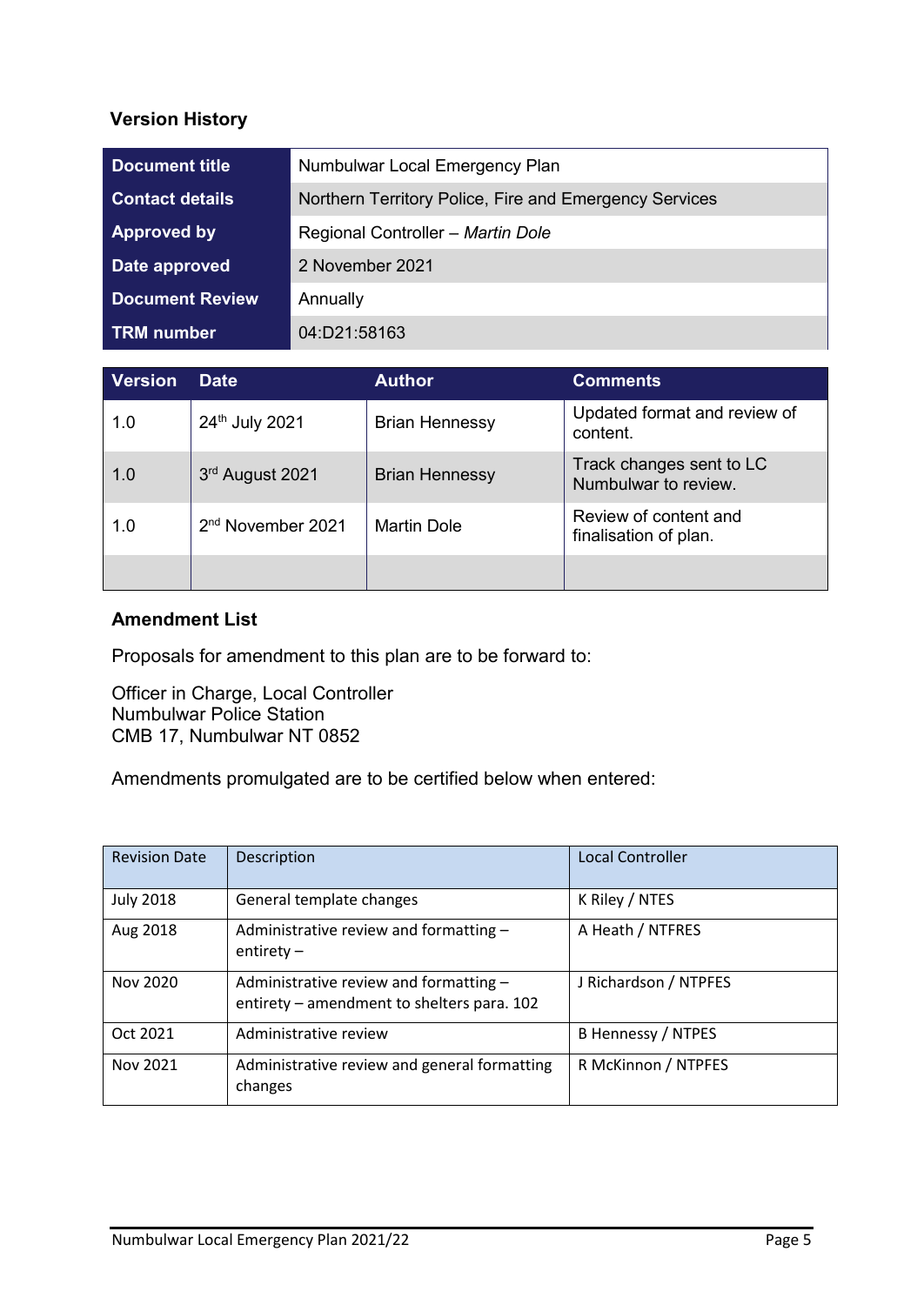## <span id="page-5-0"></span>**Purpose**

1. The purpose of this Plan is to describe the emergency management arrangements for Numbulwar District (the District) during 2021/22.

## <span id="page-5-1"></span>**Application**

2. This Plan applies to the Numbulwar District.

## <span id="page-5-2"></span>**Related References**

- 3. The following references apply:
	- *Emergency Management Act 2013*
	- Territory Emergency Plan 2021/22
	- Northern Region Emergency Plan 2021/22
	- National Disaster Risk Reduction Framework (NDRRF)
	- National Disaster Risk Assessment Guidelines (NERAG).

### **Plan**

## <span id="page-5-4"></span><span id="page-5-3"></span>**Key Considerations**

- 4. The *Emergency Management Act 2013* (the Act) is the legislative basis for emergency management across the Northern Territory (NT).
- 5. The Act reflects an all hazards approach to emergency and disaster events, natural or otherwise. It provides for the adoption of measures necessary for the protection of life and property from the effects of such events.
- 6. The Act defines the emergency management structures, roles and responsibilities for the NT and, in conjunction with the Territory and Regional Emergency Plan(s), form the basis for this Plan.
- 7. This Plan:
	- confirms appointment of a Local Emergency Controller and Local Recovery Coordinator
	- confirms establishment of the Local Emergency Committee (LEC) and Local Recovery Coordination Committee (LRCC)
	- assesses hazards most likely to affect the community
	- specifies control and coordination arrangements for mobilisation of local and, if necessary regional, Territory and national resources
	- identifies roles and responsibilities of key stakeholders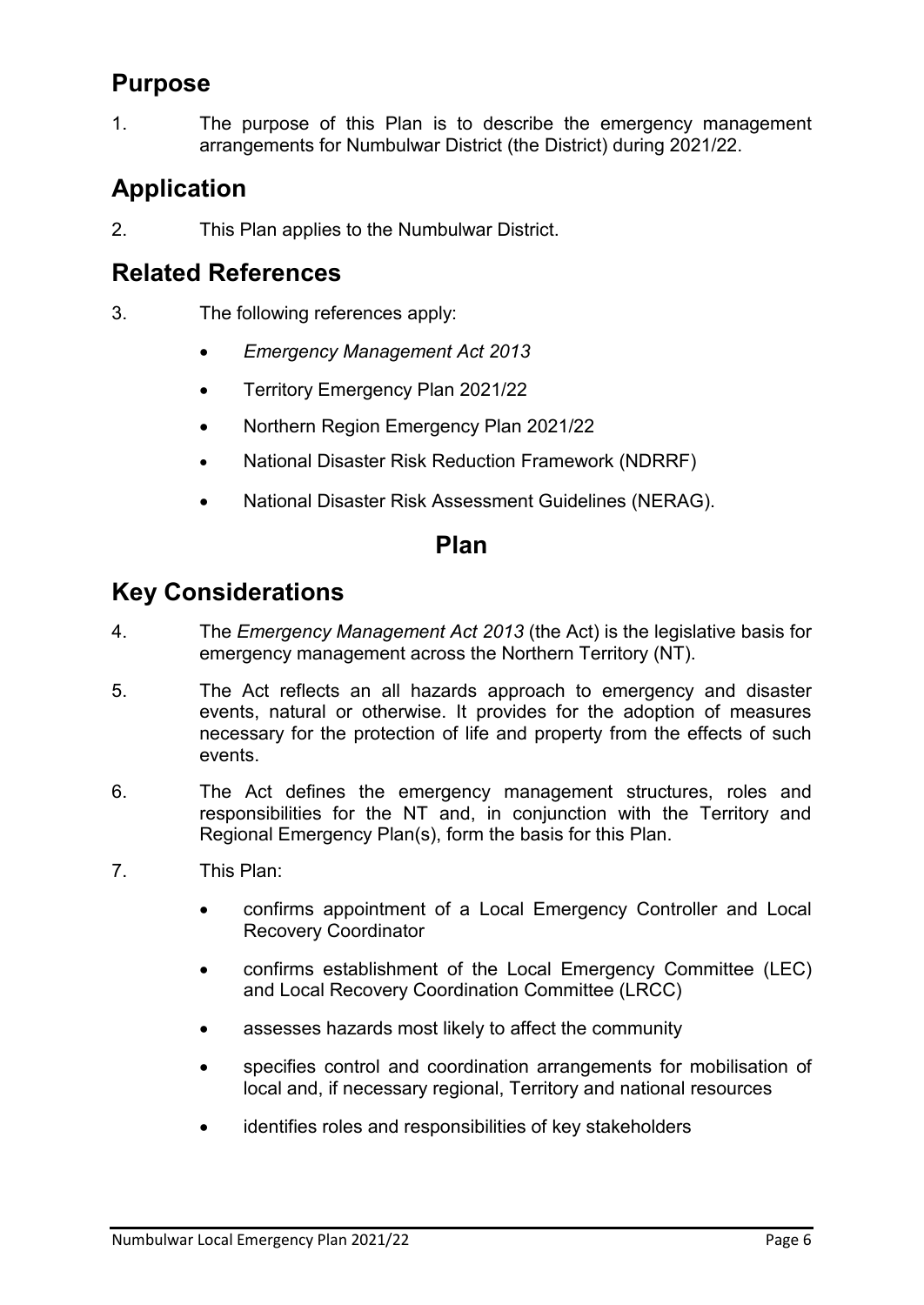- details specific emergency response procedures for the higher risk situations.
- 8. This Plan complements the Territory Emergency Plan as it relates to the District. For further information on the hierarchy of plans, refer **Annex A**.

## <span id="page-6-0"></span>**Locality Context**

- 9. The District covers approximately 45,000 square kilometres and is located approximately 500 kilometres south east of Katherine, forming part of the Northern Region (Region 1) as defined by the Territory Emergency Plan.
- 10. The District population fluctuates but to a maximum of approximately 1,000 persons, with the main population centre being the town of Numbulwar.

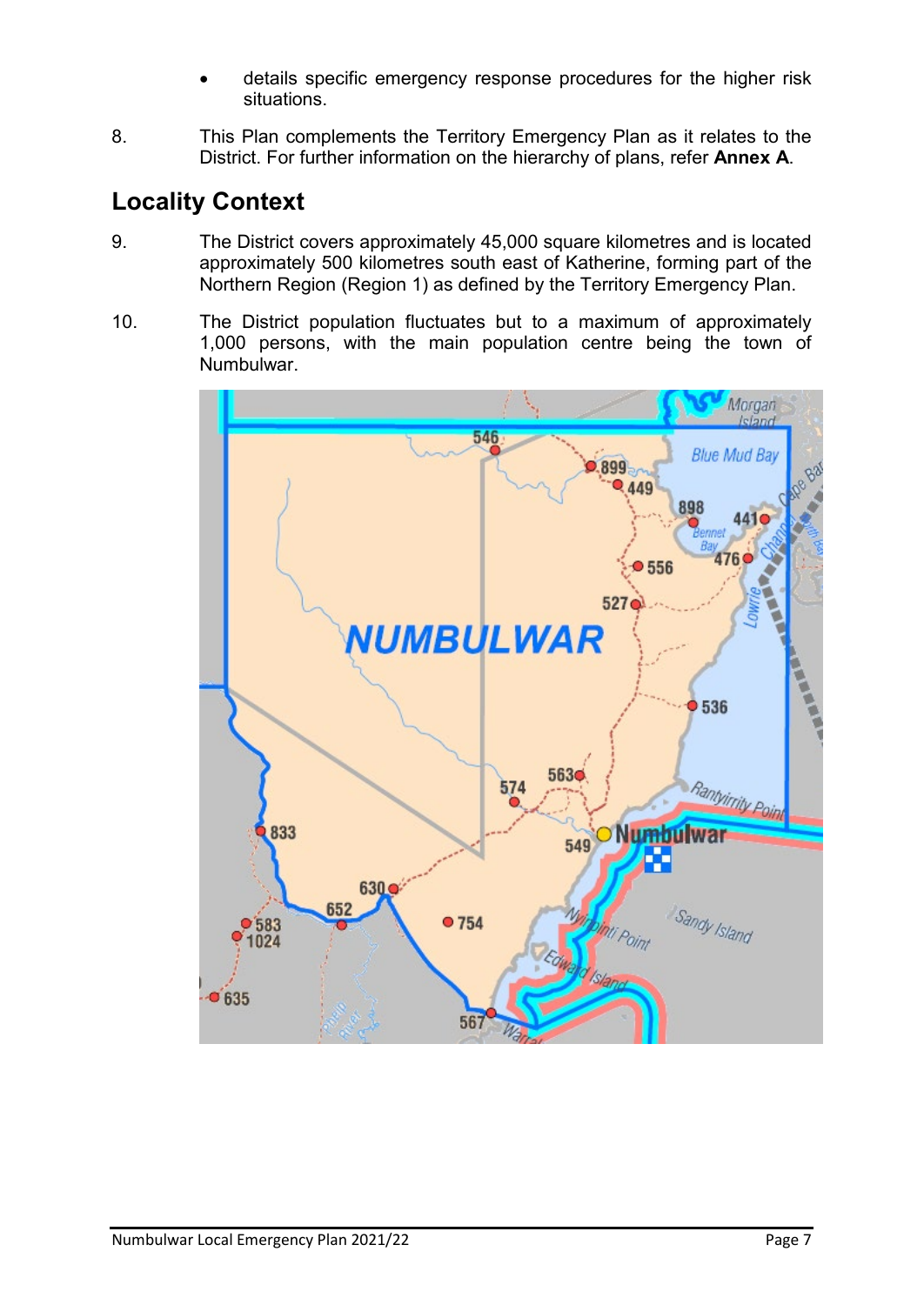#### <span id="page-7-0"></span>**Climate and Weather**

- 11. The District experiences similar weather conditions to those which occur throughout the Top End of the NT. That is, there is a distinct 'Wet' (November to May) and 'Dry' (June to October) season.
- 12. Compared to Darwin, temperatures tend to be slightly higher during the Wet and slightly lower during the Dry. The District's average annual rainfall is approximately 1,700 millimetres.

#### <span id="page-7-1"></span>**Geography**

- 13. The District ranges from relatively flat black soil plains to hilly outcrops which rise to 190 metres and lead into the Arnhem Land escarpment.
- 14. The District is drained by a number of rivers and creeks. Of note, these are:
	- Roper River
	- **Towns River**
	- Hells Gate Creek
	- Wilton River
	- Cox River
	- Hodgson River
	- Limmen River
	- Phelps River (Can cause flooding to the Roper Highway)
	- Rose River
- 15. The District's main river is the Rose River. The town of Numbulwar is located at the mouth of this river, which drains into the Gulf of Carpentaria.

#### <span id="page-7-2"></span>**Sites of Conservation or Cultural Significance**

- 16. Blue Mud Bay and associated coastal floodplains are a site of conservation significance in the district.
- 17. Further information about this site can be found [here.](https://nt.gov.au/environment/environment-data-maps/important-biodiversity-conservation-sites/conservation-significance-list)

#### <span id="page-7-3"></span>**Tourism**

18. Tourism is a major economic contributor to the district, particularly throughout the months of May to October.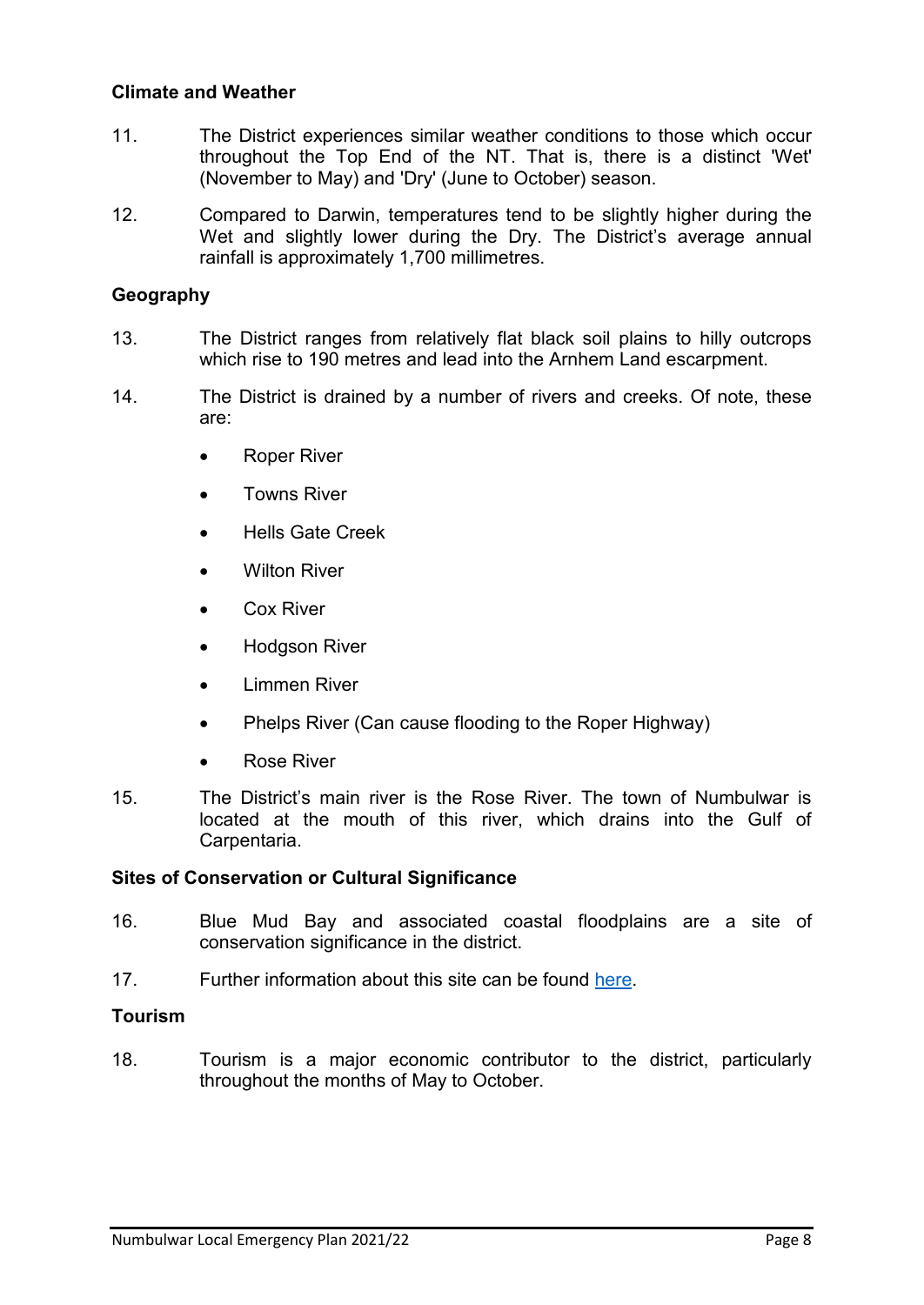## <span id="page-8-0"></span>**Public Administration**

#### <span id="page-8-1"></span>**NT and Local Government**

- 19. NT Government agencies that have a presence in the District include:
	- NT Police, Fire and Emergency Services (NTPFES)
		- NT Police Force (NTPF) (Police Station)
		- NTES (Volunteer Unit)
	- Department of Health
		- Numbulwar Primary Health Centre
	- Department of Education
		- Numbulwar School.
- 20. Local government in the district is provided by the Roper Gulf Regional Council (RGRC). While council headquarters is located in Katherine, there is a Service Delivery Centre located in the district.

## <span id="page-8-2"></span>**Infrastructure**

#### <span id="page-8-3"></span>**Building Codes**

21. Buildings and construction in the District are subject to the Building Act (NT), [NT Building Regulations](https://legislation.nt.gov.au/Legislation/BUILDING-REGULATIONS) and the [Building Code Australia.](https://www.abcb.gov.au/NCC/About)

#### <span id="page-8-4"></span>**Land Use**

- 22. Land use in the district is determined in consultation between RGRC, Traditional Owners and the Department of Infrastructure, Planning and Logistics (DIPL) including, but not limited to:
	- sewage ponds
	- air strip
	- waste disposal
	- barge landing.

#### <span id="page-8-5"></span>**Power Generation and Distribution**

23. The District is serviced by a stand-alone, diesel power station. The infrastructure surrounding this is currently being upgraded (Dec 2017).

#### <span id="page-8-6"></span>**Water Services**

24. The District's primary water source is ground water.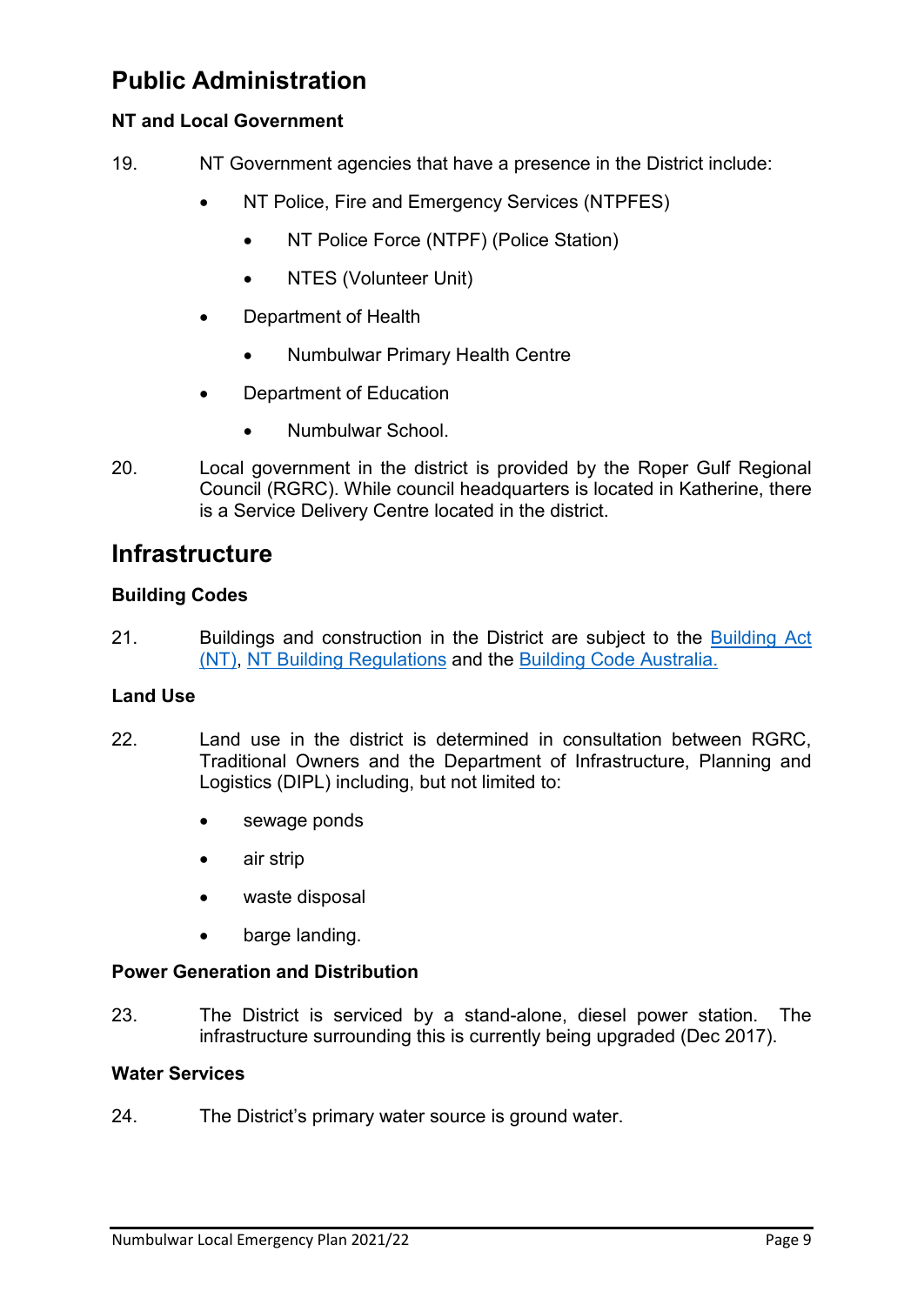#### <span id="page-9-0"></span>**Health Infrastructure**

- 25. The Numbulwar Primary Health Centre has the capacity to provide to emergency medical aid in addition to routine health treatment.
- 26. A Locum Doctor attends the centre 3 times a week when availability allows.
- 27. Serious medical cases are required to be medically evacuated to Darwin or Nhulunbuy.

#### <span id="page-9-1"></span>**Emergency Service Infrastructure**

- 28. The district has the following emergency service infrastructure:
	- Police Station and cells
	- NTES Volunteer Unit
	- Numbulwar Primary Health Centre.

#### <span id="page-9-2"></span>**Roads**

- 29. The Roper Highway is the major road for the district, joining the Stuart Highway seven kilometres south of Mataranka.
- 30. The Roper Highway is sealed for approximately 148 kilometres and unsealed for 70 kilometres to Ngukurr. It travels 156 kilometres north-east to the district on the coast.
- 31. During the Wet season, all roads may be subject to inundation at various creek/river crossings and low lying areas.

#### <span id="page-9-3"></span>**Airports**

32. The table below lists the airstrips in Numbulwar:

| Name of the Strip | Datum                         | Details (type, length,<br>$etc.$ )   | Operator of the<br>strip |
|-------------------|-------------------------------|--------------------------------------|--------------------------|
| <b>Numbulwar</b>  | 14°16'26.48"S<br>135°43'5.11E | Sealed<br>1300 metres X 33<br>metres | <b>RGRC</b>              |

#### <span id="page-9-4"></span>**Ports (Barge Landings)**

33. The District has a barge landing located at the RGRC Workshop, near the mouth of the Rose River.

#### <span id="page-9-5"></span>**Telecommunication**

34. Telecommunications are available across the Numbulwar town area via a combination of landline, mobile and satellite communications delivery.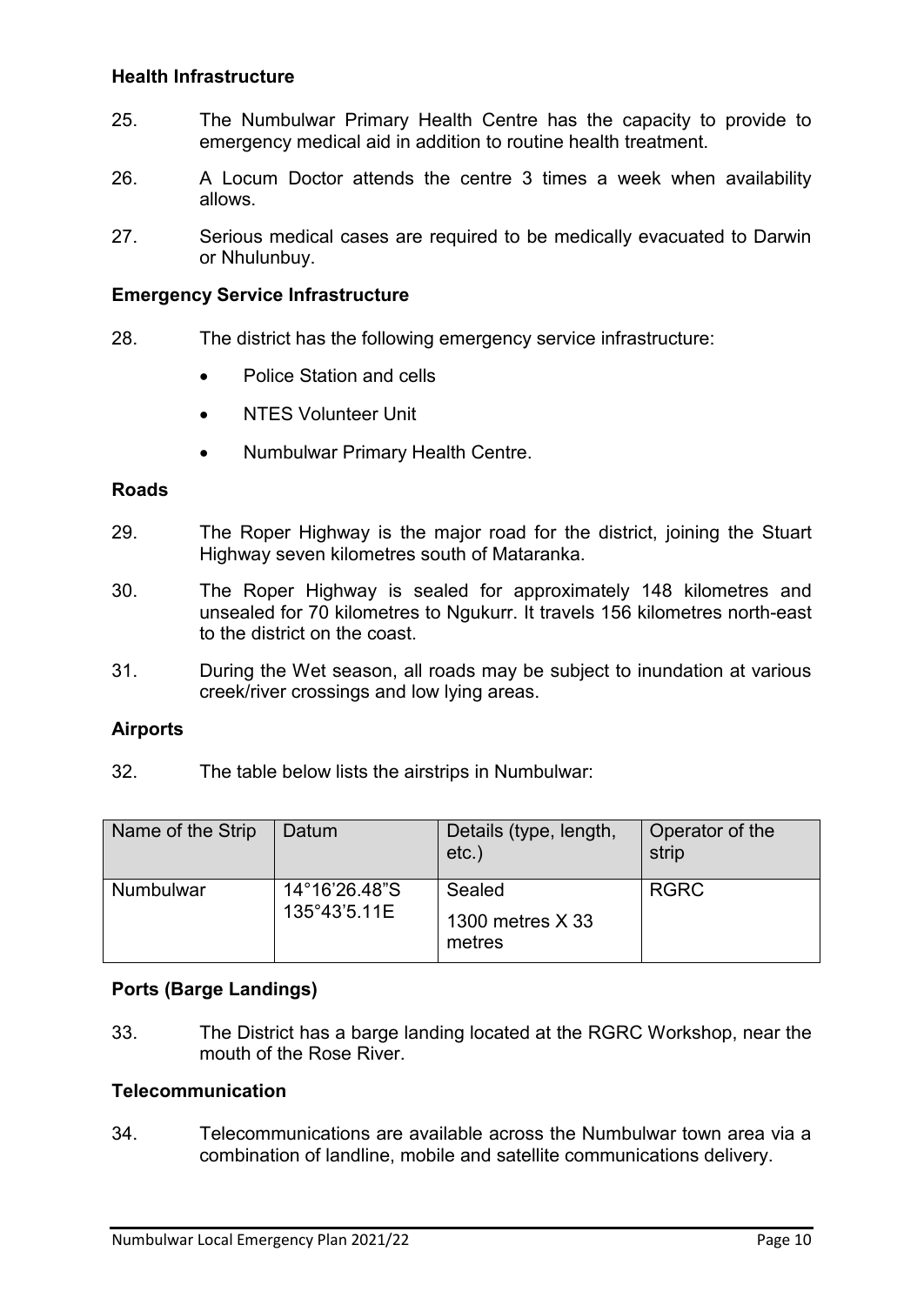#### <span id="page-10-0"></span>**Local Radio Stations**

- 35. The District has the following radio stations:
	- 106.1FM ARC Radio
	- 104.5FM ABC Radio.
- 36. All warnings will be broadcast over 106.1FM station. Numbulwar community also has a loudspeaker to broadcast warnings.

#### <span id="page-10-1"></span>**Vulnerable Clients**

- 37. A list of all vulnerable medical patients is held with the manager of the Numbulwar Primary Health Centre.
- 38. Aged care in the district is provided by the Remote Area Health Corps at the Numbulwar Aged Care and Respite Centre. The centre maintains records of all clients and their specific medical requirements.

## <span id="page-10-2"></span>**Preparation**

#### <span id="page-10-3"></span>**Disaster Hazard Analysis and Risk Register**

- 39. The LEC has identified the following hazards for the district which require a detailed operational response procedure:
	- transport incident (road, marine and aircraft)
	- hazardous material incident
	- cyclone.
- 40. These hazards have been rated against the National Disaster Risk Assessment Guidelines (NERAG):

| <b>Hazard</b>                                  | <b>Overall</b><br><b>Consequence</b> | <b>Overall</b><br>Likelihood | <b>Risk Rating</b> |
|------------------------------------------------|--------------------------------------|------------------------------|--------------------|
| <b>Transport Incident Road</b>                 | <b>Minor</b>                         | Likely                       | <b>Medium</b>      |
| <b>Hazardous Material</b><br>Incident (HAZMAT) | <b>Minor</b>                         | Likely                       | <b>Medium</b>      |
| Cyclone Category 1 & 2                         | <b>Minor</b>                         | Likely                       | <b>Medium</b>      |
| <b>Cyclone Category 3</b>                      | Major                                | Possible                     | <b>High</b>        |
| <b>Cyclone Category 4</b>                      | Major                                | Possible                     | <b>High</b>        |
| <b>Cyclone Category 5</b>                      | Catastrophic                         | Possible                     | <b>High</b>        |

#### <span id="page-10-4"></span>**Transport Incident (Road, Marine and Aircraft)**

- 41. Transport incidents refer to motor vehicle, marine and aircraft accidents.
- 42. These incidents are of an impact nature with little or no lead time. With the exception of maintaining infrastructure, no mitigation can be put in place.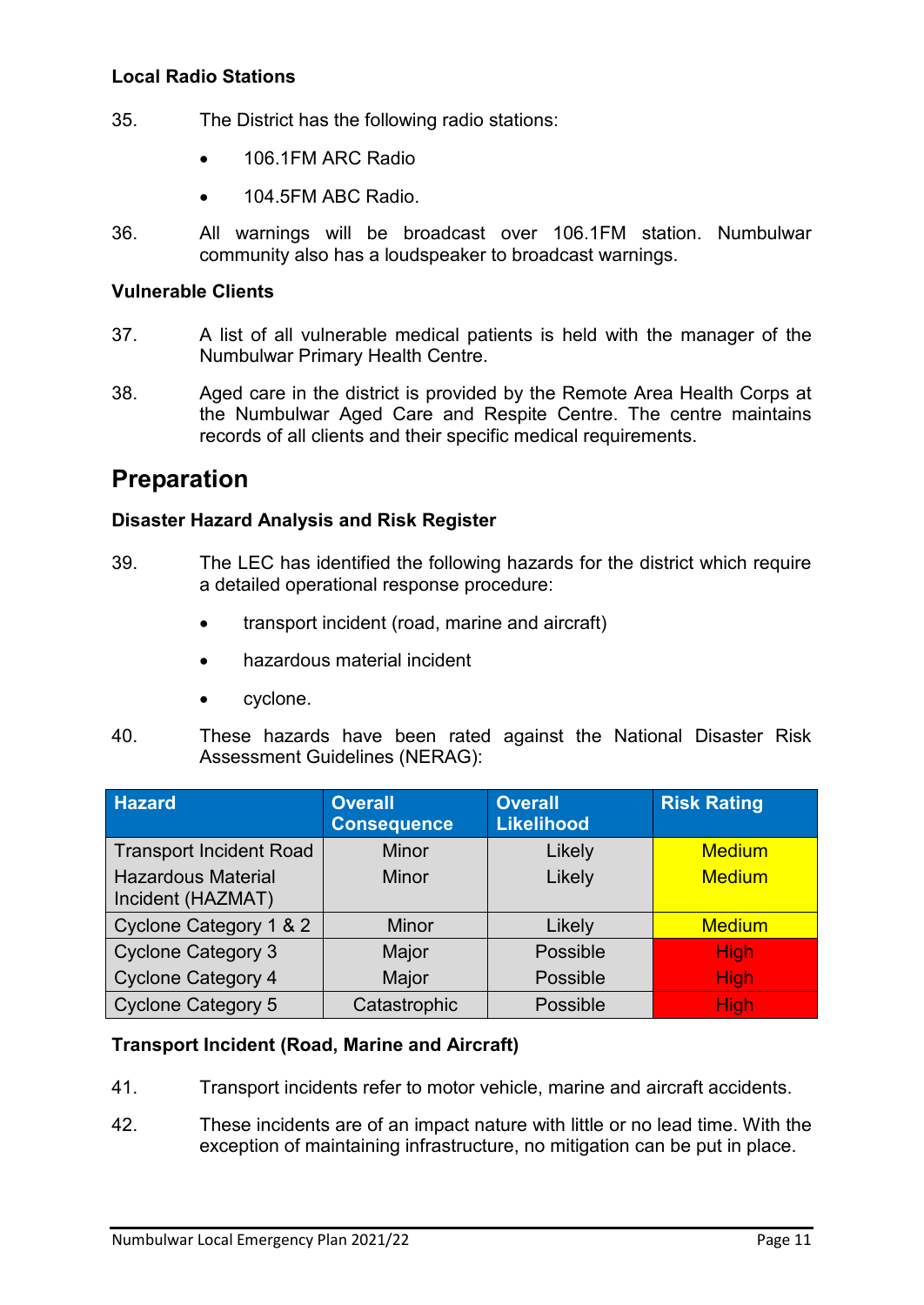- 43. Numbulwar Police and NTES Volunteer Unit maintain a road crash rescue capability to provide first response to any major incident.
- 44. Procedures surrounding aircraft incidents have been developed by the Australian Transport and Safety Bureau and can found [here.](https://www.atsb.gov.au/media/1538966/civil_militaryaccidguide_v5.pdf)

#### <span id="page-11-0"></span>**Hazardous Material Incident (HAZMAT)**

- 45. Large quantities of hazardous materials are transported daily by road to many centres throughout the NT. Consequently, any release or spillage has the potential to result in the loss of life, widespread disruption, danger to the community and a threat to the environment.
- 46. HAZMAT incidents encompass a wide variety of potential situations including fire, spills, explosions and chemical reactions. They may include toxicity, flammability, radiological hazards, corrosive and explosives and as such, can threaten the health and safety of attending authorities and members of the public.
- 47. HAZMAT incidents will generally involve a transport incident which is of an impact nature with little or no lead time. With the exception of maintaining infrastructure, minimal mitigation can be put in place.

#### <span id="page-11-1"></span>**Tropical Cyclone**

- 48. Tropical cyclones are low-pressure systems that form over warm tropical waters and have gale force winds (sustained winds of 63 kilometres per hours or greater, and gusts in excess of 90 kilometres per hour) near the centre.
- 49. Gale force winds can extend hundreds of kilometres from the cyclone centre. If sustained winds around the centre reach 118 kilometres per hour (gusts in excess 165 kilometres per hour) then the system is called a severe tropical cyclone (these equate to category 3 or above).
- 50. Prevention and preparative controls for tropical cyclones include, but are not limited to:
	- preparation of the Local Emergency Plan and convening the LEC
	- implementation of cyclone preparation initiatives and council clean ups
	- radio, television and social media broadcasts and billboard announcements
	- police patrols.

#### <span id="page-11-2"></span>**Public Education**

51. NTES delivers community education, awareness and prevention programs. These are also conducted or supported by Australian Government agencies such as the Bureau of Meteorology and Attorney-General's Department, as well as non-government entities like the Australian Red Cross, to ensure ongoing public awareness of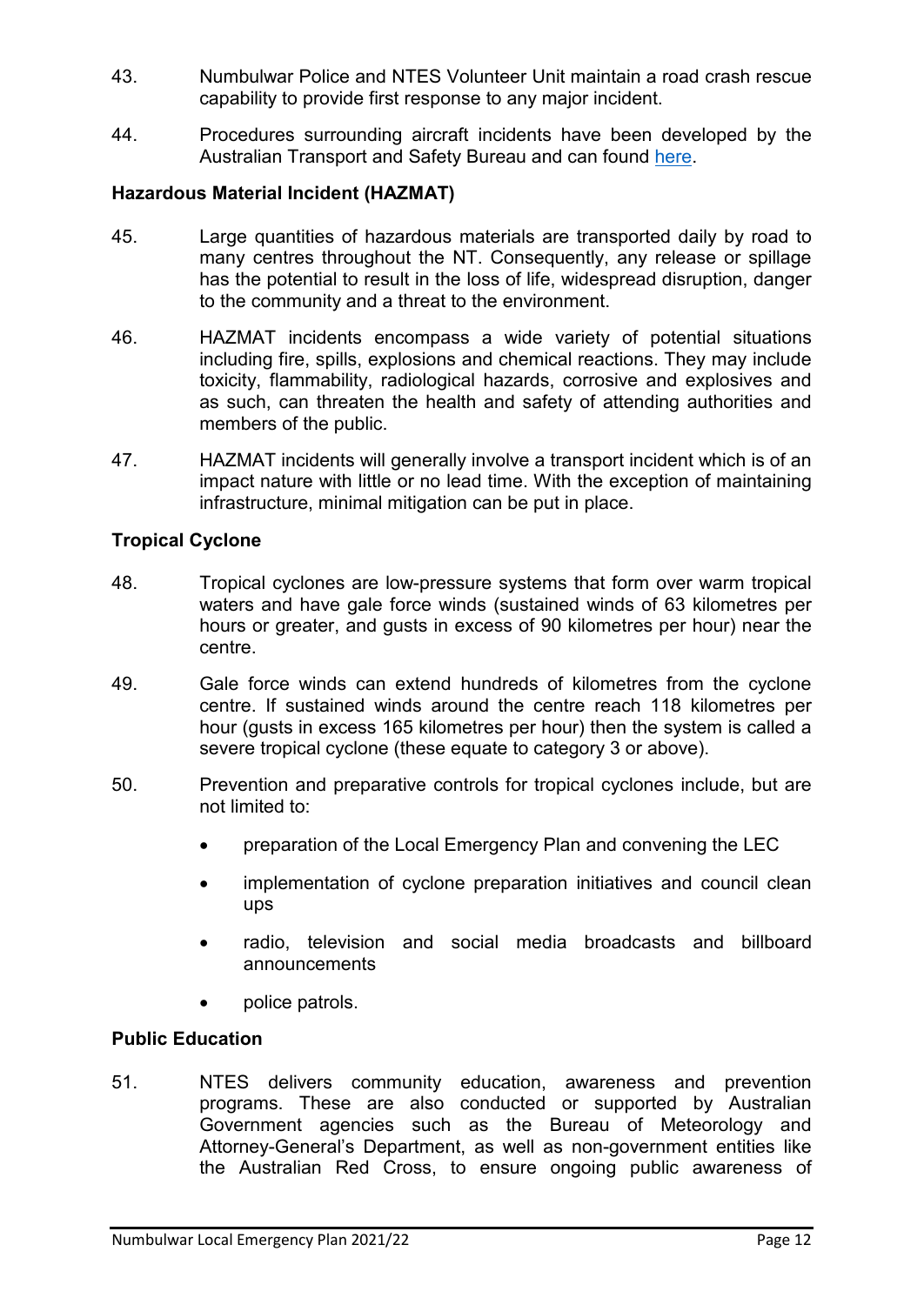emergency and disaster events. Further information is available on each organisation's respective website.

#### <span id="page-12-0"></span>**Planning**

- 52. The Act requires Emergency Plans to be maintained at a Territory, regional and local level. Arrangements in plans aim to be flexible and scalable for all hazards. The planning process enables agreements to be reached between people and organisations in meeting communities' needs during emergencies. The plan becomes a record of the agreements made by contributing organisations to accept roles and responsibilities, provide resources and work cooperatively.
- 53. In accordance with section 17 of the Act, the operation and effectiveness of approved emergency plans must be reviewed at least once every 12 months.

#### <span id="page-12-1"></span>**Resource Coordination**

- 54. A master resource register is to be maintained by the District Local Controller for rapid reference during emergency management operations – refer Annex D.
- 55. Stakeholders are to ensure that the District Local Controller is kept advised of changes to resource holdings, operational response capability and key personnel contact arrangements on a regular basis.

#### <span id="page-12-2"></span>**Training and Education**

56. The Act requires that those involved in emergency planning and operations are to be appropriately trained. The NTES Learning and Development Command provides the required training and education capability to ensure NT Government and non-government entities are appropriately trained.

#### <span id="page-12-3"></span>**Exercises**

- 57. Exercises are a key measure for testing the effectiveness of Plans and should be conducted at all levels and involve all stakeholders. Exercises ensure that Plans are robust and understood, and that capabilities and resources are adequate to implement them.
- 58. Exercises are conducted when a Plan has not been enacted since the last review, or substantial changes have occurred, including:
	- legislative changes
	- major changes have occurred in the areas of key personnel, positions or functions across prevention, preparedness, response and recovery
	- new or emerging hazards/risks have been identified
- 59. Delivery of exercises is guided by advice from the Territory, Regional or Local Controllers, the Territory Recovery Coordinator, Territory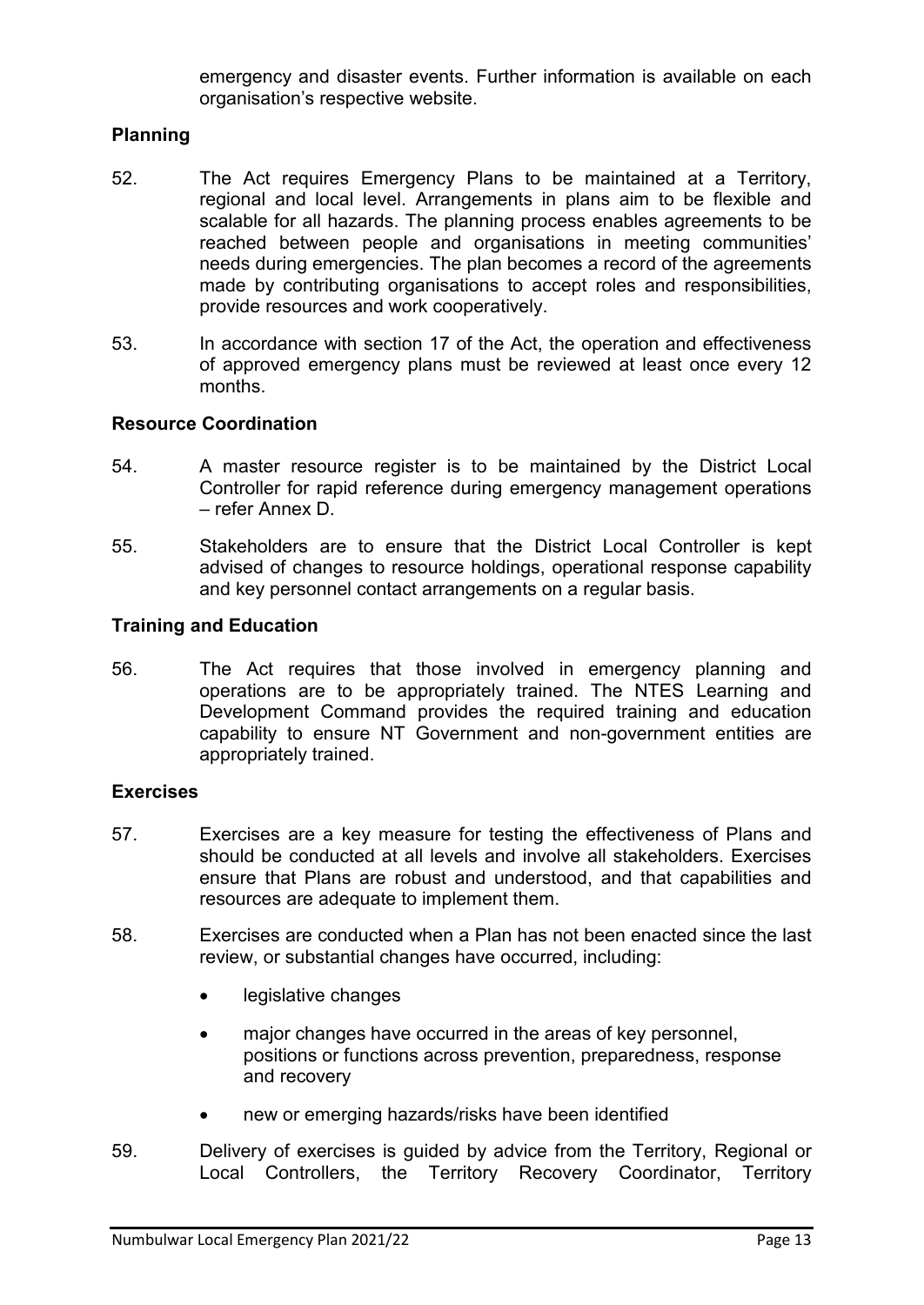Emergency Management Council or Regional Emergency Committee or as required by functional groups $\cdot$ .

## <span id="page-13-0"></span>**Response**

60. Response actions are those taken in anticipation of, during, and immediately after an emergency to ensure that its effects are minimised and that people affected are given immediate relief and support $^{\circ}$ .

#### <span id="page-13-1"></span>**Control and coordination**

61. Arrangements for response are based on pre-agreed roles and responsibilities for stakeholders. When the scale and complexity of an event is such that resources of the community are depleted a number of arrangements are in place for assistance from the region, the Territory and/or the Australian Government. Pathway for assistance is through the Regional Controller/delegate.

#### <span id="page-13-2"></span>**Local Emergency Controller**

- 62. In accordance with section 76 of the Act, the Territory Controller has appointed a District Local Emergency Controller (Local Controller).
- 63. The Local Controller is the OIC of Numbulwar Police Station.
- 64. The Local Controller is subject to the directions of the Regional Controller for the region in which the District is located.
- 65. The powers, functions and directions the Local Controller can be found in sections 77, 78 and 79 of the Act.

#### <span id="page-13-3"></span>**Local Emergency Committee**

- 66. In accordance with section 80 of the Act, the Territory Controller has established a Numbulwar Local Emergency Committee (LEC).
- 67. The Local Controller is Chair of the LEC. Remaining membership consists of representatives from NT Government and non-government entities within the District.
- 68. Division 11 of the Act specifies the establishment, functions, powers; membership and procedure requirements of a LEC.

#### <span id="page-13-4"></span>**Local Recovery Coordinator and Coordination Committee**

69. In accordance with section 87 of the Act, if a region and/or locality has been affected by an event, the relevant Regional Recovery Coordinator may appoint a Local Recovery Coordinator.

<u>.</u>

<span id="page-13-5"></span><sup>&</sup>lt;sup>1</sup> Section 3.5 and 3.6 of the Territory Emergency Plan.

<span id="page-13-6"></span><sup>2</sup> <https://knowledge.aidr.org.au/media/1764/handbook-9-australian-emergency-management-arrangements-kh-final.pdf>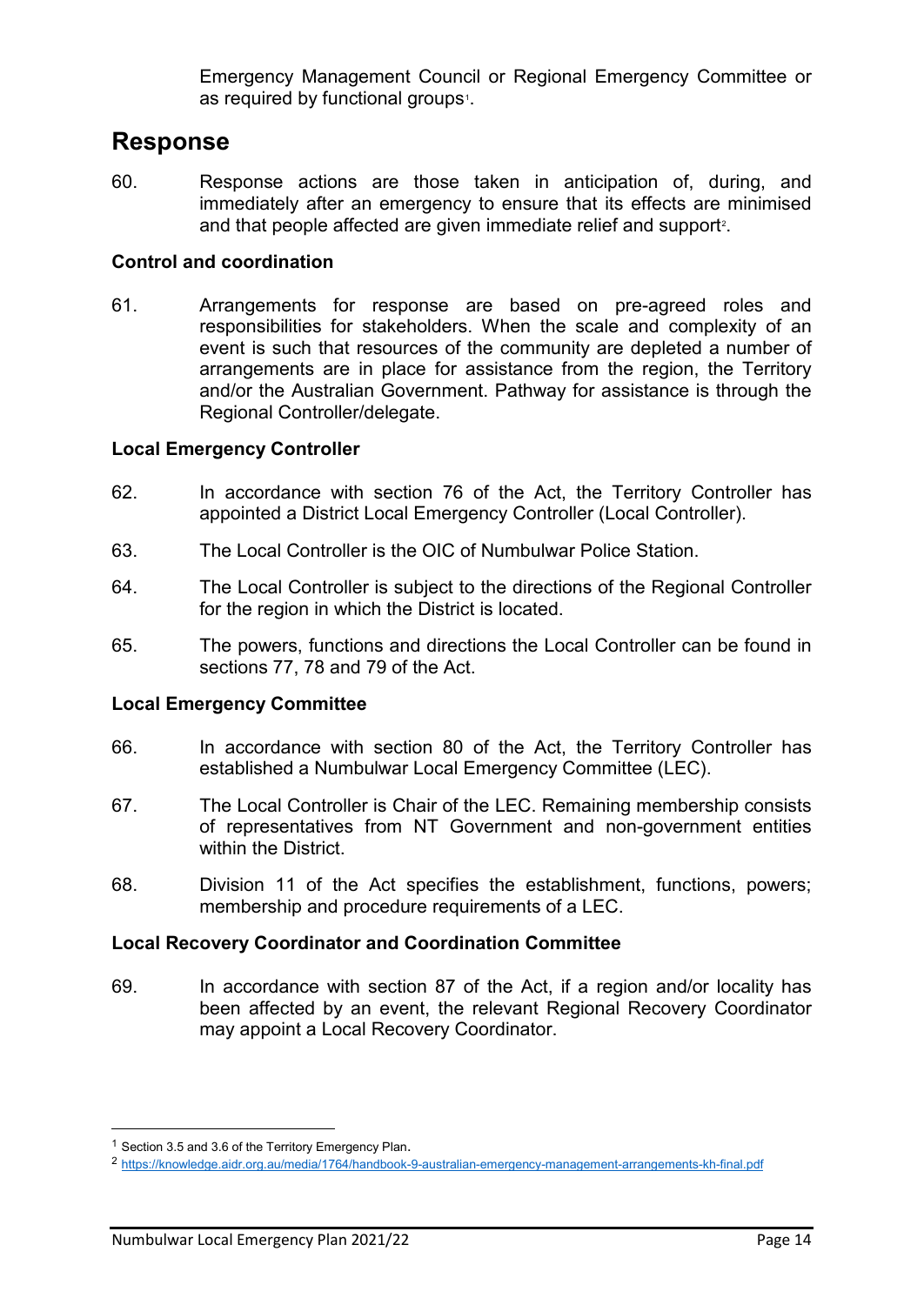- 70. The Local Recovery Coordinator will establish a local Recovery Coordination Committee drawing from membership of the LEC and other relevant members of the community as deemed necessary.
- 71. The Local Recovery Coordinator will report directly to the Regional Recovery Coordinator.
- 72. Division 12 of the Act specifies the functions, powers and directions the Local Recovery Coordinator is subject to.
- 73. Division 13 of the Act specifies the establishment, functions, powers; membership and procedure requirements of Recovery Coordination Committee.

#### <span id="page-14-0"></span>**Emergency Operations Centres (EOCs)**

- 74. Local Control Centres (LCCs) will be established as required by Local Controllers to provide a central focus to the management, control and coordination of emergency operations in the District. When activated, the functions of the LCCs are:
	- information collection and dissemination
	- preparation and issue of official warnings and advice to the public
	- coordination of the provision of resources required in the locality
	- submitting requests for resources through the Regional Controller or the Territory Emergency Operations Centre where applicable
	- dissemination of information to the media and general public through the Public Information Group to ensure a single point of truth for releases of information to the wider community<sup>[3](#page-14-2)</sup>
- 75. The District LCC is the OIC of Numbulwar Police Station.
- 76. The Regional EOC will be located in Darwin at the Peter McAulay Centre.
- 77. Agencies and Functional Groups may establish their own Coordination Centres to provide the focal point for the overall control and coordination of their own agency resources.
- 78. Liaison Officers from functional groups and support agencies will attend the EOC as required.

#### <span id="page-14-1"></span>**WebEOC**

 $\overline{a}$ 

79. WebEOC is a critical information management system used throughout the NT. It is an effective and efficient tool used by stakeholders that have a role and responsibility under the Territory Emergency Plan during prevention, preparation, response and recovery phases of any event.

<span id="page-14-2"></span><sup>3</sup> Territory Emergency Plan Section 4.5.3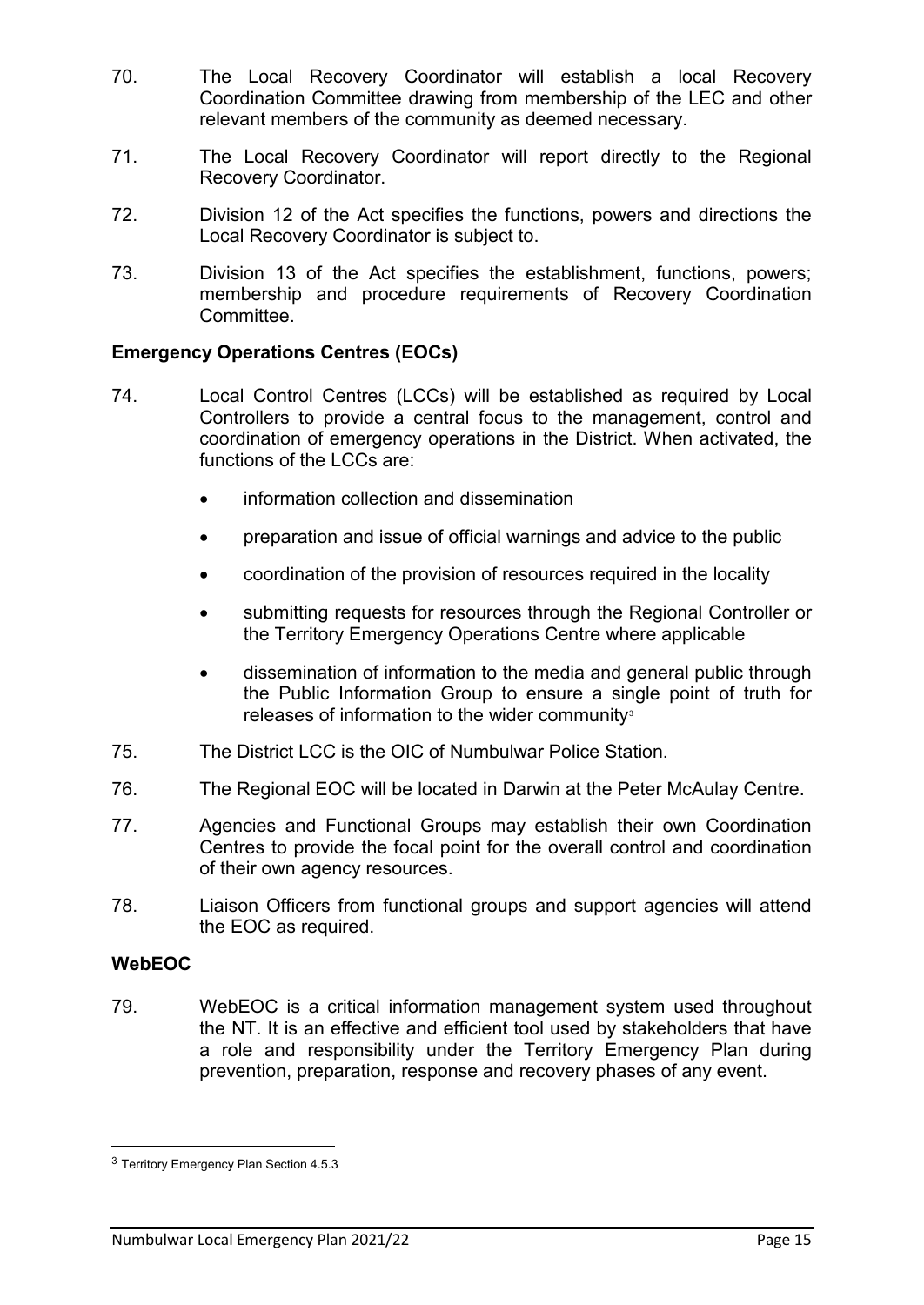- 80. WebEOC is a contemporary platform for the coordination of multi-agency response to any critical incident be it a severe weather event, flood, bush fire, industrial accident, major crime, terrorism or a large scale planned event. It provides the capacity to record (in real time) all information relevant to an incident and to share that information with other persons at the scene, an EOC and Functional Group personnel.
- 81. WebEOC allows for information sharing, managing tasks and submitting situational reports. It also assists the Control Authority to manage and disseminate current decisions functionalities provide up-to-date situational awareness.

#### <span id="page-15-0"></span>**Situation Reports (SITREPs)**

- 82. It is essential for effective control and coordination of emergency management operations that the Local Controller is able to gather and collate relevant information relating to the emergency from regular, concise and accurate SITREPs.
- 83. LEC members are to provide SITREPs at agreed times to enable the preparation of a consolidated report which will be distributed to all committee members and other relevant authorities. This may be achieved through the WebEOC incident management system.

#### <span id="page-15-1"></span>**Activation of the Plan**

84. This Plan sets out five stages of activation. These stages are designed to ensure a graduated response to hazardous events, thereby reducing the possibility of under or over reaction by the emergency management agency. The stages are:

| Stage 1 | Alert                                                           | This stage is declared when the Local Controller<br>receives warning of an event which, in their<br>opinion, may necessitate an emergency<br>management response.               |
|---------|-----------------------------------------------------------------|---------------------------------------------------------------------------------------------------------------------------------------------------------------------------------|
| Stage 2 | Standby                                                         | This stage is declared when the Local Controller<br>considers an emergency operation is imminent.<br>During this stage passive emergency measures<br>are commenced.             |
| Stage 3 | Activation                                                      | This stage is declared when active emergency<br>measures are required.                                                                                                          |
| Stage 4 | Stand-down response<br>operations and<br>transition to Recovery | Stage 4 occurs when the Local Controller and<br>Local Recovery Coordinator agree to transition to<br>recovery in accordance with the transitional<br>arrangements of this Plan. |
| Stage 5 | Recovery                                                        | This stage is called if ongoing recovery<br>operations and coordination is required.                                                                                            |

85. The stages identified above provide for a sequential response. However, it may be necessary because of the degree of warning and speed of onset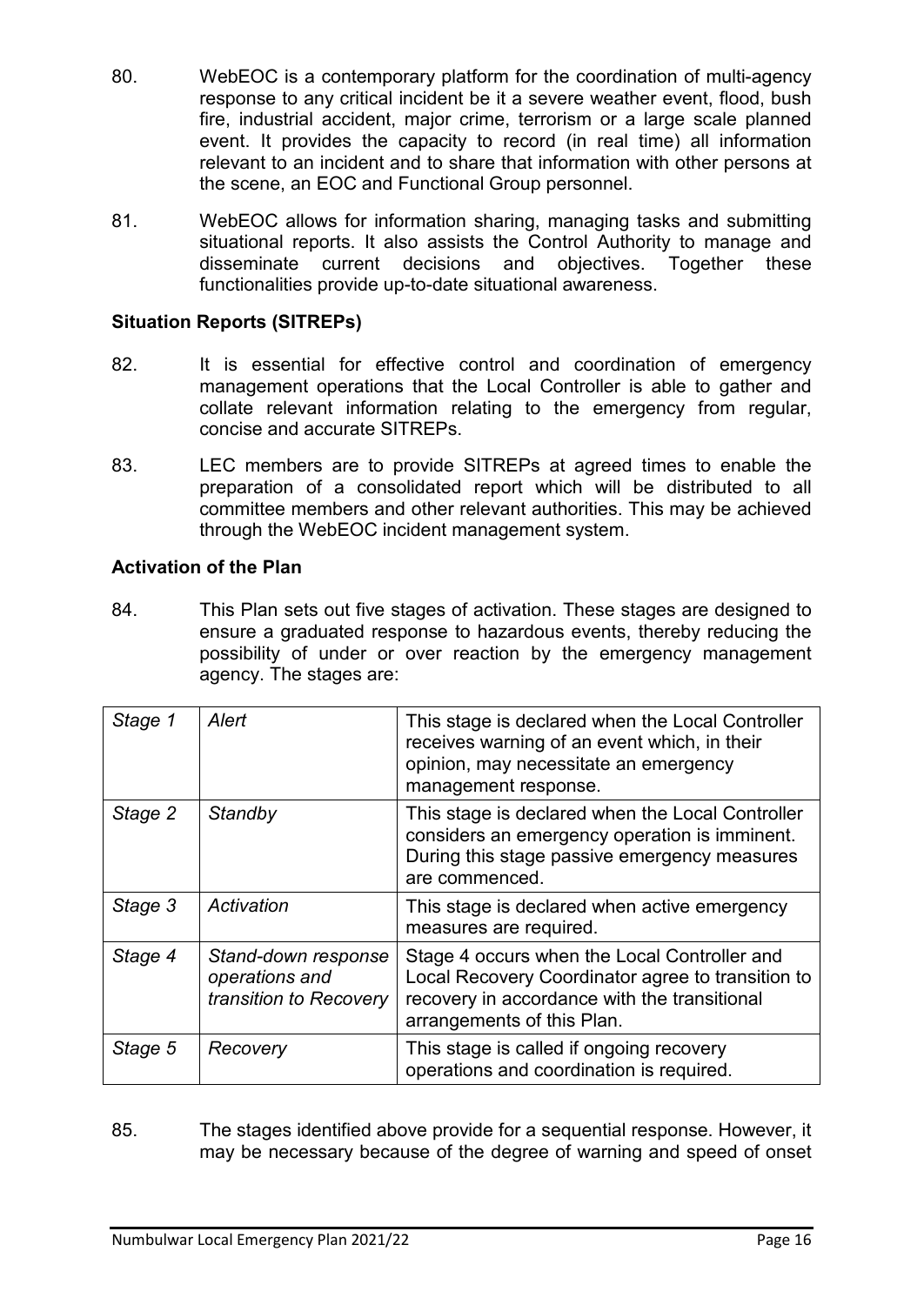of an event for either the Regional or Local Controller to amalgamate the actions required under one stage.

86. Recovery may be activated when an incident or event has occurred that did not necessitate the activation of response stages 1 to 4. This may be in relation to a sudden impact event or slow onset event such as a drought situation.

#### <span id="page-16-0"></span>**Stakeholder Notifications**

- 87. Upon activation of the Plan the following personnel are to be advised as a matter of urgency:
	- all available members of the LEC
	- Divisional Superintendent
	- Regional Controller
	- NTES Duty Officer.
- 88. The Local Controller will notify LEC members of imminent events or activations through various means including but not limited to phone, SMS and email notifications dependant on the most appropriate and available at the time.

#### <span id="page-16-1"></span>**Official Warnings and General Public Information**

- 89. Official warnings are issued by the Bureau of Meteorology (BoM), Geoscience Australia and Bushfires NT.
- 90. Emergency Alert (EA) is a national telephony-based emergency warning system that can deliver warning messages to landlines and mobile handsets based on the service address and mobile handsets based on the last known location of the device.
- 91. The Standard Emergency Warning Signal (SEWS) is an audio alert signal (wailing siren) which may be broadcast on public media to draw attention to the fact that an urgent safety message is about to be made. Generally, SEWS is only played before announcements concerning significant emergencies where emergency management arrangements should be activated as a result.
- 92. Authority to utilise the Emergency Alert and SEWS may be given by virtue of the approval of an emergency plan. The authority and delegations can be found in the Territory Emergency Plan.
- 93. Control and Hazard Management Authorities may have pre-planned use of SEWS for non-weather related events approved by virtue of the approval of a Regional or Special emergency plan.
- 94. The District will receive official warnings and general public information through the following means:
	- radio broadcast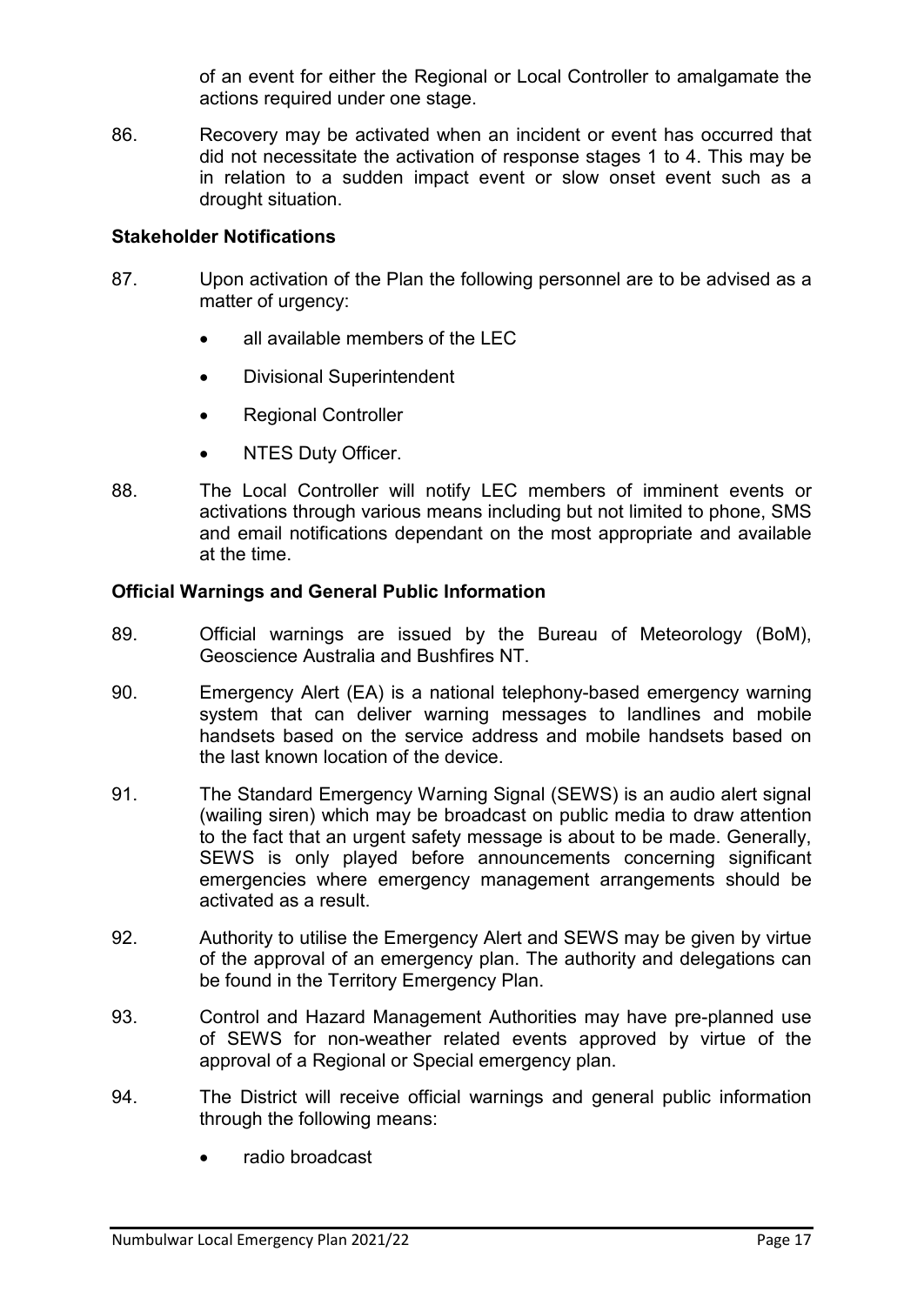- television news broadcast
- Secure NT internet and Facebook site.
- 95. Warning and information messages for general public are authorised by the Local/Regional Controller/delegate, as relevant. The dissemination of such warnings and information is to be by whatever means are appropriate and available at the time.

#### <span id="page-17-0"></span>**Australasian Inter-Service Incident Management System (AIIMS)**

96. Australasian Inter-Service Incident Management System (AIIMS) and is a robust incident management system that will enable the seamless integration of activities and resources of a single agency or multiple agencies when applied to the resolution of any event.

#### <span id="page-17-1"></span>**Closure of Schools**

- 97. The decision to close schools due to an impending threat will be made by the Chief Minister on advice from the Territory Emergency Management Council (TEMC). When the nature of an event demands an immediate response, local authorities will take the appropriate steps to ensure the safety to the public. This action may include the temporary closure of a school to begin preparations, pending formal closure of the school by the Chief Minister for the remainder of the event.
- 98. The decision to reopen schools will be made by the Chief Minister on advice from the Chief Executive, Department of Education.

#### <span id="page-17-2"></span>**Closure of Government Offices**

- 99. The decision to close government offices due to an impending threat will be made by the Chief Minister on advice from the TEMC. When the nature of an event demands an immediate response, local authorities should take all appropriate steps to ensure public safety and the protection of property.
- 100. The decision to reopen government offices will be made by the Chief Minister on advice from the TEMC.
- 101. All NT Government agencies are to have an Emergency Preparedness Plan which sets out their processes for closing down their offices once approval has been given. This should have clearly articulated employee guidelines to ensure employees know when they are authorised to leave and are required to return to work.

#### <span id="page-17-3"></span>**Emergency Shelters**

102. Emergency shelters and places of refuge are buildings or structures that provide people with a place of protection and shelter during a disaster or emergency event such as a cyclone, flood, fire or tsunami.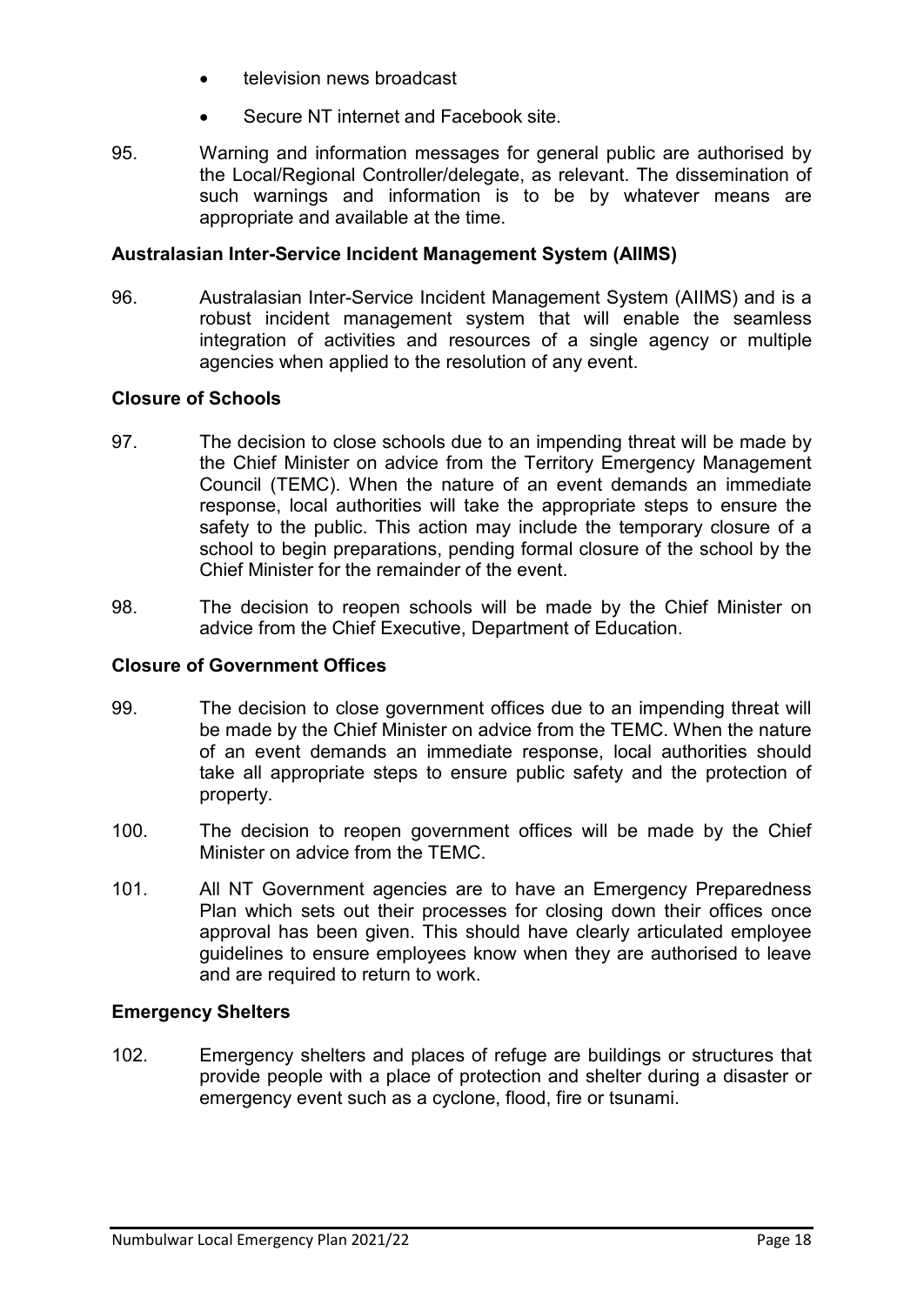#### <span id="page-18-0"></span>**Emergency Shelters/Strong Buildings Locations**

- 103. Those whose normal accommodation has been assessed as cyclone safe are to be encouraged to remain in their homes to reduce the burden on emergency shelters.
- 104. The table following shows those facilities identified as cyclone shelters, their estimated capacity and the organisation responsible for their preparation and management.

| Responsibility    | Shelter                                         | Capacity                      | Contact                                                                                                   |
|-------------------|-------------------------------------------------|-------------------------------|-----------------------------------------------------------------------------------------------------------|
| NT Police         | <b>Police Station</b>                           | 50                            | <b>OIC Numbulwar Police</b><br><b>Station</b>                                                             |
| Dept of Education | Numbulwar School-<br>note as strong<br>building | 300                           | Principal, Numbulwar<br>School                                                                            |
| Other             | $47x$ Houses – see<br>below table               | Maximum of 6 per<br>household | Most houses within<br><b>Numbulwar Community</b><br>are category three rated<br>- all marked with an 'S'. |

105. Numbulwar Safe Dwellings listed as below:

| Lot | 175  | Lot | 194       |
|-----|------|-----|-----------|
| Lot | 89   | Lot | 180       |
| Lot | 75   | Lot | 181       |
| Lot | 264  | Lot | 193       |
| Lot | 263  | Lot | 184       |
| Lot | 124  | Lot | 188       |
| Lot | 102  | Lot | 259       |
| Lot | 103  | Lot | 187       |
| Lot | 121  | Lot | 258       |
| Lot | 120  | Lot | 187-1     |
| Lot | 122  | Lot | 187-2     |
| Lot | 118  | Lot | 187-3     |
| Lot | 106  | Lot | 187-4     |
| Lot | 109  | Lot | 186       |
| Lot | 108  | Lot | 260-1     |
| Lot | 110  | Lot | 260-2     |
| Lot | 111  | Lot | $260 - 3$ |
| Lot | 112  | Lot | 260-4     |
| Lot | 113  | Lot | 205       |
| Lot | 114  | Lot | 149       |
| Lot | 116  | Lot | 173       |
| Lot | 117  | Lot | 169       |
| Lot | 212A | Lot | 242       |
| Lot | 212B |     |           |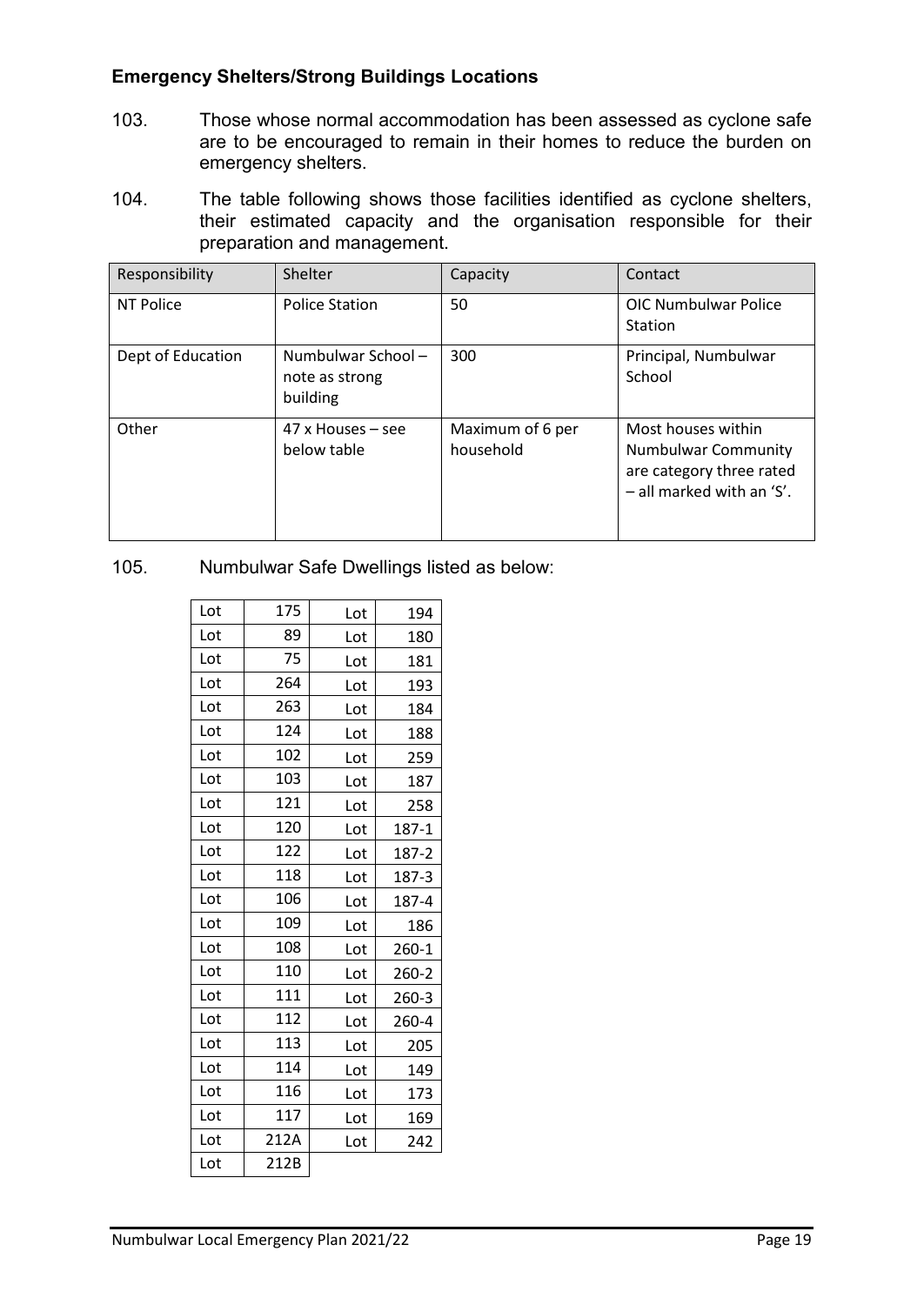- 106. The responsibilities of the emergency shelter manager are:
	- the provision of those buildings designated as emergency shelters
	- the provision of personnel to staff and operate the emergency shelters at such times as they are activated
	- the maintenance of effective liaison with other stakeholders with responsibilities relating to cyclone shelters, in particular the NTPF.
- 107. Emergency shelters are opened under the direction of the Territory or Regional Controller in consultation with the Emergency Shelter Group. The lead agency for this group is the Department of Education. Emergency shelters will not normally operate for more than 48 hours.
- 108. The timing of the opening of emergency shelters will be dependent upon the severity of the impending incident, the numbers to be sheltered, the time of day the incident is expected to impact and the period of time the emergency shelters are likely to be occupied.
- 109. The announcement that emergency shelters are open in the District will be made by radio broadcast and will include emergency shelter rules such as no pets or alcohol being permitted in shelters and that food will not be provided.
- 110. The Department of Education in conjunction with NT Police are responsible for the management of emergency shelters in an emergency event.

#### <span id="page-19-0"></span>**Evacuation Planning and Accommodation**

- 111. Evacuation is a risk management strategy that can be used to mitigate the effect of an emergency or disaster on a community<sup>[4](#page-19-2)</sup>.
- 112. The decision to evacuate a community, including establishing an evacuation centre, is not taken lightly as it represents significant resource and financial implications<sup>[5](#page-19-3)</sup>.
- 113. Evacuation of the District will be considered as a last resort. Where an evacuation is required the TEMC, in consultation with the Local Controller and the District, will arrange emergency accommodation and transport, as necessary, through the relevant Functional Group/s.

#### <span id="page-19-1"></span>**Register. Find. Reunite Registration and Inquiry System**

- 114. Australian Red Cross, in partnership with the Commonwealth Attorney-General's Department, has developed an improved system to help reunite families, friends and loved ones separated by an emergency. This system is called Register. Find. Reunite.
- 115. This system can be initiated by either the Territory or Regional Controller without the national system being activated $6$ .

 $\overline{\phantom{a}}$ <sup>4</sup> EM Manual 11 Evacuation Planning, page 1

<span id="page-19-3"></span><span id="page-19-2"></span><sup>5</sup> Australian Emergency Management, Evacuation Planning Handbook 4 2013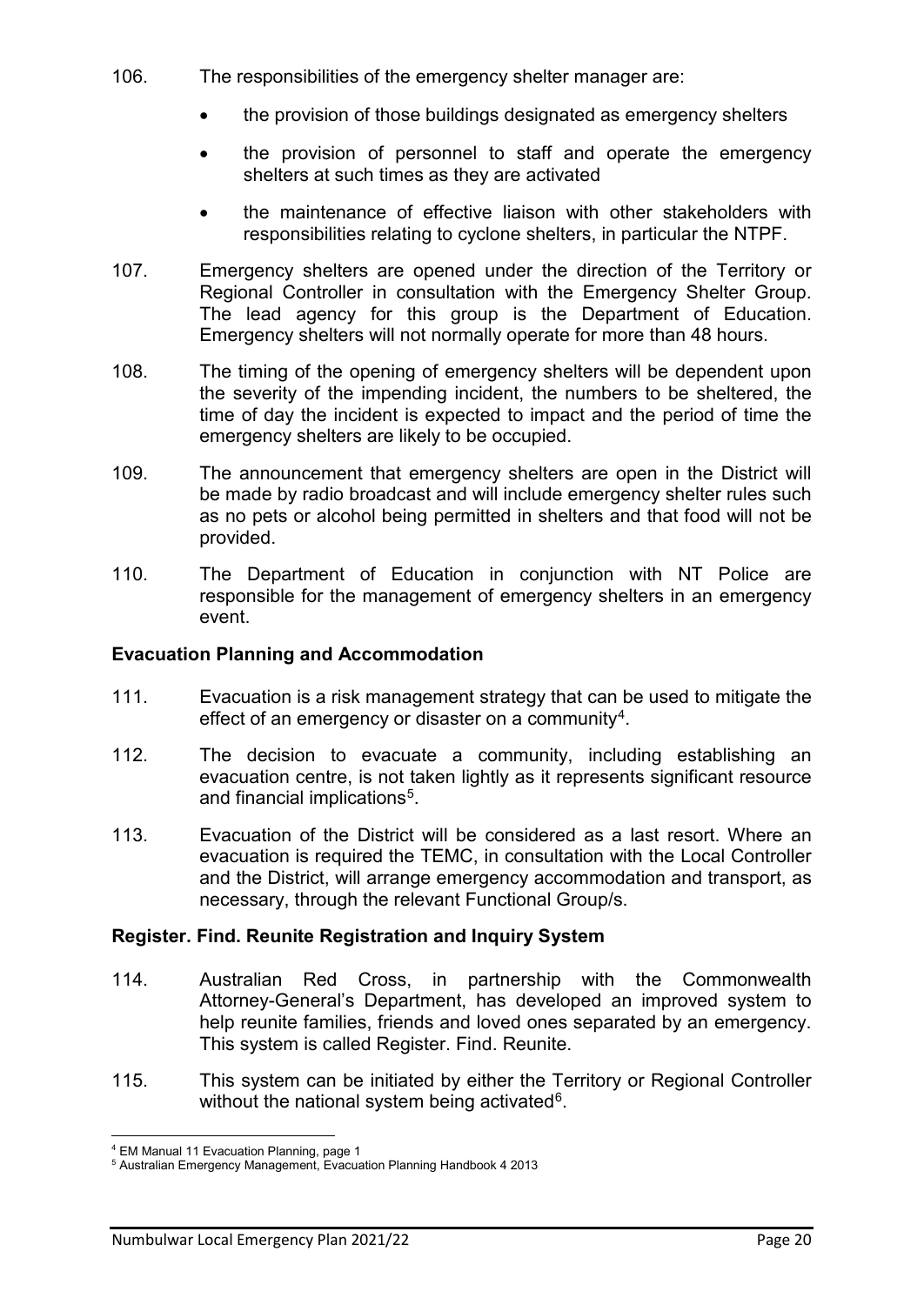116. Any activation of this system should occur in consultation with the Welfare Group in the first instance.

#### <span id="page-20-0"></span>**Impact Assessment**

- 117. Immediately after a hazard has affected a community, assessment of the impact is a vital component of the situational awareness and implementation of response and recovery activities.
- 118. Guidelines to conduct rapid assessments in the NT, including the establishment of a dedicated Rapid Assessment Team/s (RAT) to collect data in the field have been developed. A copy is available in the WebEOC library for emergency management practitioners.
- 119. The Survey, Rescue and Impact Assessment Group, led by the NTPFES, is responsible for impact assessments.
- 120. At the local level, Local Controllers can activate the NTES to undertake impact assessments if deemed appropriate.

## <span id="page-20-1"></span>**Recovery**

- 121. Emergency recovery is the coordination process of supporting affected communities in the reconstruction of the physical infrastructure, restoration of the economy and of the environment, and support for the emotional and physical wellbeing of those affected.
- 122. Recovery is often a long term process which can be measured in months, years or even decades. For the purpose of this Plan only the early recovery phase is detailed.

#### <span id="page-20-2"></span>**Transitional Arrangements**

- 123. The transition from response to recovery coordination represents a fundamental shift in operational aims and tempo. This shift is from the protection of life and supporting the immediate needs of the community, to establishing longer term, more sustainable support structures.
- 124. The transition to recovery coordination occurs at a time agreed to by the:
	- Territory Controller
	- Territory Recovery Coordinator.

After consultation with TEMC, the Regional Controller and the Regional Recovery Coordinator.

#### <span id="page-20-3"></span>**Handover Arrangements**

125. Formal handover to recovery coordination will not occur until the Territory Recovery Coordinator is satisfied the following briefings have been completed:

**.** 

<sup>6</sup> Territory Emergency Plan Section 4.17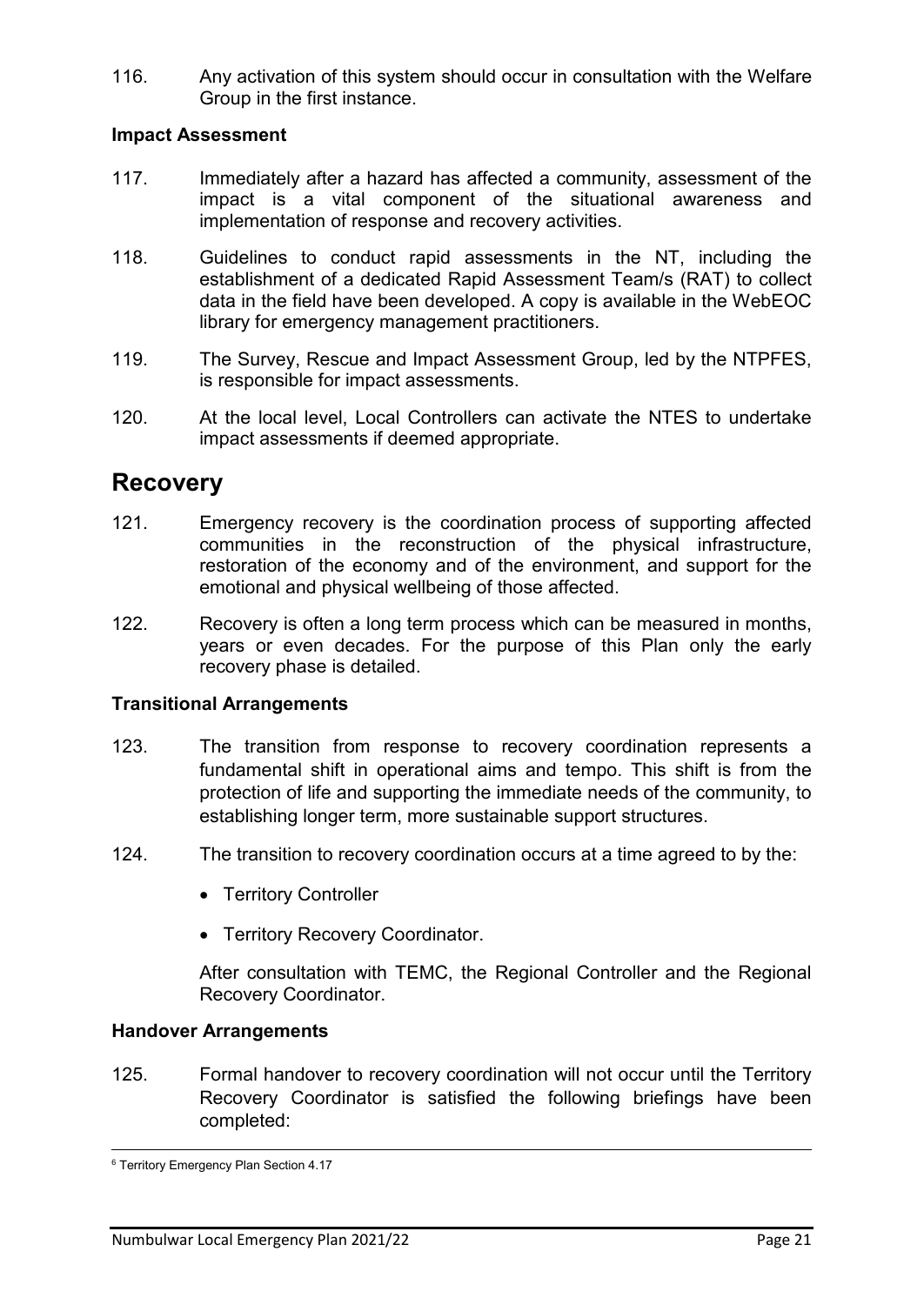- the Territory Controller has briefed the TEMC and the Territory Recovery Coordinator
- the Regional Controller has briefed the Regional Recovery Coordinator, and
- where there is significant changeover of personnel, the EOC planning operations and logistics sections have briefed incoming recovery planning, operations and logistics staff.
- 126. The Regional Recovery Coordinator will ensure all functional group leaders, agencies, support groups and other relevant stakeholders are notified of the transition to recovery well before it occurs. This notification is to include changes to relevant contact details and other pertinent information.
- 127. A summary of response and recovery activities can be found at Annex J.

#### <span id="page-21-0"></span>**Plan Governance**

128. Part 2, Division 3 of the Act outlines the preparation, consideration, approval and review requirements for Local Emergency Plans.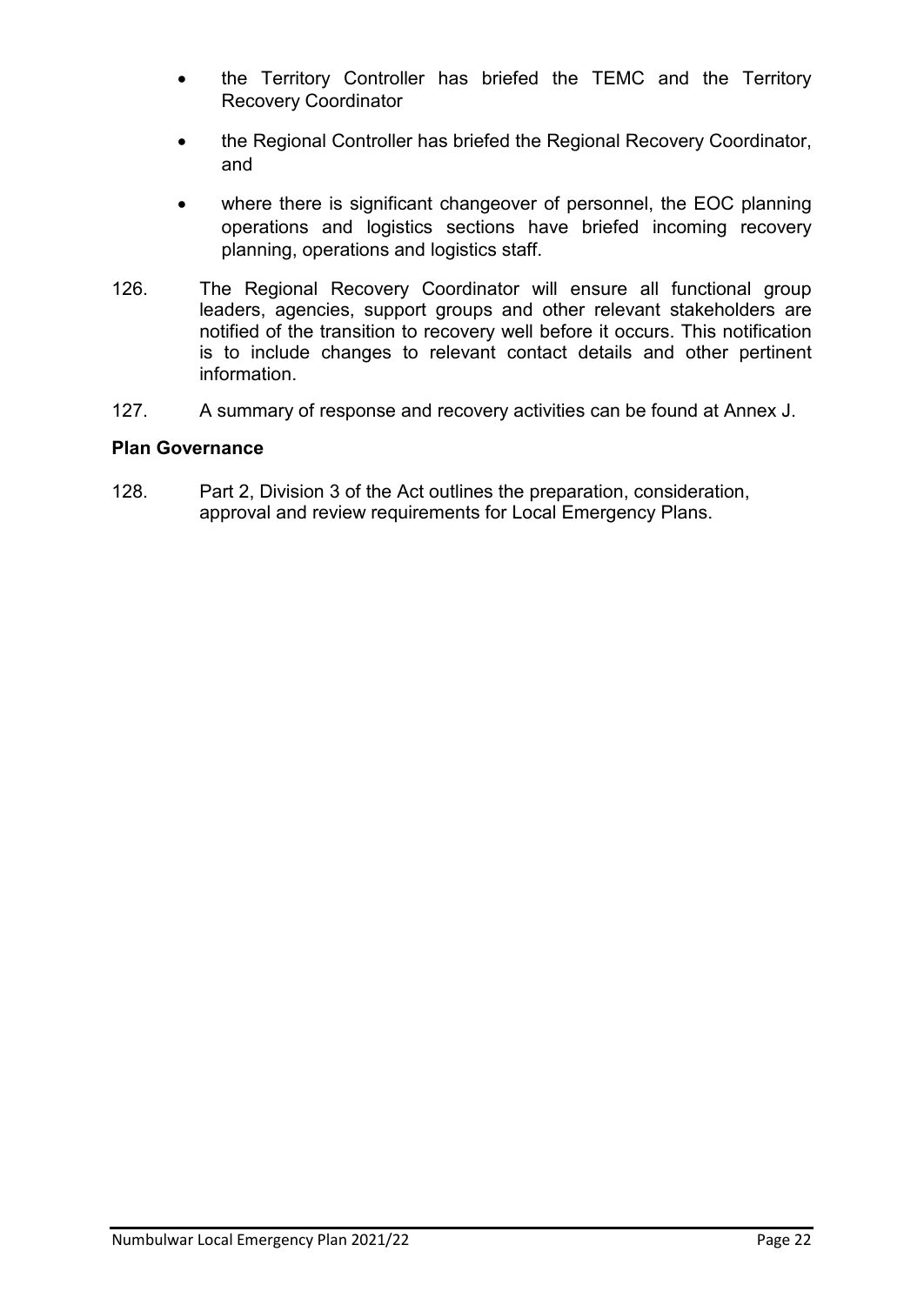## <span id="page-22-0"></span>**Annexures**

- **Annex A Hierarchy of Plans**
- **Annex B Functional Groups - Roles and Responsibilities**
- **Annex C Functional Groups**
- **Annex D Resource Lists**
- **Annex E Identified Risk Guidelines –Transport**
- **Annex F Identified Risk Guidelines – Hazmat**
- **Annex G Identified Risk Guidelines – Cyclone**
- **Annex H Evacuation Guideline**
- **Annex I SITREP Template**
- **Annex J Summary of Response**
- **Annex K Contact Details**
- **Annex L Debrief**
- **Annex M Glossary**
- **Annex N Acronyms**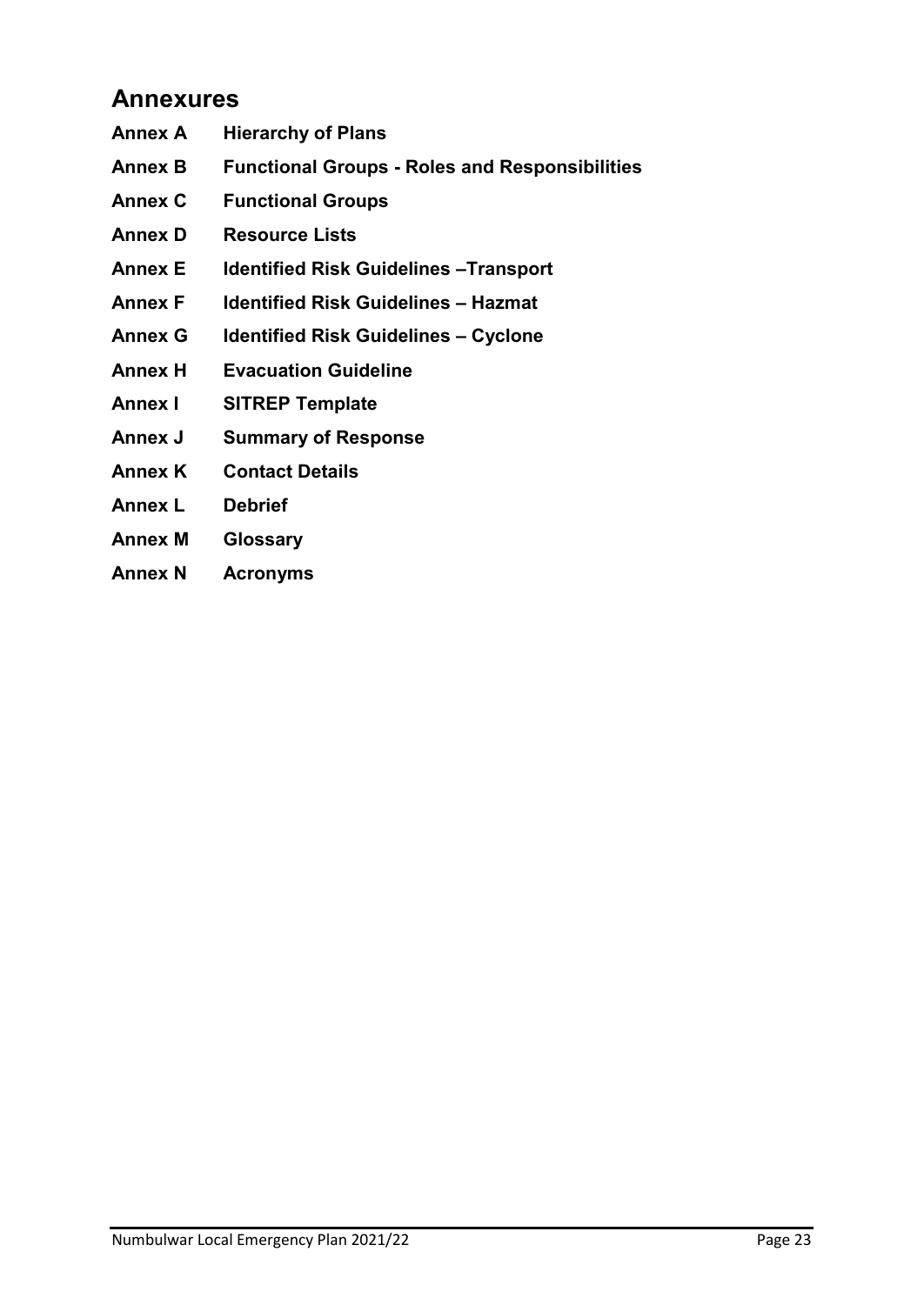#### <span id="page-23-0"></span>**Annex A: Hierarchy of Plans**

Emergency management planning in the Territory is based upon a hierarchal system. It originates with the Territory Emergency Plan which provides the basis for subsequent regional, local and specific emergency management plans relating to specific threats.

- *Territory Emergency Plan***.** A plan to describe the Northern Territory's approach to emergency and recovery operations, the governance and coordination arrangements and roles and responsibilities of agencies. The plan is supported by regional, local and hazard specific plans and functional group sub plans.
- *Regional Emergency Plans*. The regional emergency management structure is based upon two Police Regions. The plans provide a basis for coordinated emergency and recovery operations in the region.
- *Local Emergency Plans***.** Plans developed for coordinated emergency and recovery operations in the identified locality.
- *Territory Wide Plans***.** Plans are not associated with functional group operational plans but cover an all hazard/all agency/all regions approach.
- **Agency/functional group plans.** Plans developed for agencies or functional groups to deliver the functions and operations of their agency during an Emergency or disaster.
- *Australian Government Plans and Arrangements***.** The Australian Government publish a range of national plans to deal with emergencies and disasters.
- *Special Emergency Plans***.** Plans outlining the arrangements for the control, coordination and support response, for hazard specific emergencies and disasters such as emergency terrestrial and aquatic pest and disease incursions.

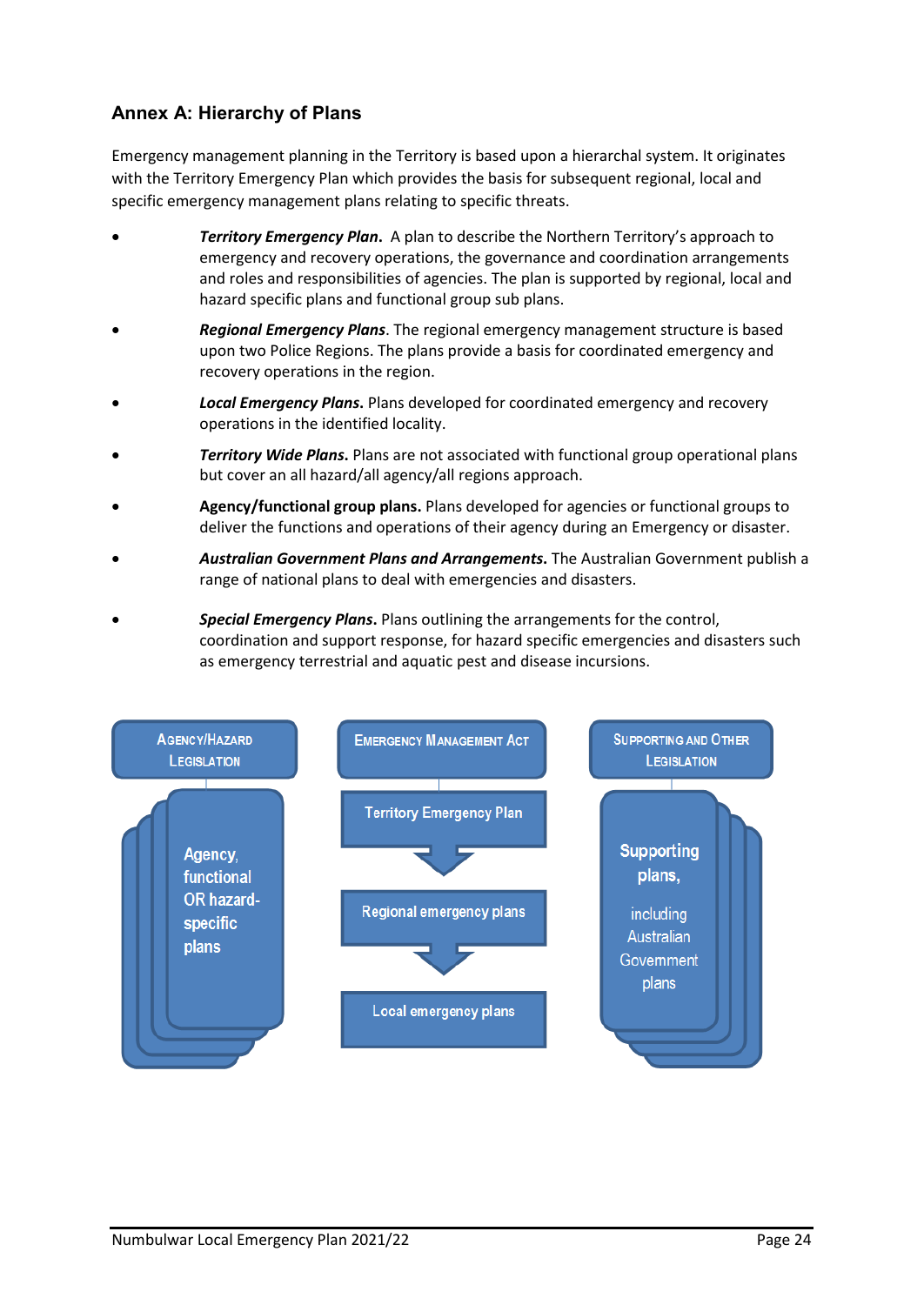#### <span id="page-24-0"></span>**Annex B: Functional Groups - Roles and Responsibilities**

| <b>Functional Group</b>                 | <b>Position and Agency</b>                                               |
|-----------------------------------------|--------------------------------------------------------------------------|
| <b>Biosecurity and Product Industry</b> | Department of Industry, Tourism and Trade                                |
| <b>Communication Technology</b>         | <b>NTPFES</b>                                                            |
| <b>Critical Goods and Services</b>      | Department of Industry, Tourism and Trade                                |
| <b>Emergency Shelter</b>                | Department of Education                                                  |
| Engineering                             | <b>DIPL</b>                                                              |
| Medical                                 | Department of Health                                                     |
| <b>Public Health</b>                    | Department of Health                                                     |
| <b>Public Information</b>               | Department of the Chief Minister and<br>Cabinet                          |
| <b>Public Utilities</b>                 | Power and Water Corporation                                              |
| Transport                               | <b>DIPL</b>                                                              |
| Survey and Rescue                       | NTPF with the assistance of Fire and<br><b>Emergency Response Groups</b> |
| Welfare                                 | Department of Territory Families, Housing<br>and Communities             |
| <b>Function/Activity</b>                | <b>Position and Organisation or Provider</b>                             |
| <b>Medical Services</b>                 | Department of Health                                                     |
| Power Supply (ESO)                      | PowerWater                                                               |
| Food supplier                           | <b>Stores</b>                                                            |
| Transportation                          | <b>DIPL</b>                                                              |
| Housing                                 | Department of Territory Families, Housing and<br>Communities             |

Full details on agency roles and responsibilities are detailed in the Northern Territory Emergency Plan.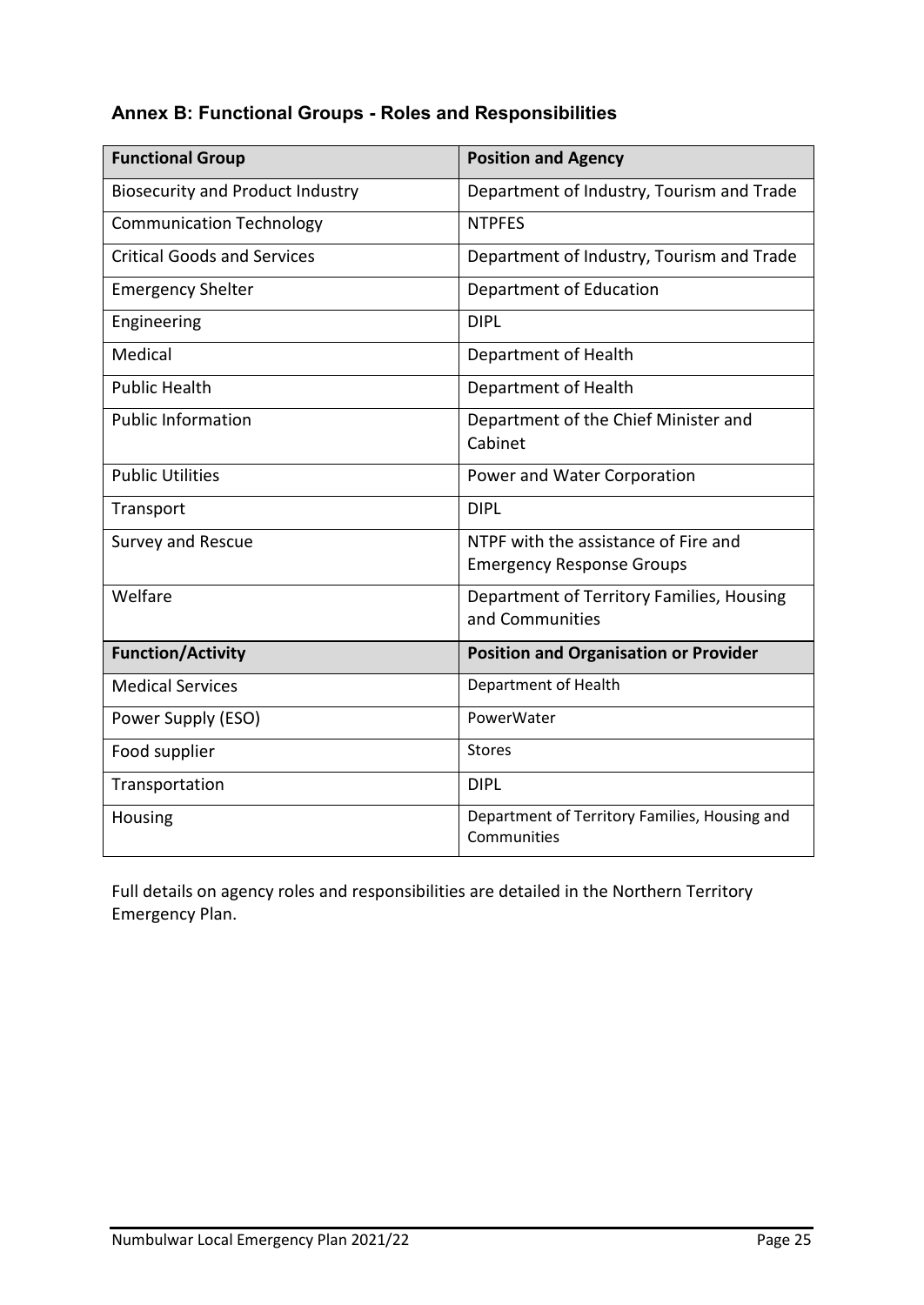#### <span id="page-25-0"></span>**Annex C: Functional Groups**

#### **Emergency Response and Recovery Functions with Identified Agencies/Organisation/Provider**

During an event some of these functions may be needed at a local level.

Please consider which agency or community member might be responsible for providing this function:

| <b>Functions</b>                                                                                                                    | <b>Agency / Organisation/Provider responsible</b>                   |
|-------------------------------------------------------------------------------------------------------------------------------------|---------------------------------------------------------------------|
| Animal / Livestock Management                                                                                                       | <b>RGRC</b>                                                         |
| Anti-looting protection                                                                                                             | <b>NT Police</b>                                                    |
| <b>Banking Services</b>                                                                                                             | <b>Territory Credit Union</b>                                       |
| Broadcasting: What radio stations provide<br>announcements?                                                                         | <b>RGRC</b>                                                         |
| Clearing of essential traffic routes                                                                                                | RGRC/DOI                                                            |
| Clearing storm water drains                                                                                                         | N/A no storm water drains                                           |
| Clothing and Household Items                                                                                                        | <b>Stores</b>                                                       |
| <b>Community Clean Up</b>                                                                                                           | <b>RGRC</b>                                                         |
| Control, coordination and management                                                                                                | <b>NT Police</b>                                                    |
| Coordination to evacuate public                                                                                                     | <b>NT Police</b>                                                    |
| Critical Goods and Services (protect/resupply)<br>Food<br><b>Bottle Gas</b><br><b>Camping Equipment</b><br><b>Building supplies</b> | <b>Stores</b>                                                       |
| Damaged public buildings: Coordination and<br>inspections                                                                           | Department of Territory Families, Housing<br>and Communities / RGRC |
| Disaster Victim Identification capability                                                                                           | <b>NT Police</b>                                                    |
| <b>Emergency Alerts / SEWS</b>                                                                                                      | <b>NT Police</b>                                                    |
| <b>Emergency Catering</b>                                                                                                           | <b>Stores</b>                                                       |
| <b>Emergency food distribution</b>                                                                                                  | <b>Stores</b>                                                       |
| Emergency Operations Centre (EOC),<br>including WebEOC, Recovery coordination centre<br>(RCC)                                       | <b>NT Police</b>                                                    |
| Emergency shelter. Staff, operations and control                                                                                    | Education, RGRC, NT Police                                          |
| Evacuation centre - Staffing, operations and control                                                                                | Education, RGRC, NT Police                                          |
| Financial Relief / Assistance                                                                                                       |                                                                     |
| Payments of NDRRA (National Disaster Relief and<br>Recovery Assistance)                                                             |                                                                     |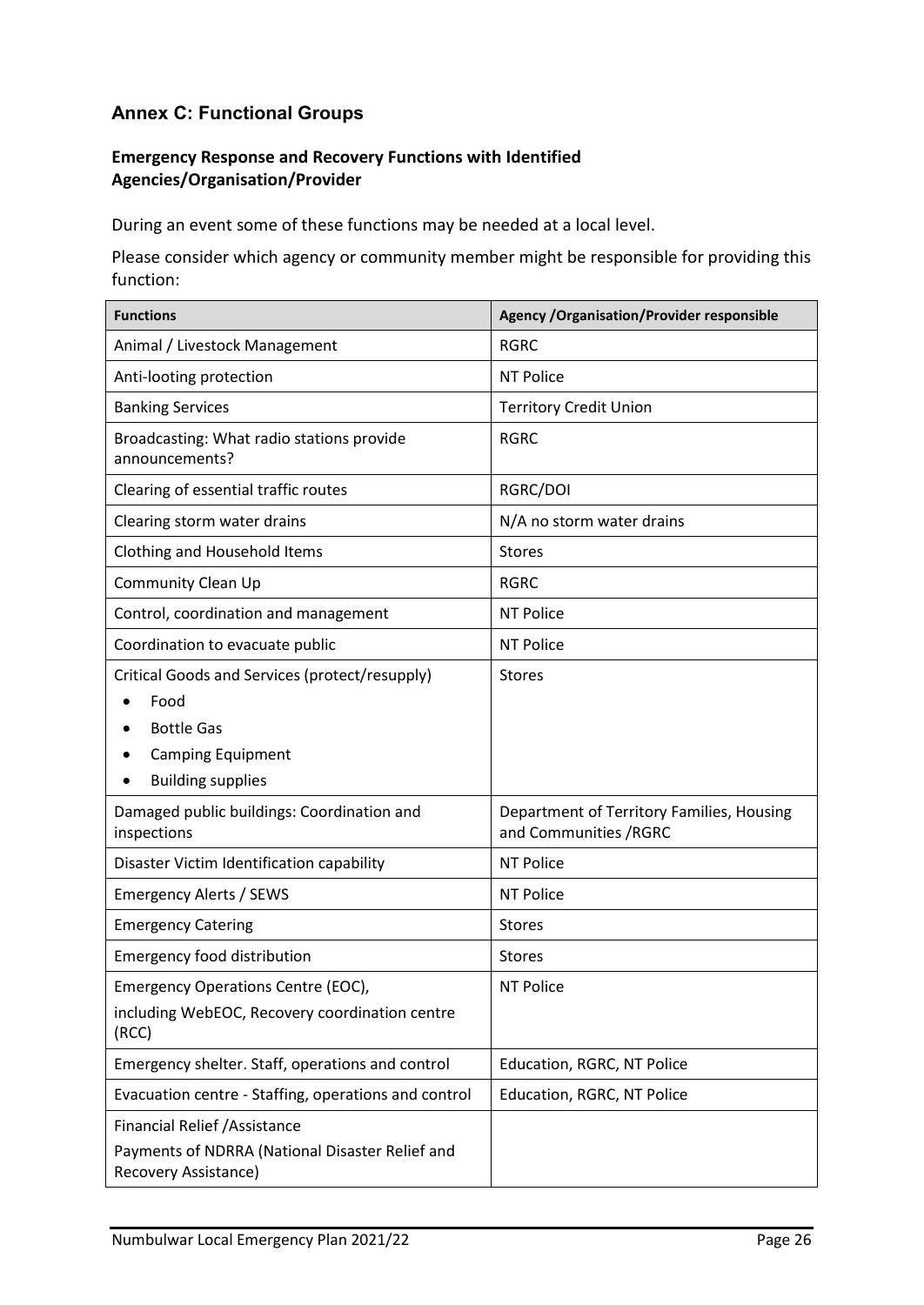| <b>Functions</b>                                                                                                        | <b>Agency / Organisation/Provider responsible</b>            |
|-------------------------------------------------------------------------------------------------------------------------|--------------------------------------------------------------|
| Identification of suitable buildings for shelters                                                                       | <b>NT Police</b>                                             |
| <b>Interpreter Services</b>                                                                                             | <b>AIS</b>                                                   |
| Management of Expenditure in emergencies                                                                                |                                                              |
| <b>Medical services</b>                                                                                                 | Clinic                                                       |
| Network communications (IT): Responders / Public<br>Maintenance and restoration of emergency<br>communication           | Telstra                                                      |
| Personal Support                                                                                                        | Clinic                                                       |
| Power: Protection and restoration :                                                                                     | Power Water                                                  |
| Public messaging during response and recovery.                                                                          | <b>RGRC</b>                                                  |
| Public/Environmental Health (EH) management<br>All EH functions including water & food safety<br><b>Disease Control</b> | NT Health/RGRC                                               |
| Rapid Impact Assessment                                                                                                 | <b>CMC</b>                                                   |
| <b>Recovery Coordination</b>                                                                                            | <b>CMC</b>                                                   |
| Repatriation                                                                                                            | <b>NT Police</b>                                             |
| Restoration of public buildings                                                                                         | Department of Territory Families, Housing<br>and Communities |
| Restoration of roads and bridges (council/territory)<br>excluding railways                                              | DOIPL/RGRC                                                   |
| Road management and traffic control including<br>public Information on road closures                                    | <b>RGRC</b>                                                  |
| Sewerage: Protection and restoration                                                                                    | Power Water                                                  |
| Survey                                                                                                                  | <b>NT Police</b>                                             |
| Temporary accommodation (Recovery)                                                                                      | Department of Territory Families, Housing<br>and Communities |
| <b>Traffic Control</b>                                                                                                  | NT Police                                                    |
| Transport: Commercial and Public airport/ planes,<br>automobiles, ferries, buses                                        |                                                              |
| <b>Vulnerable Groups</b>                                                                                                | Clinic                                                       |
| Waste management<br>Collection<br>Disposal of Stock                                                                     | <b>RGRC</b>                                                  |
| Water (including drinking water): Protection and<br>restoration                                                         | Power Water                                                  |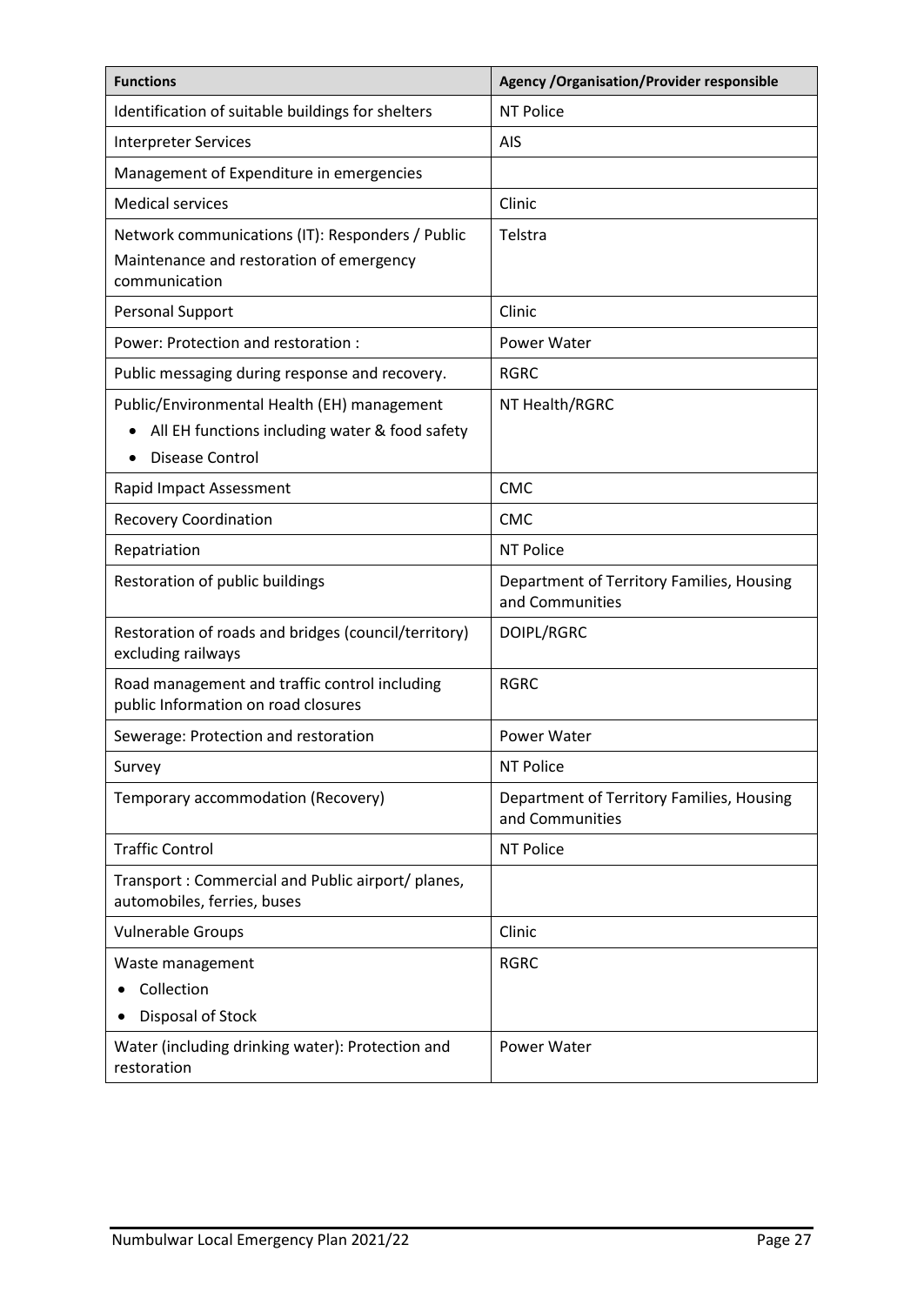#### **Annex D: Resource List**

## **RESOURCE REGISTER RESOURCE REGISTER LOCALITY RESOURCE REGISTER**

<span id="page-27-0"></span>

| Resource                          | Communications                                                                                                      | Fire Fighting                                                                                                             | Rescue                                                                                                                                    | Medical                                                                                                                         | Aircraft                                                                                                  |                                    | Vehicles                                                                                                          |                             | Plant                                                                                                                                           | Fuel                                                                            | Accommodati<br>on<br>/Shelter                                                                | Food Supply<br>& Storage                                                                                                                                   |
|-----------------------------------|---------------------------------------------------------------------------------------------------------------------|---------------------------------------------------------------------------------------------------------------------------|-------------------------------------------------------------------------------------------------------------------------------------------|---------------------------------------------------------------------------------------------------------------------------------|-----------------------------------------------------------------------------------------------------------|------------------------------------|-------------------------------------------------------------------------------------------------------------------|-----------------------------|-------------------------------------------------------------------------------------------------------------------------------------------------|---------------------------------------------------------------------------------|----------------------------------------------------------------------------------------------|------------------------------------------------------------------------------------------------------------------------------------------------------------|
| Legend<br>Agency/Organisa<br>tion | <b>HF</b><br>UHF<br><b>VHF</b><br>Marine (M)<br>Satellite Ph (SP)                                                   | A=Appliance<br>D=Dropon Unit<br>T=Trailer<br>F=Foam<br>E=Extinguisher<br>(4.5kg and<br>above)<br>GFU - Grass Fire<br>Unit | RAR=Road<br><b>Accident Rescue</b><br>Team<br>HE=Heavy<br>Rescue<br>Equipment<br>WS=Workshop<br>PG=Portable<br>Genset<br>FL=Floodlighting | =Hospital<br>A=Ambulance<br>C=Clinic<br>F/A=First Aid Kits<br>SF=Stretcher (fld)<br>SB=Stretcher-<br>(bsk)<br><b>B=Blankets</b> | F=Fixed Wing<br>H=Helicopter<br>(oo)=Seating<br>Capacity<br>(s)=Stretcher<br>$(w)$ =Winch<br>(kg)=Payload | U=Utility<br>FT=Fuel tanker<br>2WD | S=Sedan/Stationwagon<br>B=Bus (seating)<br>T=Truck (capacity)<br>WT=Water tanker<br>LW=Liquid waste tanker<br>4WD | All<br>Terrai<br>n          | T=Tractor<br>B=Bulldozer<br>C=Crane<br>(mobile)<br>F=Frontend<br>Loader<br>F/L=Forklift<br>L=Lowloader<br>B/H=Back hoe<br>G=Grader<br>BC=Bobcat | A=Avgas<br>D=Distillate<br>J=Jet aviation<br>$L = LPG$<br>S=Super<br>U=Unleaded | <b>B=Beds</b><br>R=Rooms<br>C=Caravans<br>T=Tents<br>Tp=Tarpaulins<br>Ps=Plastic<br>Sheeting | R=Retail store<br>B=Bulk dry<br>goods<br>K=Commercial<br>Catering<br>P=Portable<br>cooking<br>F=Freezer<br>(fixed)<br>Fm=Freezer<br>(mobile)<br>C=Coolroom |
| <b>NTPF</b>                       | 1xHF<br>2 x Marine<br>6 x VHF (2 x veh<br>Mounted)<br>$2 \times SP(1 \times veh)$<br>mounted)<br>1 x MDT<br>2 x UHF | $1 \times T$ (GFU)                                                                                                        | 1xFL<br>$1 \times PG$<br>$1 \times CS$<br>1 x RAR                                                                                         | 4 x FA                                                                                                                          |                                                                                                           |                                    | $2 \times U$                                                                                                      | 1x<br>4.5m<br>$\vee$        | N/A                                                                                                                                             | $2 \times D$ (20lt)                                                             | 1 x VOQ                                                                                      |                                                                                                                                                            |
| <b>PAWA</b>                       | 1xHF<br>1 x SP                                                                                                      |                                                                                                                           | $1 \times CS$                                                                                                                             |                                                                                                                                 |                                                                                                           |                                    | $1 \times U$                                                                                                      | 1x<br>4mV<br>(pers<br>onal) | $1 \times B/H$                                                                                                                                  | D                                                                               |                                                                                              |                                                                                                                                                            |
| Clinic                            | $1 \times SP$                                                                                                       |                                                                                                                           |                                                                                                                                           | $1 \times C$<br>1 x A<br>$1 \times SF$<br>$1 \times SB$<br>$100 \times B$                                                       |                                                                                                           | $1 \times B$<br>10<br>seats        | 1x TP<br>$2 \times U$                                                                                             |                             |                                                                                                                                                 |                                                                                 |                                                                                              | 1x<br>Refrigerated<br>container<br>$(1px - old)$<br>1x<br>Refrigerated<br>container<br>(5pax-new)                                                          |
| School                            | 1 x SP<br>2 X UHF                                                                                                   |                                                                                                                           | $1 \times PG$                                                                                                                             | 2xFA                                                                                                                            |                                                                                                           |                                    | 1xTP<br>3xU                                                                                                       | 1x<br>20pax<br>B            |                                                                                                                                                 |                                                                                 | 1 x R 300pax<br>1 x Fixed<br>Generator                                                       | 6 x Freezers                                                                                                                                               |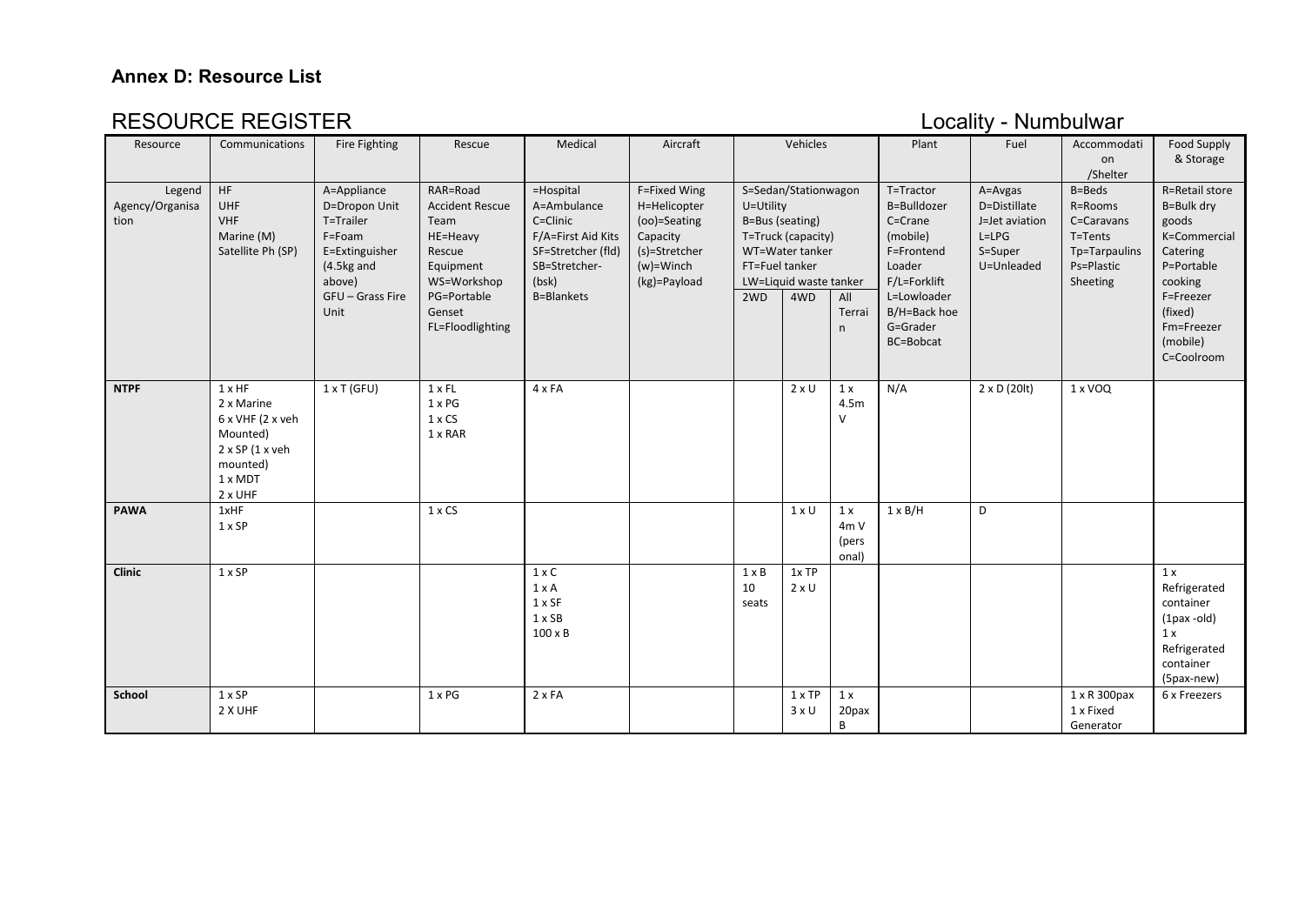| Resource                          | Communications                                                     | Fire Fighting                                                                                 | Rescue                                                                                       | Medical                                                                                                    | Aircraft                                                                                                  |                                                         | Vehicles                                                                                                   |                      | Plant                                                                                                                     | Fuel                                                                            | Accommodati<br>on<br>/Shelter                                                         | <b>Food Supply</b><br>& Storage                                                            |
|-----------------------------------|--------------------------------------------------------------------|-----------------------------------------------------------------------------------------------|----------------------------------------------------------------------------------------------|------------------------------------------------------------------------------------------------------------|-----------------------------------------------------------------------------------------------------------|---------------------------------------------------------|------------------------------------------------------------------------------------------------------------|----------------------|---------------------------------------------------------------------------------------------------------------------------|---------------------------------------------------------------------------------|---------------------------------------------------------------------------------------|--------------------------------------------------------------------------------------------|
| Legend<br>Agency/Organisa<br>tion | HF.<br><b>UHF</b><br><b>VHF</b><br>Marine (M)<br>Satellite Ph (SP) | A=Appliance<br>D=Dropon Unit<br>T=Trailer<br>F=Foam<br>E=Extinguisher<br>(4.5kg and<br>above) | RAR=Road<br><b>Accident Rescue</b><br>Team<br>HE=Heavy<br>Rescue<br>Equipment<br>WS=Workshop | =Hospital<br>A=Ambulance<br>C=Clinic<br>F/A=First Aid Kits<br>SF=Stretcher (fld)<br>SB=Stretcher-<br>(bsk) | F=Fixed Wing<br>H=Helicopter<br>(oo)=Seating<br>Capacity<br>(s)=Stretcher<br>$(w)$ =Winch<br>(kg)=Payload | U=Utility<br>FT=Fuel tanker                             | S=Sedan/Stationwagon<br>B=Bus (seating)<br>T=Truck (capacity)<br>WT=Water tanker<br>LW=Liquid waste tanker |                      | T=Tractor<br>B=Bulldozer<br>C=Crane<br>(mobile)<br>F=Frontend<br>Loader<br>F/L=Forklift                                   | A=Avgas<br>D=Distillate<br>J=Jet aviation<br>$L = LPG$<br>S=Super<br>U=Unleaded | B=Beds<br>R=Rooms<br>C=Caravans<br>T=Tents<br>Tp=Tarpaulins<br>Ps=Plastic<br>Sheeting | R=Retail store<br>B=Bulk dry<br>goods<br>K=Commercial<br>Catering<br>P=Portable<br>cooking |
| <b>RGRC</b>                       | $1 \times SP$                                                      |                                                                                               |                                                                                              |                                                                                                            |                                                                                                           |                                                         | 12x<br>U                                                                                                   | 1 x<br>WT            | 1xFL<br>$1 \times F$<br>1 x Concrete<br>Truck<br>$1 \times BH$<br>$1 \times G$<br>1 x slasher<br>1 x garbage<br>compactor | D                                                                               |                                                                                       |                                                                                            |
| <b>Homelands</b>                  | 2 x SP                                                             | $2 \times T$<br>$1 \times E$                                                                  | $1 \times CS$                                                                                |                                                                                                            |                                                                                                           | $1 \times T$                                            | $2 \times U$                                                                                               | 1x<br>4mV            | $1 \times F/L$<br>$1 \times T$                                                                                            | D                                                                               |                                                                                       |                                                                                            |
| <b>NLC Rangers</b>                | 1 x SP<br>$1 \times M/$ UHF                                        | $2 \times T$                                                                                  | $1 \times CS$                                                                                |                                                                                                            |                                                                                                           |                                                         | 3xU                                                                                                        | 1x<br>4.5m<br>$\vee$ |                                                                                                                           | D                                                                               | $8 \times T$<br>8 x Swags                                                             |                                                                                            |
| Numbirindi<br>(ALPA)              | 1 x SP                                                             |                                                                                               |                                                                                              |                                                                                                            |                                                                                                           | $1 \times U$<br>$1 \times T$<br>(flatb<br>ed)           | $1 \times U$                                                                                               |                      | 1xFL                                                                                                                      |                                                                                 | 1 x Generator                                                                         | 1 x<br>refrigerated<br>container<br>(10x5)                                                 |
| <b>Newtown Store</b>              | $1 \times SP$                                                      |                                                                                               |                                                                                              |                                                                                                            |                                                                                                           | $1 \times U$<br>$2 \times T$<br>(flatb<br>ed 6T,<br>8T) | $1 \times U$                                                                                               |                      | 1xFL                                                                                                                      |                                                                                 | 1 x Generator                                                                         | 1 x<br>Refrigerated<br>container<br>(6x2.4x2.6)                                            |

*Where Functional Groups are identified, those agencies are responsible for ensuring that a record of resources available during an event are completed and made available to the Local Controller during an event.* R=Retail store

*.*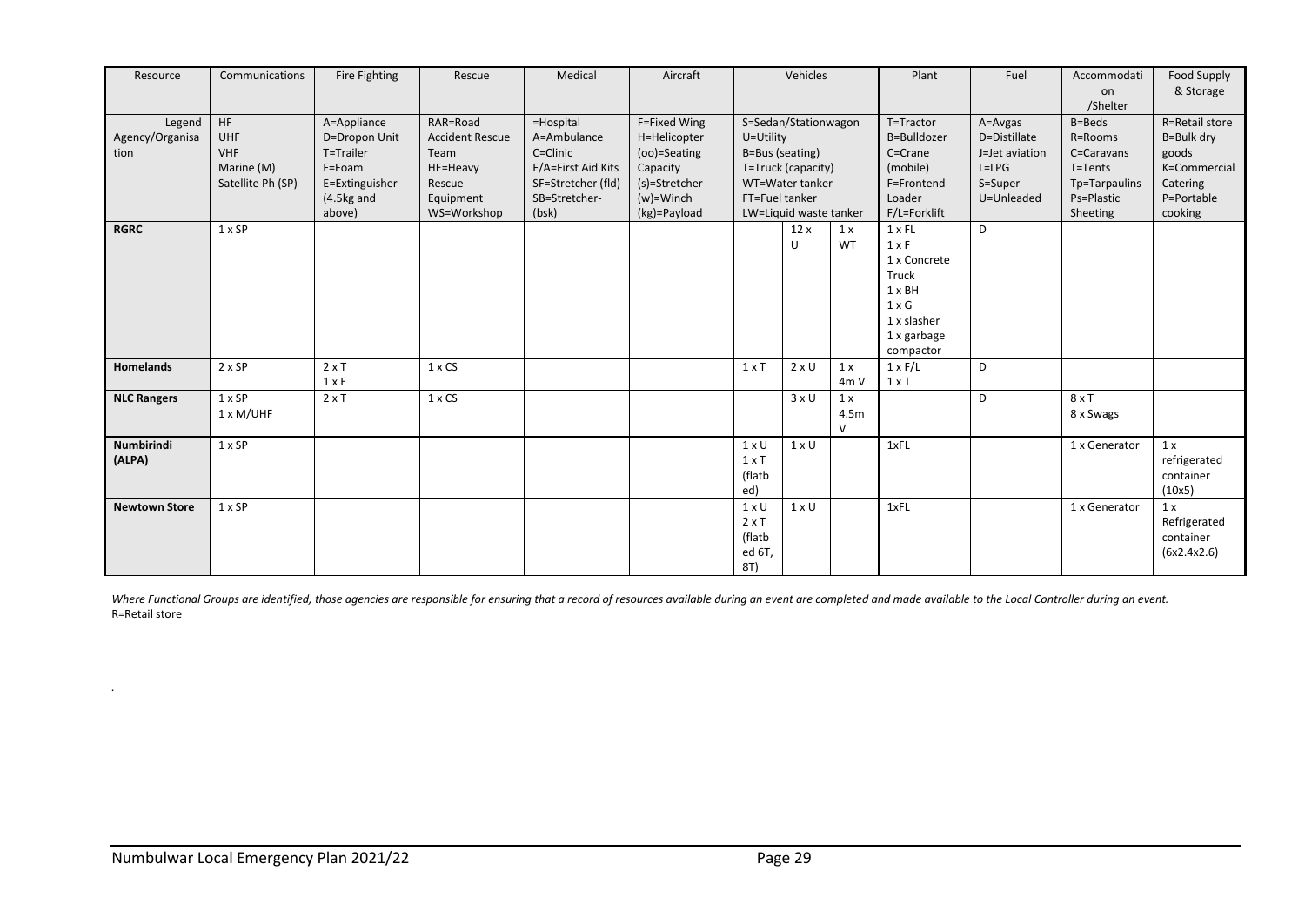#### <span id="page-29-0"></span>**Annex E: Identified Risk Guidelines – Transport**

#### **TRANSPORT INCIDENT**

#### *Introduction*

This plan provides generic guidance on the response to air and road emergencies within the Numbulwar region which necessitate the activation of Emergency Management arrangements.

#### *Aircraft*

Aircraft movements in the Numbulwar area which include small fixed wing aircraft and rotary wing aircraft generally used for aerial mustering.

Region Personnel involved with aircraft accidents are advised to obtain and read a copy of the Australian Transport Safety Bureau*, "Civil and Military Aircraft Accident Procedures for Police Officers and Emergency Services Personnel." Edition 6.*

[http://www.atsb.gov.au/publications/2014/hazards-at-accident-sites\\_v6.aspx](http://www.atsb.gov.au/publications/2014/hazards-at-accident-sites_v6.aspx)

[\(www.atsb.gov.au\)](http://www.atsb.gov.au/)

#### **Motor Vehicle**

Main roads within the Numbulwar area are well maintained and have a bitumen surface. An extensive 4WD track network is also present throughout the NT that creates the additional problems associated with remote area incidents. Vehicular traffic ranges from cars to motorcycles, tourist coaches, caravans, road trains, stock and fuel transporters. The vast majority of traffic accidents will be dealt with under existing day to day arrangements. Traffic accidents involving hazardous materials are covered under HAZMAT Risk.

#### **Initial Responses**

The main goals of any rescue are to bring the most good to the greatest number and to evacuate the living as soon as possible. Emergency Services will assume control of the scene, move survivors who are not severely injured or trapped in the wreckage to an appropriate space reserved for them and commence the task of finding and extricating the trapped, seriously injured, unconscious, or dead. However, these procedures may change if there was any threat of fire or explosion.

#### **Reconnaissance**

Once the Incident Controller has taken charge of the scene, two man reconnaissance teams should be sent, equipped with radio, clipboard, flashlight and basic medical gear, into assigned sectors of the wreckage to locate survivors.

#### **Rescue**

As information comes in from reconnaissance teams about the location and condition of survivors, rescue teams will respond.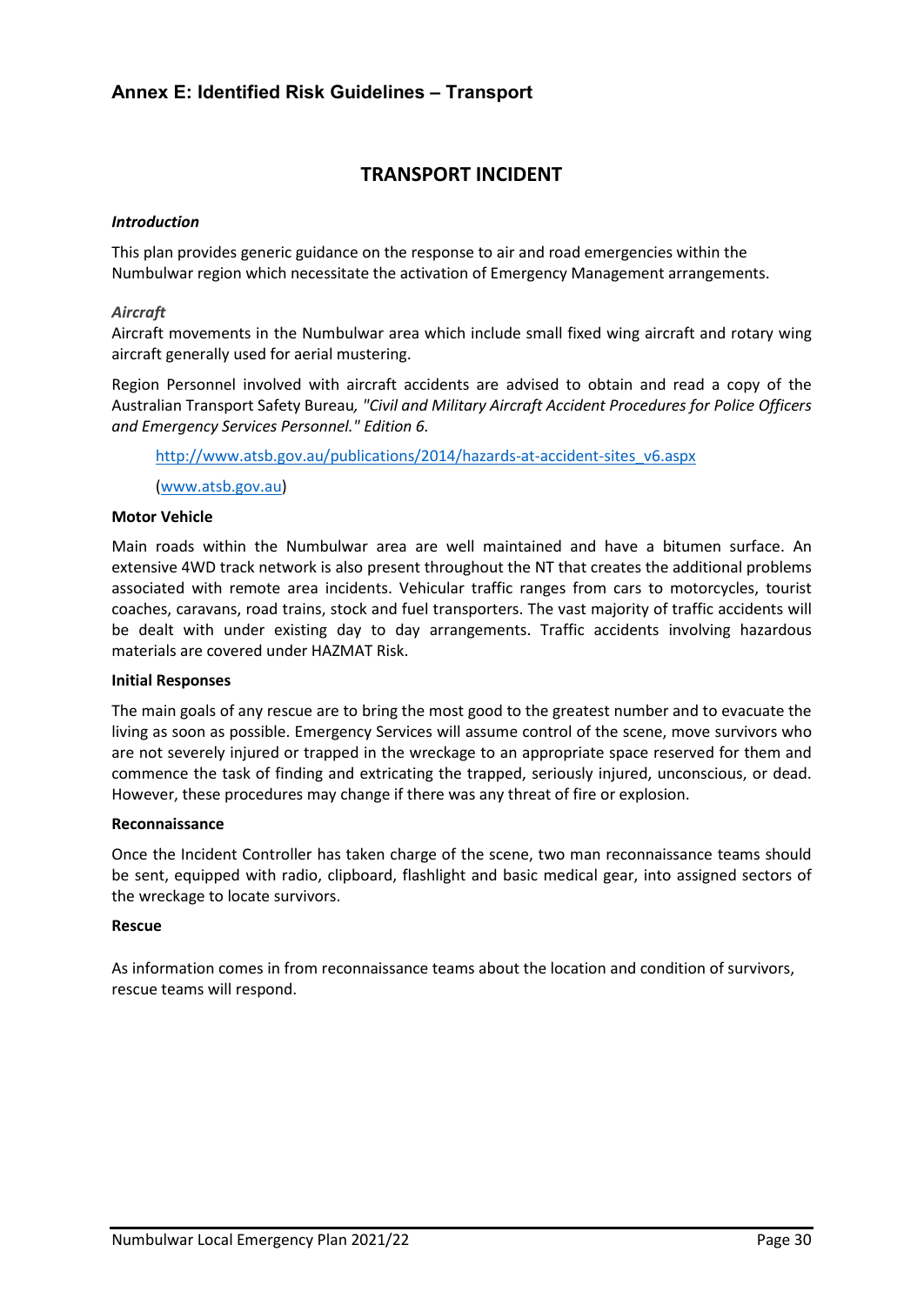#### **ACTIONS TO BE TAKEN – TRANSPORT ACCIDENT**

| Organisation/Provider   | Stage 1 Alert         | Stage 2: Standby      | Stage 3: Activation                                                                                                                                                                            | Stage 4: Stand down                                                                                           | Stage 5: Recovery                                                                                        |
|-------------------------|-----------------------|-----------------------|------------------------------------------------------------------------------------------------------------------------------------------------------------------------------------------------|---------------------------------------------------------------------------------------------------------------|----------------------------------------------------------------------------------------------------------|
| <b>ALL MEMBERS</b>      | Inform key personnel. | Inform key personnel. | Attend Briefings.<br>Provide SITREPS.                                                                                                                                                          | Attend Briefings.<br>Provide SITREPS.                                                                         | Attend Briefings.<br>Provide SITREPS.                                                                    |
| <b>LOCAL CONTROLLER</b> |                       |                       | Notify relevant Group<br>Leaders.<br>Notify NTES Duty<br>Officer<br>Convene LEC briefing if<br>required.<br>Attend the incident and<br>assess as to whether<br>further assistant is<br>needed. | Notify relevant Group<br>Leaders.<br>Notify NTES Duty Officer<br>Convene LEC briefing if<br>required Leaders. | Notify relevant Group<br>Leaders.<br>Notify NTES Duty<br>Officer<br>Convene LEC briefing if<br>required. |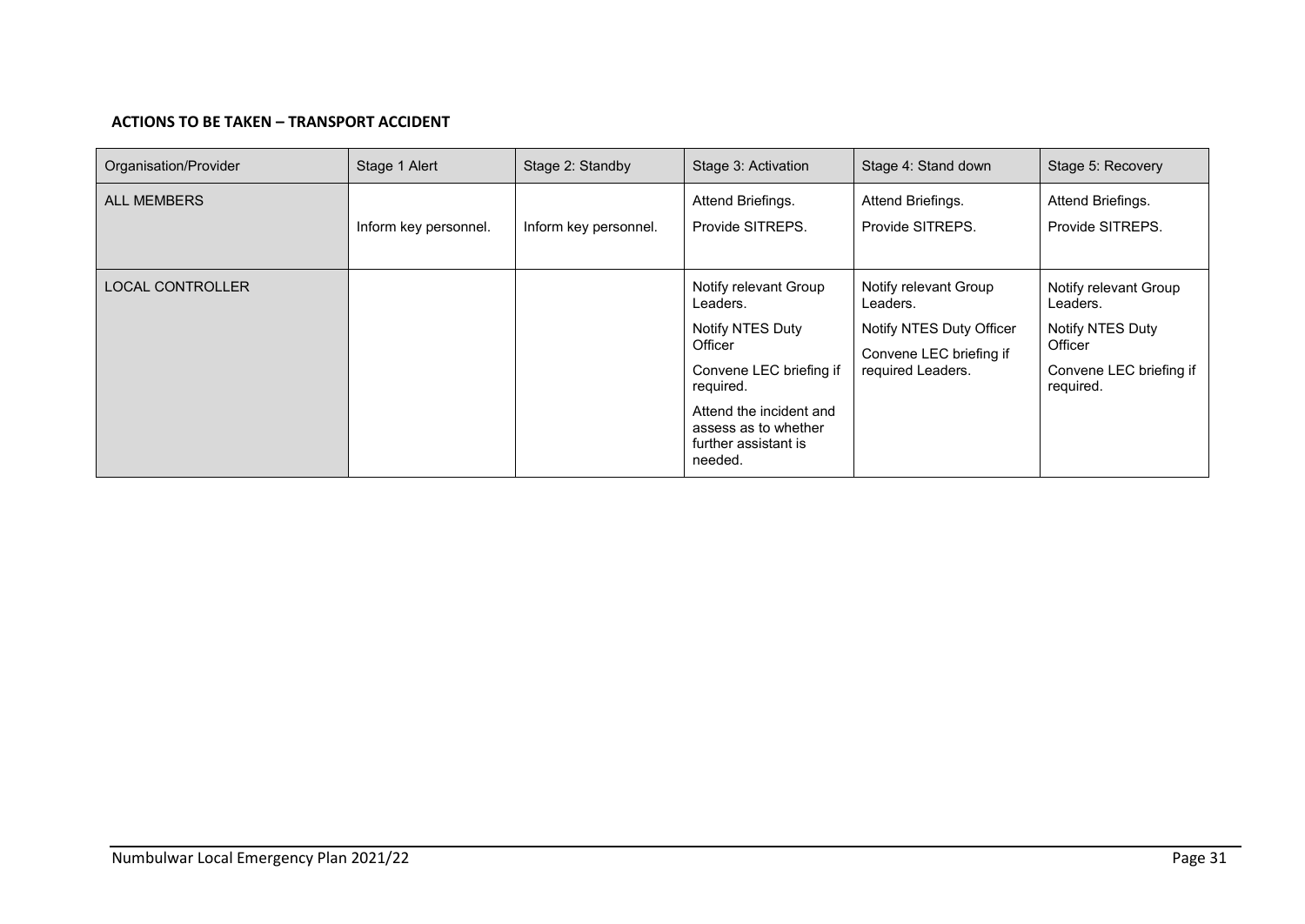#### <span id="page-31-0"></span>**Annex F: Identified Risk Guidelines – Hazmat**

#### **HAZMAT**

#### **Introduction**

Large quantities of hazardous materials are transported daily by road to many centres throughout the NT and as a consequence any release or spillage could easily result in the loss of life, widespread disruption, danger to communities and a threat to the environment.

#### **Initial Responses**

The initial response will be coordinated by Police with the assistance from the Numbulwar NTES unit. The Local Controller will determine the appropriate agency to continue with the primary response given the nature of the incident.

#### **Incident Controller**

The Incident Controller will be Police in the first instance, a continuation of this role will be dependent on the given situation.

#### **Notifications**

Notifications to the community will be provided by police patrols, community radio, NTPFES Social Media, and community billboards.

#### **Communications**

Communications will be conducted through PFES digital radio system using duplex dispatch talk group or simplex fire ground talk groups. Mobile and satellite phones are also available to fire ground incident controller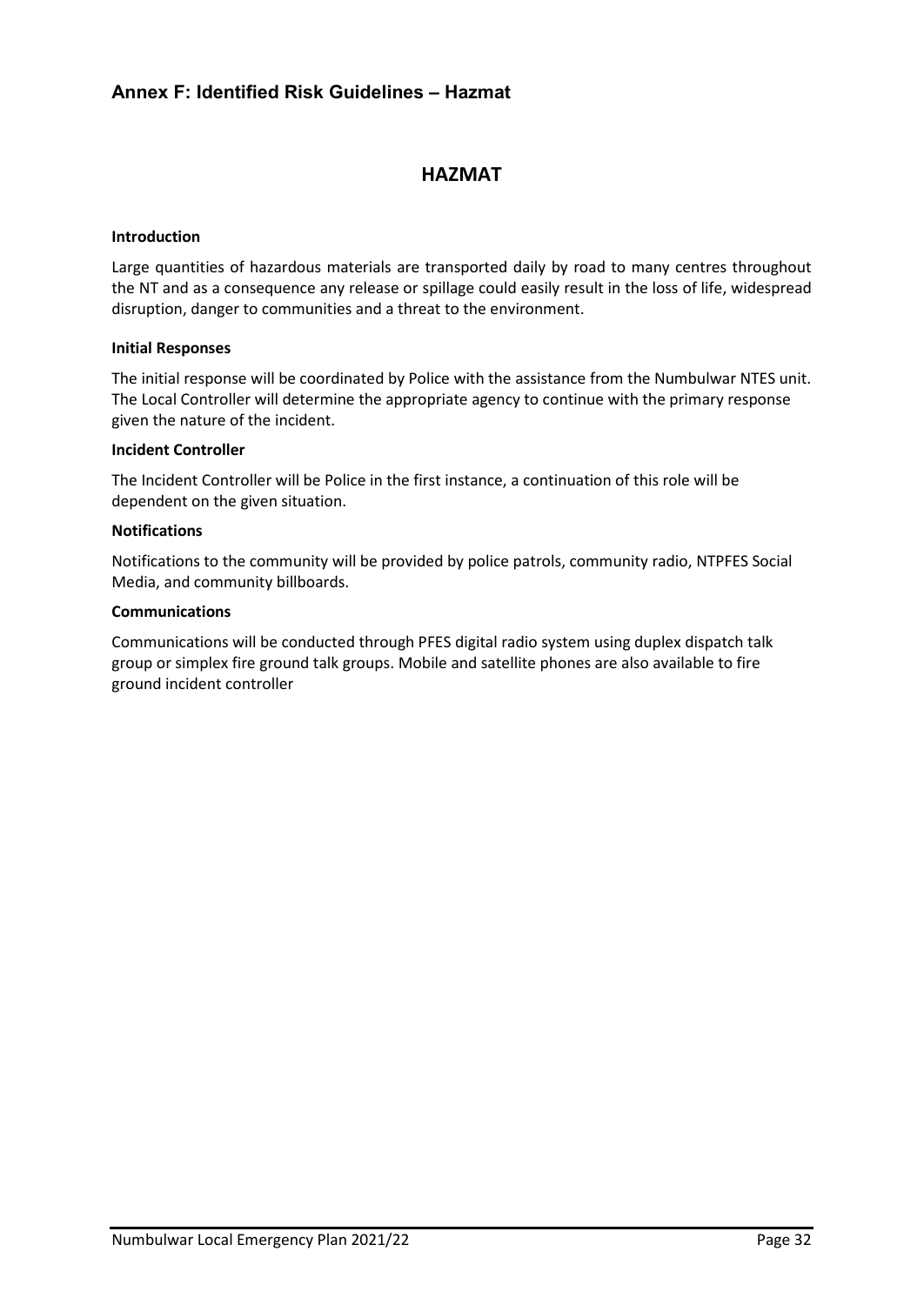#### **ACTIONS TO BE TAKEN – HAZMAT**

| <b>Organisation/Provider</b> | Stage 1 Alert         | Stage 2: Standby      | <b>Stage 3: Activation</b>                                                                                                                                                                  | Stage 4: Stand down                                                                                           | <b>Stage 5: Recovery</b>                                                                              |
|------------------------------|-----------------------|-----------------------|---------------------------------------------------------------------------------------------------------------------------------------------------------------------------------------------|---------------------------------------------------------------------------------------------------------------|-------------------------------------------------------------------------------------------------------|
| <b>ALL MEMBERS</b>           | Inform key personnel. | Inform key personnel. | Attend Briefings.<br>Provide SITREPS.                                                                                                                                                       | Attend Briefings.<br>Provide SITREPS.                                                                         | Attend Briefings.<br>Provide SITREPS.                                                                 |
| <b>LOCAL CONTROLLER</b>      |                       |                       | Notify relevant Group<br>Leaders.<br>Notify NTES Duty Officer<br>Convene LEC briefing if<br>required.<br>Attend the incident and<br>assess as to whether<br>further assistant is<br>needed. | Notify relevant Group<br>Leaders.<br>Notify NTES Duty Officer<br>Convene LEC briefing if<br>required Leaders. | Notify relevant Group<br>Leaders.<br>Notify NTES Duty Officer<br>Convene LEC briefing if<br>required. |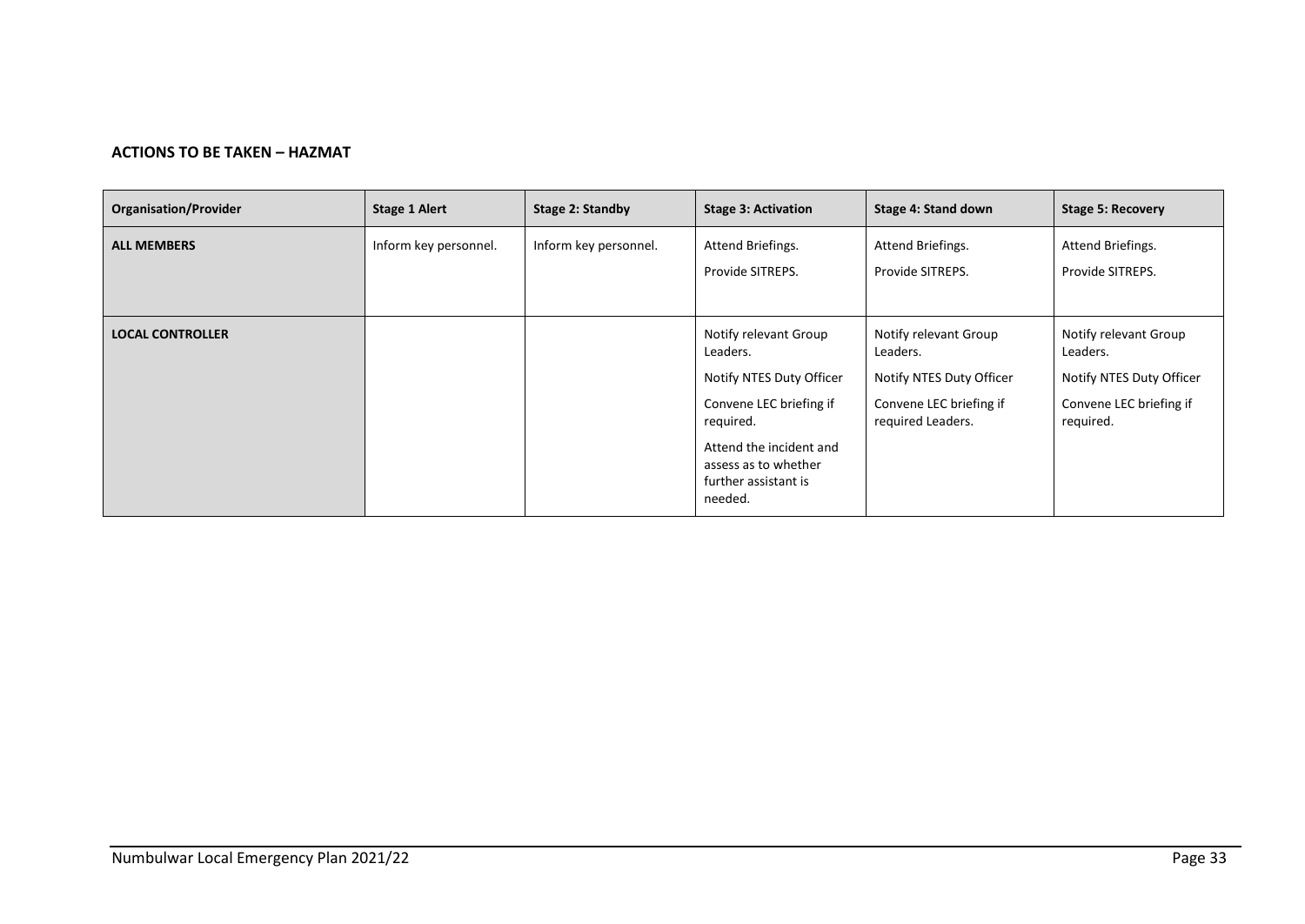#### <span id="page-33-0"></span>**Annex G: Identified Risk Guidelines – Cyclone**

#### **CYCLONE**

#### **Introduction**

Numbulwar is subject to tropical cyclones.

#### *Pre-Season Preparation*

The Numbulwar Local Controller, through the Numbulwar LEC, must ensure the following pre-season preparations are actioned:

- a. Liaison is established with all participating local organisations to update contact details;
- b. In conjunction with the NTES arrange an appropriate exercise to test existing arrangements;
- c. Revise and amend this Plan as necessary; and
- d. In consultation with the NTES, develop and implement a suitable public education program.

#### **Cyclone Severity Categories[7](#page-33-1)**

The severity of a tropical cyclone is described in terms of categories ranging from 1 (weakest) to 5 (strongest) related to the maximum mean wind speed as shown in this table.<sup>[8](#page-33-2)</sup>

| <b>Category</b> | Maximum<br>Mean Wind<br>(km/h) | <b>Typical</b><br><b>Strongest Gust Pressure</b><br>(km/h) | <b>Central</b><br>(hPa) | <b>Typical Effects</b>                                                                                                                                                      |
|-----------------|--------------------------------|------------------------------------------------------------|-------------------------|-----------------------------------------------------------------------------------------------------------------------------------------------------------------------------|
|                 | $63 - 88$                      | < 125                                                      | 985                     | Negligible house damage. Damage to some crops,<br>trees and caravans. Craft may drag moorings                                                                               |
| 2               | 89 - 117                       | $125 - 164$                                                | 985 - 970               | Minor house damage. Significant damage to signs,<br>trees and caravans. Heavy damage to some crops. Risk<br>of power failure. Small craft may break moorings.               |
| 3               | 118 - 159                      | 165 - 224                                                  | 970 - 955               | Some roof and structural damage. Some caravans<br>destroyed. Power failures likely. (e.g. Winifred)                                                                         |
| 14              | 160 - 199                      | 225 - 279                                                  | 955 - 930               | Significant roofing loss and structural damage. Many<br>caravans destroyed and blown away. Dangerous<br>airborne debris. Widespread power failures. (e.g.<br>Tracy, Olivia) |
| l5              | 200                            | > 279                                                      | < 930                   | Extremely dangerous with widespread destruction.<br>(e.g. Vance)                                                                                                            |

**<sup>.</sup>** <sup>7</sup> Source BOM website

<span id="page-33-2"></span><span id="page-33-1"></span><sup>&</sup>lt;sup>8</sup> Note: corresponding approximate wind gusts and central pressure are also provided as a guide. Stronger gusts may be observed over hilltops, in gullies and around structures.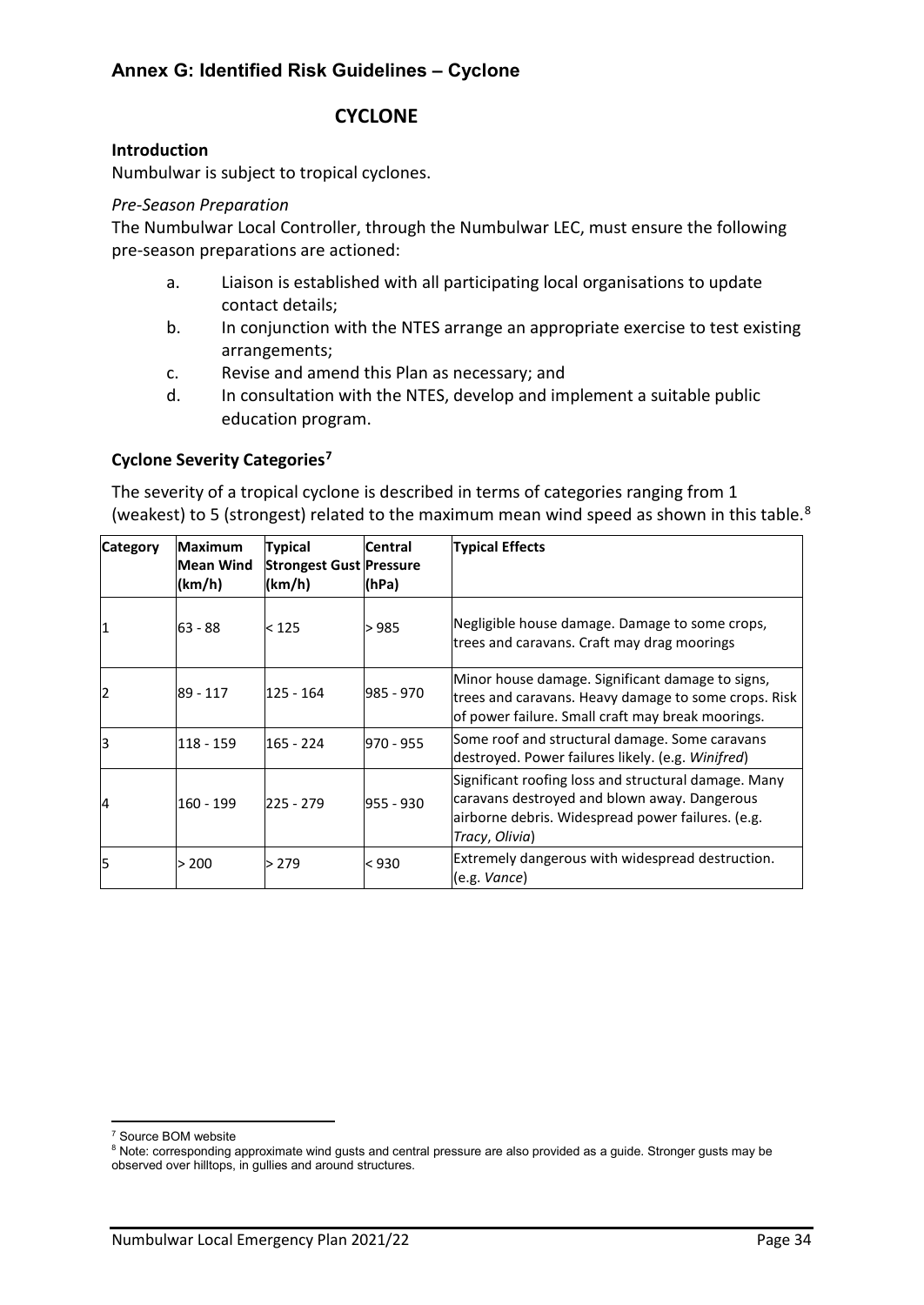#### **Tropical Cyclone Action Statements for NT Season**

*Message Approval Flow*

- BoM will send Coordination Table with meteorological information to NTES Duty Officer
- NTES (Duty Officer/Regional Manager) will determine recommended Plan Stages based on information to hand
- NTES passes recommendations to Incident/Regional Controller to confirm Plan Stages
- NTES sets messages to confirmed Plan Stages and sends completed document to BoM
- BoM completes and releases TCA

| <b>Notes</b>                                                                                | <b>Message Content &amp; Format:</b>                                                                                                                                                                                                                                                                                                                                                                                                                                                                             |
|---------------------------------------------------------------------------------------------|------------------------------------------------------------------------------------------------------------------------------------------------------------------------------------------------------------------------------------------------------------------------------------------------------------------------------------------------------------------------------------------------------------------------------------------------------------------------------------------------------------------|
| Gales / TC formation expected in<br>$24 - 48$ hrs                                           | <b>Message 1</b>                                                                                                                                                                                                                                                                                                                                                                                                                                                                                                 |
| Gales/TC formation expected<br>within 48hrs, not expected before<br>24 hours                | NTES advises*<br>communities under Watch:                                                                                                                                                                                                                                                                                                                                                                                                                                                                        |
| (Watch - Plan Stage 1)<br>*Only used at top of message run<br>** if Darwin is included      | Finalise your emergency kit preparations;<br>Clear your premises of potential wind borne missiles;<br>Commence home shelter preparations, or decide NOW<br>$\bullet$<br>where you will shelter;<br>If your present accommodation is not to code, or you're<br>$\bullet$<br>unsure, you should arrange to shelter with friends, family or<br>in a public shelter or strong building, [or designated<br>underground car parks in the Darwin area]**;<br>Do not move to shelter until advised by local authorities. |
| Gales expected in 12 - 24 hrs                                                               | <b>Message 2</b>                                                                                                                                                                                                                                                                                                                                                                                                                                                                                                 |
| Gales expected within 24 hours, not<br>expected within 12 hours<br>(Warning - Plan Stage 2) | residents [from_____ to____] or [east/west of___]<br>Your emergency kit should now be complete and ready;<br>Finalise home shelter preparations, or know now where you<br>$\bullet$<br>will shelter;<br>Do not move to shelter until advised by local authorities<br>[Insert point for Watch Message 1 - "communities under watch"]                                                                                                                                                                              |
| Gales expected in $6 - 12$ hrs                                                              | Message 3                                                                                                                                                                                                                                                                                                                                                                                                                                                                                                        |
| Gales expected within 12 hours, not<br>expected before 6 hours                              | residents [ <i>from</i> _<br>__] [west/east of __<br>$\_$ to $\_$                                                                                                                                                                                                                                                                                                                                                                                                                                                |
| (Warning - Plan Stage 3)                                                                    | A CYCLONE IS APPROACHING:<br>Public shelters are now open [in Darwin this includes<br>$\bullet$<br>identified under cover car parks];                                                                                                                                                                                                                                                                                                                                                                            |
| SEWS may be applied at this point                                                           | If not sheltering at home, PROCEED IMMEDIATELY to shelter<br>with family, friends or at one of the public shelters - take<br>your emergency kit with you;<br>MAKE YOUR DECISION QUICKLY AS WINDS ARE SHORTLY                                                                                                                                                                                                                                                                                                     |
| Messages are listed in order of<br>threat priority                                          | EXPECTED TO REACH A DANGEROUS LEVEL;<br>Make final preparations to home shelter and take shelter as<br>gales arrive;                                                                                                                                                                                                                                                                                                                                                                                             |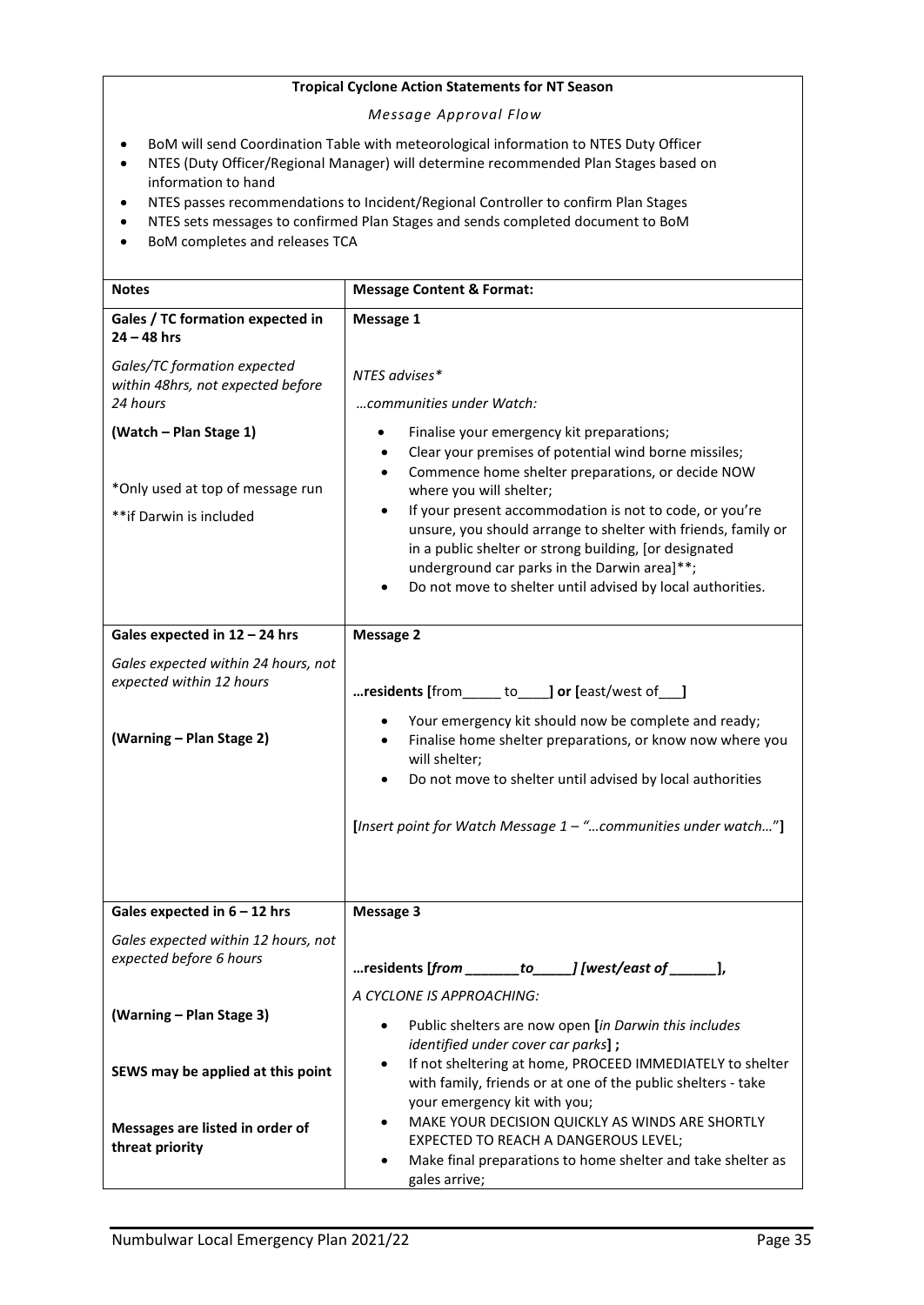|                             | Private Sector businesses and organisations still open at this<br>time are strongly advised to consider securing and closing<br>their premises. Employers are reminded of their Duty of Care<br>to ensure the safety of any employees still at work. |
|-----------------------------|------------------------------------------------------------------------------------------------------------------------------------------------------------------------------------------------------------------------------------------------------|
|                             | [Insert point for Warning Message 2 - " residents [from<br>to_____] or [east/west of____] "]                                                                                                                                                         |
|                             | [Insert point for Watch Message 1 - "communities under watch"]                                                                                                                                                                                       |
|                             |                                                                                                                                                                                                                                                      |
|                             |                                                                                                                                                                                                                                                      |
|                             |                                                                                                                                                                                                                                                      |
| Gales expected within 6 hrs | <b>Message 4</b>                                                                                                                                                                                                                                     |
| (Warning - Plan Stage 4)    | residents [from ________ to ______] [west/east of ________], to TAKE<br><b>SHELTER NOW</b>                                                                                                                                                           |
|                             | DO NOT drive or move about outside, you will be advised by<br>$\bullet$<br>local authorities when it is safe to do so                                                                                                                                |
| <b>SEWS recommended</b>     | REPEATING: CONDITIONS ARE NOW AT A DANGEROUS LEVEL, TAKE<br>SHELTER NOW                                                                                                                                                                              |
|                             | [Insert point for Warning Message 3 - " residents [from____<br>to $\Box$ or [east/west of $\Box$ "]                                                                                                                                                  |
|                             | [Insert point for Warning Message 2 - " residents [from<br>to _____] or [east/west of ____] "]                                                                                                                                                       |
|                             | [Insert point for Watch Message $1 -$ "communities under watch"]                                                                                                                                                                                     |
| <b>Gales in Area Now</b>    | <b>Message 5</b>                                                                                                                                                                                                                                     |
|                             |                                                                                                                                                                                                                                                      |
| (Warning - Plan Stage 5)    | communities currently in shelter should remain until advised by<br>local authorities that the all clear has been given.                                                                                                                              |
|                             | DO NOT drive or move about outside, you will be advised by<br>$\bullet$<br>local authorities when it is safe to do so.                                                                                                                               |
|                             | REPEATING: CONDITIONS ARE STILL AT A DANGEROUS LEVEL,<br>REMAIN IN SHELTER.                                                                                                                                                                          |
|                             | [Insert point for Warning Message 4 - " residents [from<br>to _____] or [east/west of ____] "]                                                                                                                                                       |
|                             | [Insert point for Warning Message 3 - " residents [from                                                                                                                                                                                              |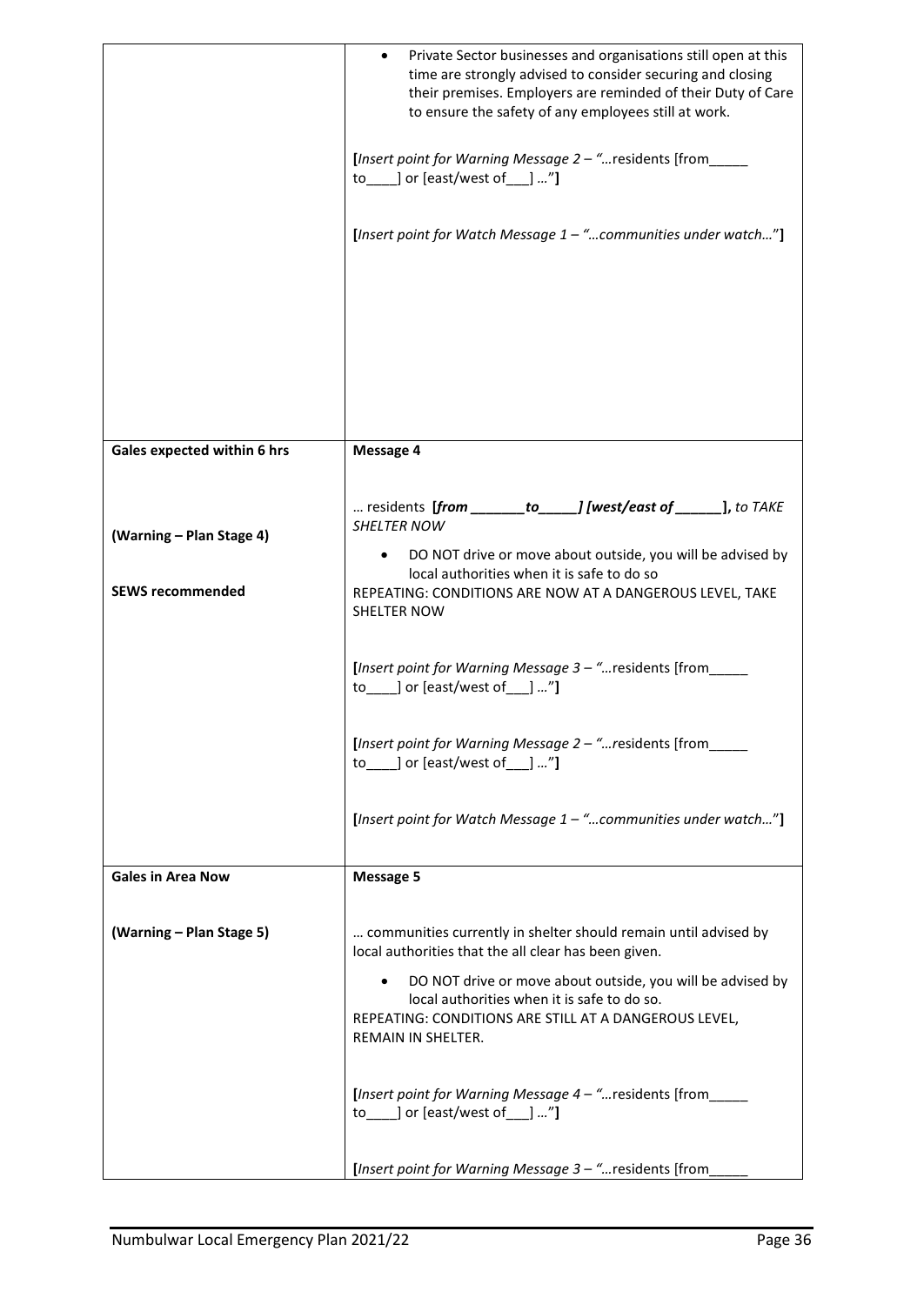|                                                                                  | to_____] or [east/west of____] "]<br>[Insert point for Warning Message 2 - " residents [from____<br>to_____] or [east/west of____] "]<br>[Insert point for Watch Message 1 - "communities under watch"]                                                                                                                                                                                                                                                                                                                                                                                                                                                                                                     |
|----------------------------------------------------------------------------------|-------------------------------------------------------------------------------------------------------------------------------------------------------------------------------------------------------------------------------------------------------------------------------------------------------------------------------------------------------------------------------------------------------------------------------------------------------------------------------------------------------------------------------------------------------------------------------------------------------------------------------------------------------------------------------------------------------------|
| Gales have eased                                                                 | Message 6                                                                                                                                                                                                                                                                                                                                                                                                                                                                                                                                                                                                                                                                                                   |
| (All Clear - Plan Stage 6)<br>** Posted at tail of priority<br>warning messages. | residents [from $\qquad \qquad$ to $\qquad$ ] [west/east of $\qquad$ ] that IT IS<br>NOW SAFE TO LEAVE YOUR SHELTER AREA.<br>Before moving around, ensure that you are wearing strong<br>$\bullet$<br>clothing and footwear.<br>Look around your immediate neighbourhood and render<br>$\bullet$<br>assistance where you can but beware of fallen power lines<br>and debris.<br>Do not drive around unnecessarily as emergency vehicles<br>require clear access.<br>If you have to drive, go directly to your destination.<br>Do not enter flood waters<br>$\bullet$<br>Follow directions of local authorities.<br>FOR LIFE THREATENING EMERGENCIES DIAL 000.<br>For Storm or Flood Assistance call 132 500 |
|                                                                                  | At end of message run:                                                                                                                                                                                                                                                                                                                                                                                                                                                                                                                                                                                                                                                                                      |
|                                                                                  | Further advice on cyclone emergencies is available at<br>www.securent.nt.gov.au                                                                                                                                                                                                                                                                                                                                                                                                                                                                                                                                                                                                                             |
|                                                                                  | Please ensure that friends, family and neighbours have heard and<br>understood this message, particularly new arrivals to the area.<br><b>Guidance Notes</b>                                                                                                                                                                                                                                                                                                                                                                                                                                                                                                                                                |

#### **Expectation of Gales:**

Refers to the time period within which gales are expected to start in an area, based on forecast movement and intensity of a cyclone. For example, the statement "Gales expected in 6 – 12 hours" means that gales are expected in an area within 12 hours, but not before 6 hours.

#### **Stages 1 through 6**

The Stages within a Regional/Local Emergency Plan describe actions that will be undertaken locally to prepare or respond to requirements under their respective plans. Public Action Messages will state what we want the public to be doing.

There will be several plans activated and at different stages of activation. It is also possible that some actions may be undertaken, without a particular stage having been activated – e.g. sheltering of vulnerable persons prior to shelters opening to the public.

Activation of stages will occur based on forecast conditions/threat, current local conditions and state of preparation with local resources available.

It is entirely probable that persons sheltering will be doing so for an extended period, 12 – 18 hours or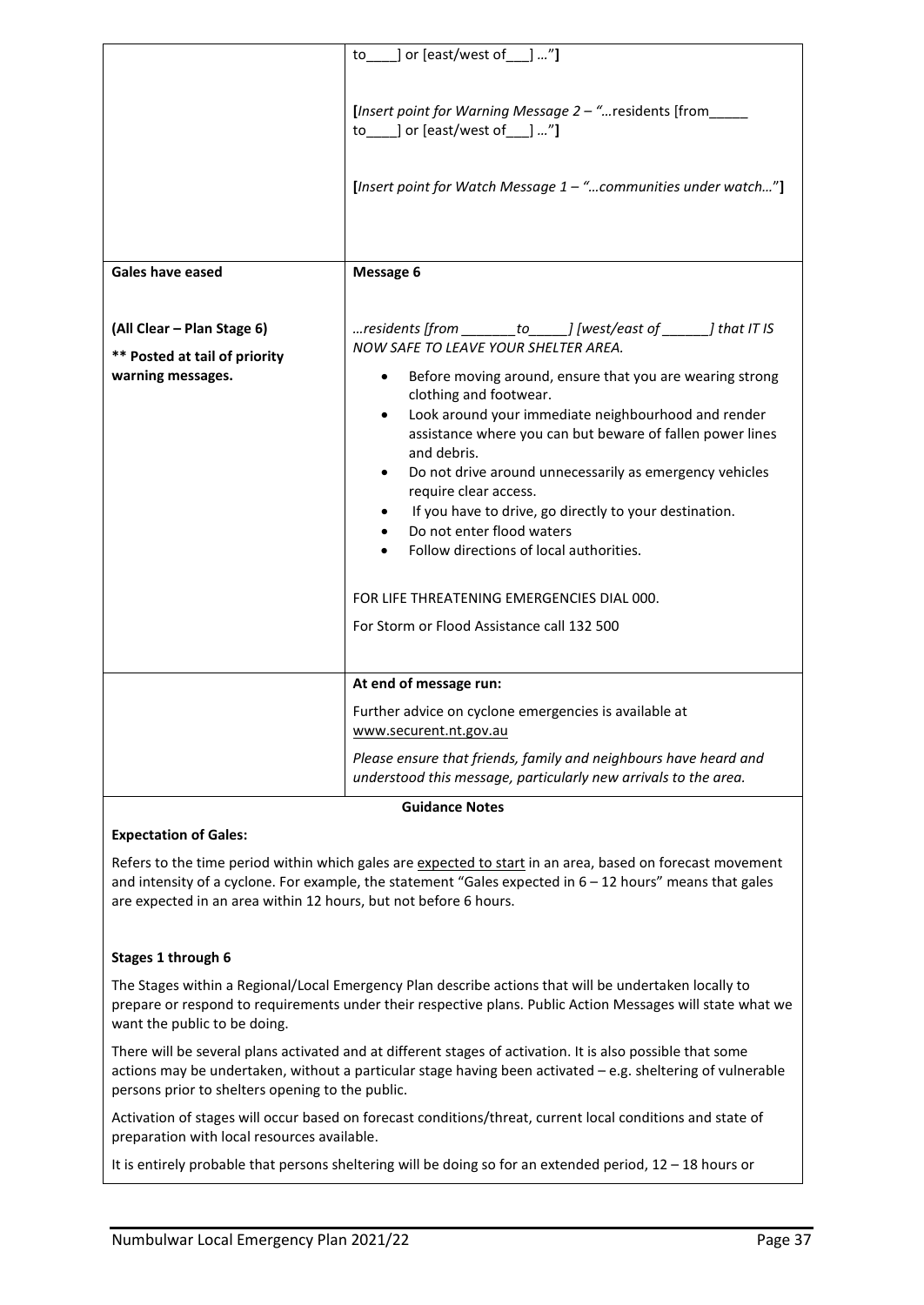more. It is preferable people are in shelter before arrival of gales and are not released until gales have moved on and are not likely to return.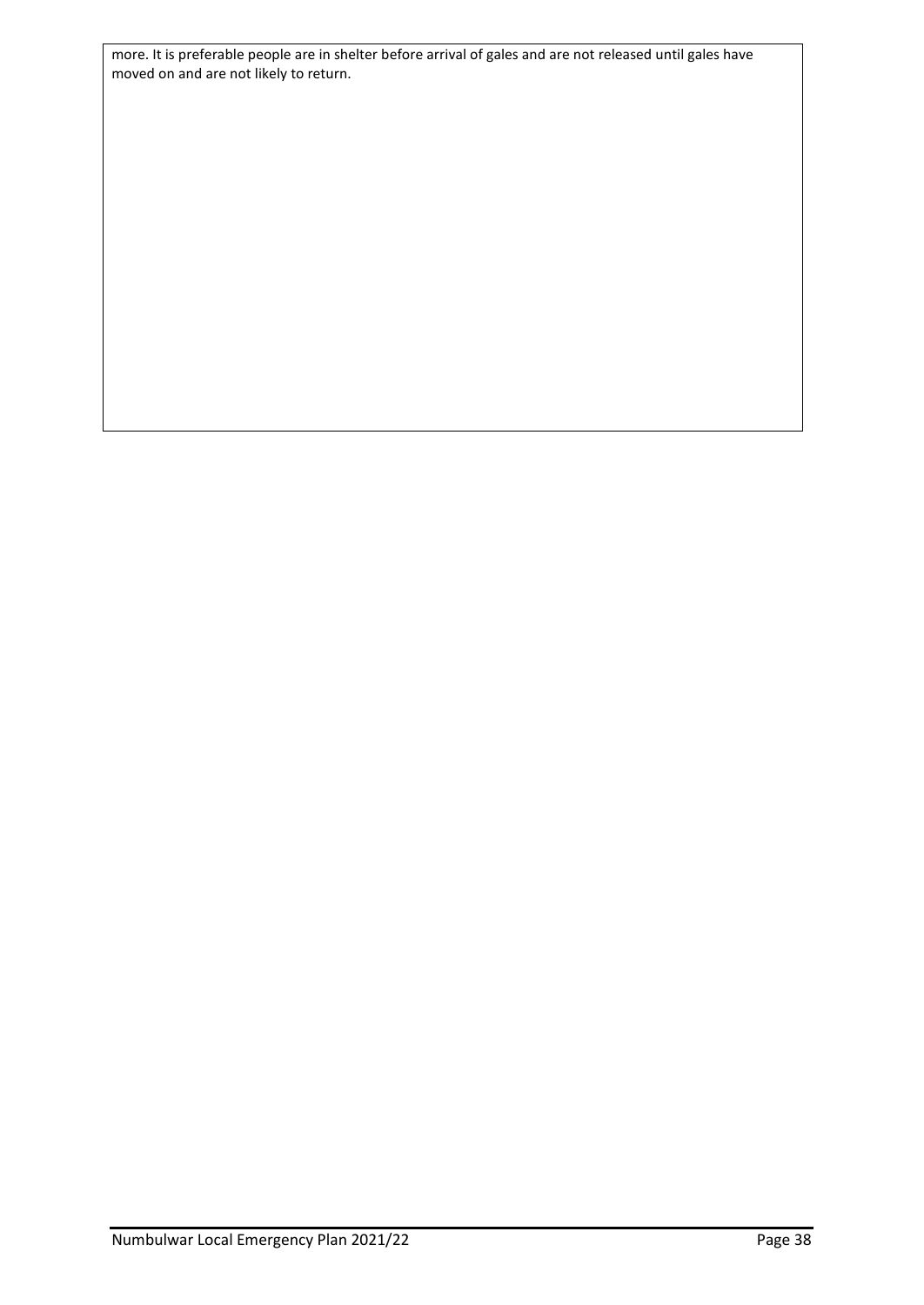## **Actions to be taken – Cyclone**

| Organisation<br>/Provider         | Stage 1<br>Watch                                                                                                                                                                                                                                                                                                                           | Stage 2<br><b>Warning</b>                                                                                                                                                                                                                                                                                                                                                                                                                    | Stage 3<br><b>Warning</b>                                                                                                                                                                                                                                                                                                                                                                               | Stage 4<br><b>Warning</b>                                             | Stage 5<br><b>Warning</b>                                                                                                                                                | Stage 6<br><b>All Clear</b>                                                                                                | <b>Transition to</b><br><b>Recovery</b>                                                                                                                                                                                                                                                                                                                                       | <b>Recovery</b>                                                                                                            |
|-----------------------------------|--------------------------------------------------------------------------------------------------------------------------------------------------------------------------------------------------------------------------------------------------------------------------------------------------------------------------------------------|----------------------------------------------------------------------------------------------------------------------------------------------------------------------------------------------------------------------------------------------------------------------------------------------------------------------------------------------------------------------------------------------------------------------------------------------|---------------------------------------------------------------------------------------------------------------------------------------------------------------------------------------------------------------------------------------------------------------------------------------------------------------------------------------------------------------------------------------------------------|-----------------------------------------------------------------------|--------------------------------------------------------------------------------------------------------------------------------------------------------------------------|----------------------------------------------------------------------------------------------------------------------------|-------------------------------------------------------------------------------------------------------------------------------------------------------------------------------------------------------------------------------------------------------------------------------------------------------------------------------------------------------------------------------|----------------------------------------------------------------------------------------------------------------------------|
| <b>ALL MEMBERS</b>                | <b>Attend Briefings</b><br>Inform key<br>personnel<br>Provide SITREPS                                                                                                                                                                                                                                                                      | <b>Attend Briefings</b><br>Inform key<br>personnel<br><b>Provide SITREPS</b>                                                                                                                                                                                                                                                                                                                                                                 | <b>Attend Briefings</b><br>Inform key<br>personnel<br><b>Provide SITREPS</b>                                                                                                                                                                                                                                                                                                                            | <b>Attend Briefings</b><br>Inform key<br>personnel<br>Provide SITREPS | <b>Attend Briefings</b><br>Inform key<br>personnel<br>Provide SITREPS                                                                                                    | Attend Briefings.<br>Inform key<br>personnel.<br>Provide SITREPS.<br>Carry out other<br>duties by the Local<br>Controller. | Attend Briefings.<br>Inform key<br>personnel.<br>Provide SITREPS.<br>Carry out other<br>duties by the Local<br>Controller.                                                                                                                                                                                                                                                    | Attend Briefings.<br>Inform key<br>personnel.<br>Provide SITREPS.<br>Carry out other<br>duties by the Local<br>Controller. |
| <b>LOCAL</b><br><b>CONTROLLER</b> | Convene meeting<br>of the Numbulwar<br>LEC.<br>Coordinate the<br>dissemination of<br>the Cyclone<br>Watch<br>information to the<br>public.<br>Ensure that<br>communications<br>are established<br>and maintained<br>with the Regional<br>Controller and<br>NTES Duty Officer.<br>Delegate<br>notification<br>requirements if<br>necessary. | Convene a<br>meeting of the<br>Numbulwar LEC to<br>advise members<br>of the Cyclone<br>Warning message<br>and of the<br>declaration of<br>Stage 2 and<br>allocate tasks as<br>required.<br>Ensure that the<br>dissemination of<br>the Cyclone<br>Warning<br>information to the<br>public is<br>maintained.<br>Ensure that<br>communications<br>are established<br>and maintained<br>with the Regional<br>Controller and the<br>Duty Officer, | Notify Committee<br>members of the<br>declaration of<br>Stage, and<br>allocate tasks as<br>required.<br>Note: The<br>Committee to<br>meet at least daily<br>during Stage 3<br>Ensure that the<br>dissemination of<br>the Cyclone<br>Warning<br>information to the<br>public and SITREP<br>frequency is<br>maintained.<br>At the appropriate<br>time advise those<br>persons at risk to<br>take shelter. | Ensure all<br>personnel take<br>shelter                               | When it is<br>considered safe to<br>move outside,<br>ascertain the<br>extent of injury to<br>persons and<br>damage to<br>property.<br>Give direction to<br>survey teams. | Notify Committee<br>members of the<br>declaration of<br>Stage 6, and<br>advise time and<br>place of debrief.               | Ensure that the<br>public is advised<br>that the operation<br>has concluded and<br>now moving into<br>recovery.<br>Prepare and<br>forward final<br>SITREP.<br>In conjunction<br>with the NT<br>Recovery<br>Coordinator and<br>Regional<br>Controller,<br>facilitate the<br>handover of<br>recovery<br>operations (if<br>required).<br>Close EOC and<br>stand down the<br>LEC. | Any ongoing<br>recovery<br>operations may<br>operate from<br>alternative<br>premises.                                      |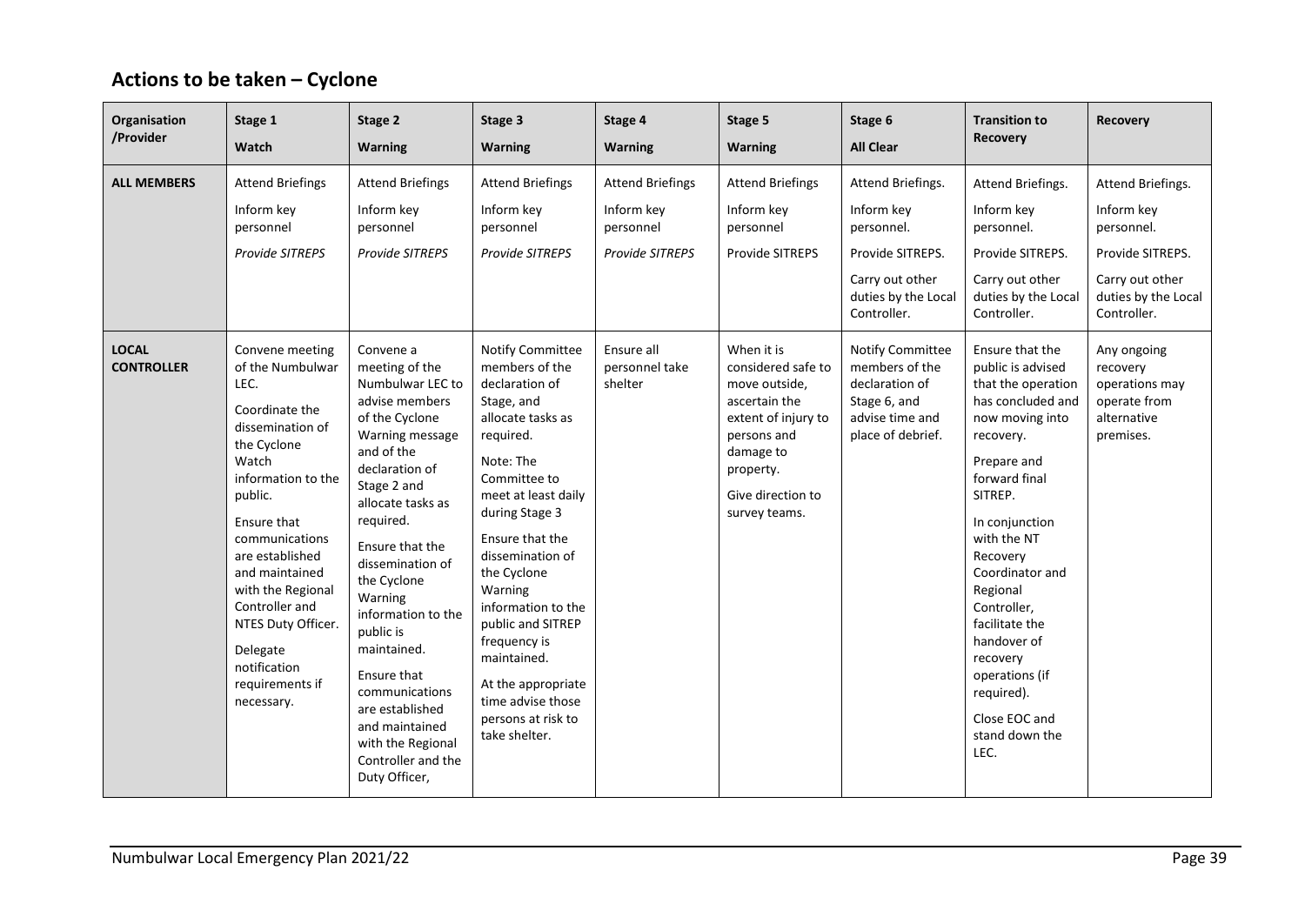| Organisation<br>/Provider | Stage 1<br>Watch                                                                                                                                                                                                                                        | Stage 2<br><b>Warning</b>                                                                                                                                                                                                                                                                                       | Stage 3<br><b>Warning</b>                                                                                                                                                                                                                                                                       | Stage 4<br><b>Warning</b>                                                                                                                                                                                                           | Stage 5<br><b>Warning</b>                                                                        | Stage 6<br><b>All Clear</b>                                                                                                                                                                                  | <b>Transition to</b><br><b>Recovery</b>                                                                                         | <b>Recovery</b> |
|---------------------------|---------------------------------------------------------------------------------------------------------------------------------------------------------------------------------------------------------------------------------------------------------|-----------------------------------------------------------------------------------------------------------------------------------------------------------------------------------------------------------------------------------------------------------------------------------------------------------------|-------------------------------------------------------------------------------------------------------------------------------------------------------------------------------------------------------------------------------------------------------------------------------------------------|-------------------------------------------------------------------------------------------------------------------------------------------------------------------------------------------------------------------------------------|--------------------------------------------------------------------------------------------------|--------------------------------------------------------------------------------------------------------------------------------------------------------------------------------------------------------------|---------------------------------------------------------------------------------------------------------------------------------|-----------------|
|                           |                                                                                                                                                                                                                                                         | NTES.<br>Activate the EOC if<br>needed.                                                                                                                                                                                                                                                                         |                                                                                                                                                                                                                                                                                                 |                                                                                                                                                                                                                                     |                                                                                                  |                                                                                                                                                                                                              | Begin compilation<br>of information for<br>the Post<br>Operation Report.                                                        |                 |
| <b>NT POLICE</b>          | <b>Brief Station Staff.</b><br>Disseminate<br>warnings and<br>information as<br>required.<br>Maintain normal<br>police duties.<br><b>Assist Local</b><br>Controller as<br>required.<br>Ensure all<br>operational<br>vehicles are fully<br>fuelled.      | <b>Brief Station Staff.</b><br>Assist with<br>preparation of<br>EOC if needed.<br>Disseminate<br>warnings and<br>information as<br>directed by the<br>Local Controller.<br>Limit transport<br>and ensure all<br>operational<br>vehicles are fully<br>fuelled.<br>Assist the Local<br>Controller as<br>required. | <b>Brief Station Staff.</b><br>Disseminate<br>warnings and<br>information as<br>directed by the<br>Local Controller.<br>Coordinate the<br>movement of<br>personnel to<br>shelter<br>Direct a final<br>patrol of the<br>town.<br>Carry out<br>registration/evacu<br>ation duties as<br>required. | <b>Brief Station Staff.</b><br>Ensure all<br>personnel take<br>shelter.                                                                                                                                                             | <b>Brief Station Staff.</b><br>At Direction of<br><b>Local Controller</b><br>commence<br>survey. | Commence clean<br>up and relief<br>operations.<br>Assist in advising<br>the public of the<br>conclusion of the<br>operation.                                                                                 |                                                                                                                                 |                 |
| <b>MEDICAL</b>            | <b>Brief Health</b><br>Centre personnel.<br>Advise the<br>Numbulwar Local<br>Controller of stage<br>of preparedness<br>and of any urgent<br>requirements.<br>Collect and collate<br>information on<br>personnel who<br>may require<br>assistance moving | <b>Brief Health</b><br>Centre personnel.<br>Determine health<br>services priorities<br>and advise the<br>Numbulwar Local<br>Controller.<br>Provide the<br>Numbulwar Local<br>Controller with<br>information and<br>advice on<br>communications,                                                                 | <b>Brief health centre</b><br>personnel on the<br>declaration of<br>Stage 3.<br><b>Advise General</b><br>Manager, Health<br>Katherine/Gove<br>on declaration of<br>Stage 3.<br>Complete security<br>of Health Centre<br>facilities including<br>ambulance/essent                                | Confirm debrief<br>arrangements.<br><b>Brief Health</b><br>Centre personnel.<br>Restore health<br>centre facilities.<br><b>Advise General</b><br>Manager, Health<br>and Families<br>Katherine/Gove<br>on declaration of<br>Stage 4. | Remain in shelter                                                                                | <b>Brief</b><br>Departmental<br>personnel.<br>Ensure personnel<br>and facilities are<br>available for<br>casualty receipt<br>and treatment<br>upon receipt of All<br>Clear advice<br>Restore<br>Departmental | <b>Advise Local</b><br>Recovery<br>Coordinator of<br>any urgent<br>priorities and<br>participate in<br>meetings as<br>required. |                 |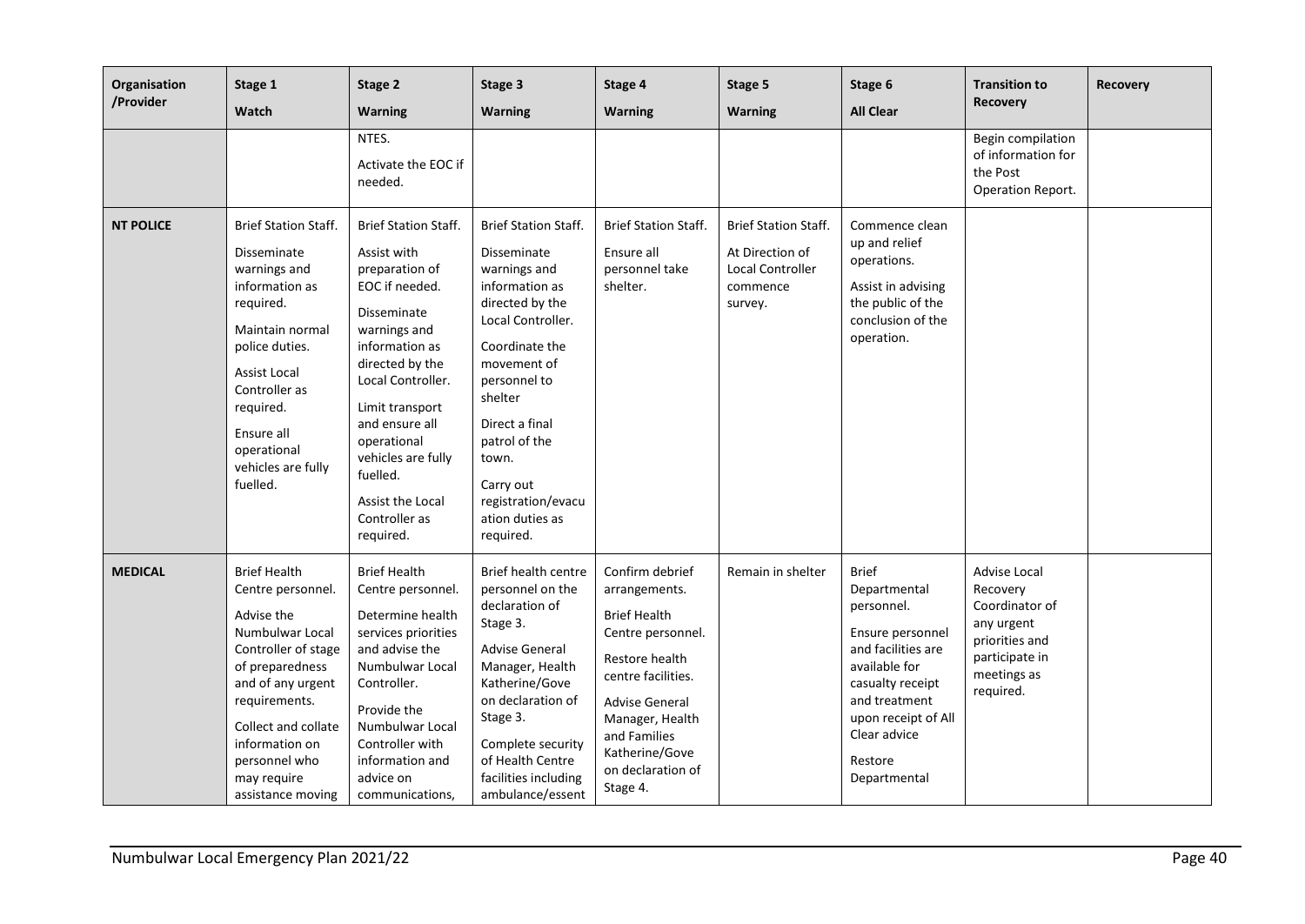| Organisation<br>/Provider           | Stage 1<br>Watch                                                                                                                                                                                                                                                                                                                                                                                                                                                                        | Stage 2<br><b>Warning</b>                                                                                                                                                                                                               | Stage 3<br><b>Warning</b>                                                                                                                                                                                                                                                                                                                                                                                                                                                                                                                                                                           | Stage 4<br><b>Warning</b>                                      | Stage 5<br><b>Warning</b>                                                 | Stage 6<br><b>All Clear</b>                      | <b>Transition to</b><br><b>Recovery</b>           | <b>Recovery</b>                                   |
|-------------------------------------|-----------------------------------------------------------------------------------------------------------------------------------------------------------------------------------------------------------------------------------------------------------------------------------------------------------------------------------------------------------------------------------------------------------------------------------------------------------------------------------------|-----------------------------------------------------------------------------------------------------------------------------------------------------------------------------------------------------------------------------------------|-----------------------------------------------------------------------------------------------------------------------------------------------------------------------------------------------------------------------------------------------------------------------------------------------------------------------------------------------------------------------------------------------------------------------------------------------------------------------------------------------------------------------------------------------------------------------------------------------------|----------------------------------------------------------------|---------------------------------------------------------------------------|--------------------------------------------------|---------------------------------------------------|---------------------------------------------------|
|                                     | to shelters (e.g.<br>incapacitated,<br>wheelchairs, etc)<br>and advise<br>Numbulwar Local<br>Controller.<br>Advise General<br>Manager, Health<br>Gove on<br>declaration of<br>Stage 1.<br>Maintain normal<br>health and family<br>services.<br>The Numbulwar<br>Health centre<br>comes under East<br>Arnhem South -<br>as Such my<br>District manager is<br>based in Gove and<br>my General<br>manager is in<br>Darwin. These are<br>the people that<br>Health will be<br>liaising with | first aid, medical<br>and public health<br>and family service<br>matters.<br><b>Advise General</b><br>Manager, Health<br>Gove on<br>declaration of<br>Stage 2.<br>Check, prepare<br>and secure Health<br>Centre stores and<br>equipment | ial vehicles and<br>communications<br>equipment.<br>Ensure that ALL<br>requests for<br>assistance are<br>channelled<br>through the<br>Numbulwar Local<br>Controller.<br>Upon advice from<br>the Numbulwar<br><b>Local Controller</b><br>ensure all<br>personnel take<br>shelter.<br>Ensure personnel<br>and facilities are<br>available for<br>casualty receipt<br>and treatment<br>upon receipt of All<br>Clear advice.<br>Advise<br>Numbulwar Local<br>Controller on all<br>first aid/medical,<br>public health and<br>family services<br>matters and if<br>necessary liaise<br>with Care Flight. | Ensure all<br>personnel take<br>shelter                        |                                                                           | facilities.                                      |                                                   |                                                   |
| <b>ROPER GULF</b><br><b>COUNCIL</b> | <b>Brief Council</b><br>personnel.<br>Coordinate the<br>dissemination of                                                                                                                                                                                                                                                                                                                                                                                                                | Commence<br>preparation of<br>buildings for use<br>as public cyclone                                                                                                                                                                    | <b>Brief Council</b><br>personnel on the<br>declaration of<br>Stage 3.                                                                                                                                                                                                                                                                                                                                                                                                                                                                                                                              | Confirm debrief<br>arrangements<br>with the<br>Numbulwar Local | Remain in shelter.<br>Upon direction of<br>the Local<br>Controller advise | Provide<br>emergency<br>response as<br>required. | <b>Assist Local</b><br>Controller as<br>required. | <b>Assist Local</b><br>Controller as<br>required. |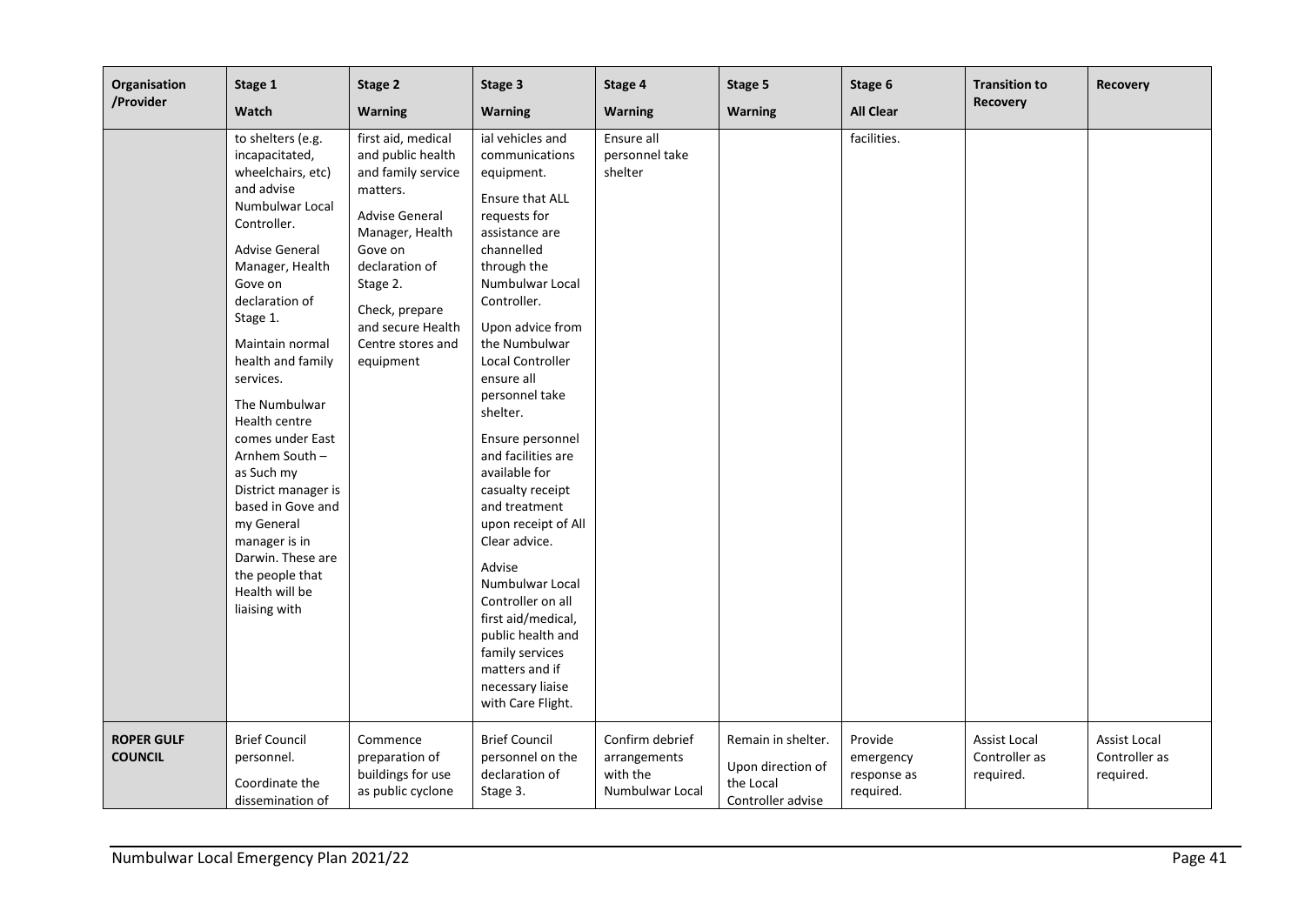| Organisation<br>/Provider | Stage 1<br>Watch                                                                                                                                                                                                                                                                                                                                      | Stage 2<br><b>Warning</b>                                                                                                                                                                                                                     | Stage 3<br><b>Warning</b>                                                                                                                                                                                                                                                                                                                                                                                                                                | Stage 4<br><b>Warning</b>                                                                                                                                                                                                                                                                                                                                                                                                                 | Stage 5<br><b>Warning</b>                                                        | Stage 6<br><b>All Clear</b>                                                                                               | <b>Transition to</b><br><b>Recovery</b>                                              | <b>Recovery</b>                                                                      |
|---------------------------|-------------------------------------------------------------------------------------------------------------------------------------------------------------------------------------------------------------------------------------------------------------------------------------------------------------------------------------------------------|-----------------------------------------------------------------------------------------------------------------------------------------------------------------------------------------------------------------------------------------------|----------------------------------------------------------------------------------------------------------------------------------------------------------------------------------------------------------------------------------------------------------------------------------------------------------------------------------------------------------------------------------------------------------------------------------------------------------|-------------------------------------------------------------------------------------------------------------------------------------------------------------------------------------------------------------------------------------------------------------------------------------------------------------------------------------------------------------------------------------------------------------------------------------------|----------------------------------------------------------------------------------|---------------------------------------------------------------------------------------------------------------------------|--------------------------------------------------------------------------------------|--------------------------------------------------------------------------------------|
|                           | the Cyclone<br>Watch<br>information to the<br>public, and in<br>conjunction with<br>the Police, ensure<br>the community<br>and businesses<br>are informed.<br>Maintain services.<br>Establish and<br>maintain liaison<br>with the<br>Numbulwar Local<br>Controller to<br>provide regular<br>reports on status<br>of all Council<br>provided services. | shelters.<br><b>Brief Council</b><br>personnel.<br>Maintain services.<br>Advise the<br>Numbulwar Local<br>Controller on<br>essential service<br>matters.<br>Liaise with Health<br>Centre<br>representative on<br>community<br>service matters | Advise the<br>Numbulwar Local<br>Controller on<br>essential service<br>matters.<br>Ensure all<br>personnel take<br>shelter, when<br>directed.<br>When outside<br>movement is<br>considered safe,<br>provide qualified<br>personnel for<br>damage<br>assessment and<br>provide<br>Numbulwar Local<br>Controller with<br>regular SITREPs.<br>If necessary,<br>restore services<br>according to<br>priorities given by<br>the Numbulwar<br>Local Controller | Controller.<br>Advise all Council<br>personnel and<br>advice the<br>Numbulwar Local<br>Controller when<br>all Council<br>personnel are<br>accounted for.<br>Provide<br>information for<br>inclusion in the<br>final SITREP as<br>requested by the<br>Numbulwar Local<br>Controller.<br>Ensure all Council<br>equipment used in<br>the operation is<br>accounted for,<br>supervise,<br>cleaning/repair,<br>servicing and<br>refurbishment. | the Staff when it is<br>considered safe to<br>leave shelter.                     | Coordinate rescue<br>operations in<br>conjunction with<br>NT Police.                                                      |                                                                                      |                                                                                      |
| <b>POWERWATER</b>         | Attend meeting of<br>the Numbulwar<br><b>LEC</b><br>Liaise with other<br>departments/orga<br>nisations as<br>required.<br>Ensure all water<br>storage and fuel<br>facilities are filled                                                                                                                                                               | Attend meeting of<br>the Numbulwar<br><b>LEC</b><br>Continue to advise<br>Numbulwar Local<br>Controller on<br>state of<br>preparedness.<br>Maintain liaison                                                                                   | Attend meeting of<br>the Numbulwar<br><b>LEC</b><br>Advise the<br>Numbulwar Local<br>Controller on<br>essential service<br>matters.<br>When outside<br>movement is                                                                                                                                                                                                                                                                                       | Confirm debrief<br>arrangements<br>with the<br>Numbulwar Local<br>Controller.<br>If necessary,<br>restore services<br>according to<br>priorities given by<br>the Numbulwar                                                                                                                                                                                                                                                                | Remain in shelter.<br>At Direction of<br>Local Controller<br>commence<br>survey. | Ensure access is<br>restored to all<br>roads and public<br>facilities.<br>Continue clean-up<br>effort of the<br>township. | Continue clean-up<br>effort of the<br>township.<br>Restore all public<br>facilities. | Continue clean-up<br>effort of the<br>township.<br>Restore all public<br>facilities. |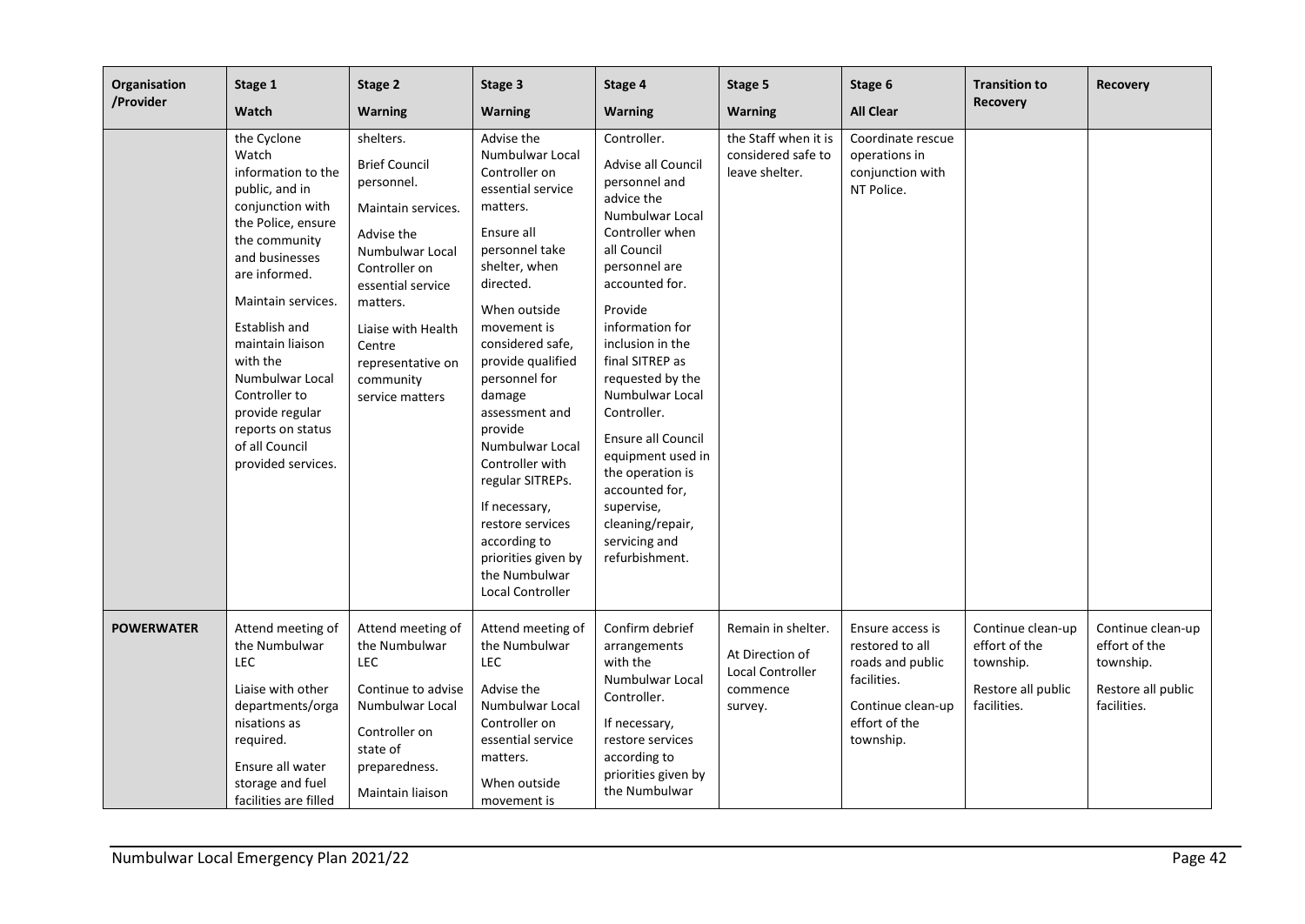| Organisation<br>/Provider | Stage 1<br>Watch                                                                                                                                          | Stage 2<br><b>Warning</b>                                                                                                                                           | Stage 3<br><b>Warning</b>                                                                                                                                                                               | Stage 4<br><b>Warning</b>                                                          | Stage 5<br><b>Warning</b> | Stage 6<br><b>All Clear</b>                                                                                                                                                                                                                                                                                           | <b>Transition to</b><br><b>Recovery</b>                                                                                  | <b>Recovery</b> |
|---------------------------|-----------------------------------------------------------------------------------------------------------------------------------------------------------|---------------------------------------------------------------------------------------------------------------------------------------------------------------------|---------------------------------------------------------------------------------------------------------------------------------------------------------------------------------------------------------|------------------------------------------------------------------------------------|---------------------------|-----------------------------------------------------------------------------------------------------------------------------------------------------------------------------------------------------------------------------------------------------------------------------------------------------------------------|--------------------------------------------------------------------------------------------------------------------------|-----------------|
|                           | to capacity.<br>Check availability<br>of resources and<br>advise Numbulwar<br><b>Local Controller</b><br>on specific<br>PowerWater<br>matters.            | with other<br>departments/orga<br>nisations as<br>required.<br>Carry out<br>appropriate<br>protective or<br>preventative<br>measures as<br>required.                | considered safe,<br>conduct damage<br>assessment and<br>provide<br>Numbulwar Local<br>Controller with<br>regular SITREPs.                                                                               | Local Controller.                                                                  |                           |                                                                                                                                                                                                                                                                                                                       |                                                                                                                          |                 |
| <b>Education</b>          | Advise the Local<br>Controller of the<br>state or<br>preparedness and<br>availability of<br>human resources.<br>Maintain normal<br>education<br>services. | <b>Brief</b><br>Departmental<br>staff on<br>declaration of<br>Stage 2.<br>In conjunction<br>with the Local<br>Controller and<br>consider the<br>closure of schools. | <b>Brief</b><br>Departmental<br>staff on the<br>declaration of<br>Stage 3.<br>Ensure all<br>personnel take<br>shelter.<br>Where possible,<br>assist with welfare<br>and other<br>community<br>services. | <b>Brief</b><br>Departmental<br>staff.<br>Ensure all<br>personnel take<br>shelter. | Remain in shelter         | <b>Brief</b><br>Departmental<br>staff.<br>When it is<br>considered safe to<br>move outside<br>ascertain the<br>extent of injury to<br>persons and<br>damage to<br>property as<br>directed by the<br>Local Controller<br><b>Restore facilities</b><br>and resume<br>normal education<br>duties as soon as<br>possible. | Advise Local<br>Recovery<br>Coordinator of<br>any urgent<br>priorities and<br>participate in<br>meetings as<br>required. |                 |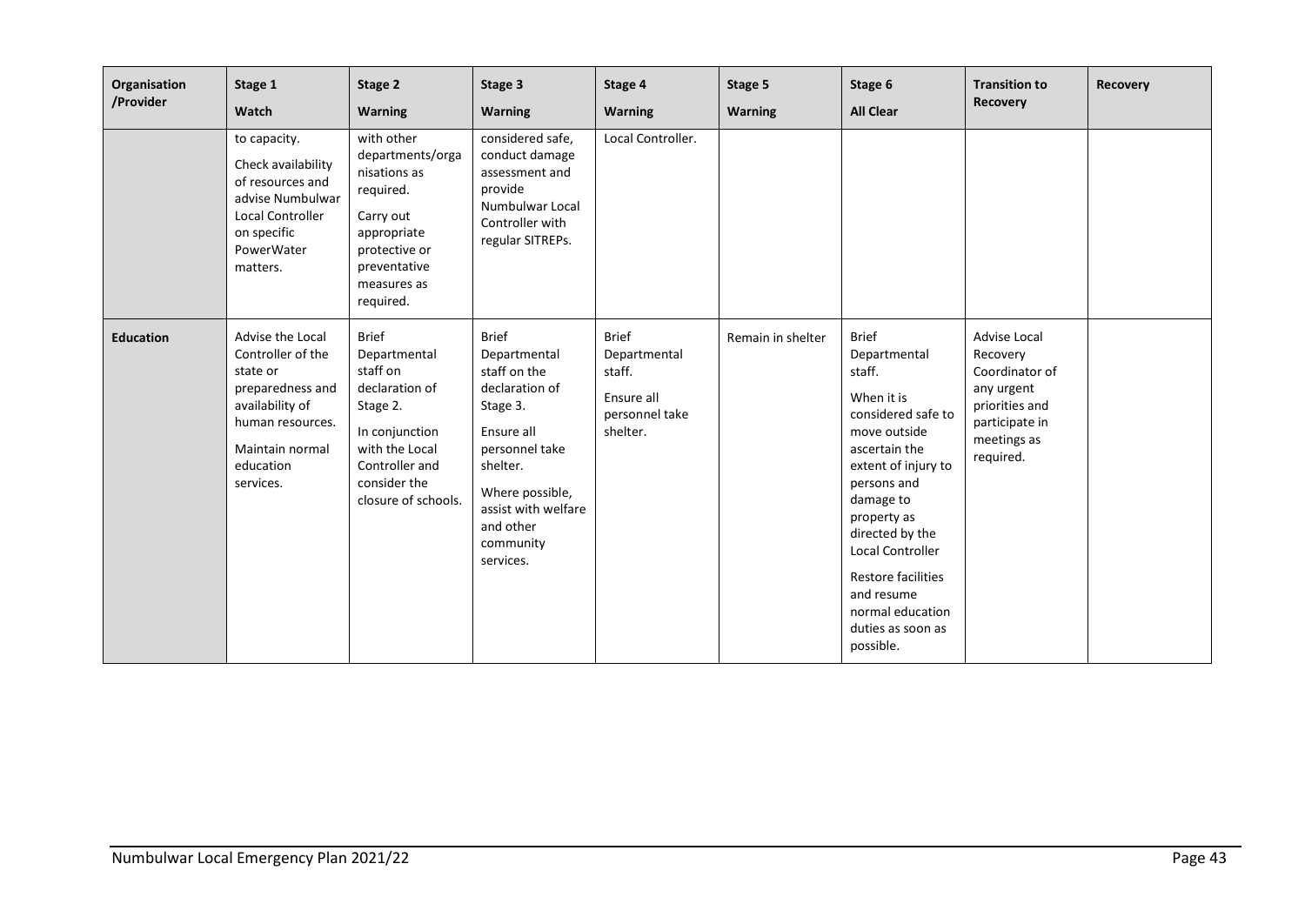#### <span id="page-43-0"></span>**Annex H: Evacuation Guideline**

Evacuation is a risk management strategy that can be used to mitigate the effects of an emergency or disaster on a community. Evacuation involves moving people to a safer location, and is usually considered to include the return of the affected community. It is recommended that when advance warning is available to notify the Territory Emergency Management Council.

Evacuation is a complex process that has five distinct steps:

- 1. decision
- 2. warning
- 3. withdrawal
- 4. shelter
- 5. return.

Each step is linked and must be carefully planned and carried out in order for the entire process to be successful. Given an evacuation centre will only be opened as a part an evacuation, it is vital to have an understanding of the five-step process.



*Source: Five stages of Evacuation, Qld Government, 2011.*

#### **Emergency Shelters**

An emergency shelter can generally only operate for up to **48 hours.**

Although staffed by various community service providers, an emergency shelter offers minimal support services. People accessing a shelter are expected to be self-sufficient and provide their own food and emergency supplies.

Where longer-term emergency accommodation and support is required following a disaster or event, an evacuation centre may be set up. An evacuation centre is designed to accommodate people for short to medium periods of approximately **four to six weeks**, although this figure may vary.

An evacuation centre will provide some or all of the following services:

- meals
- beds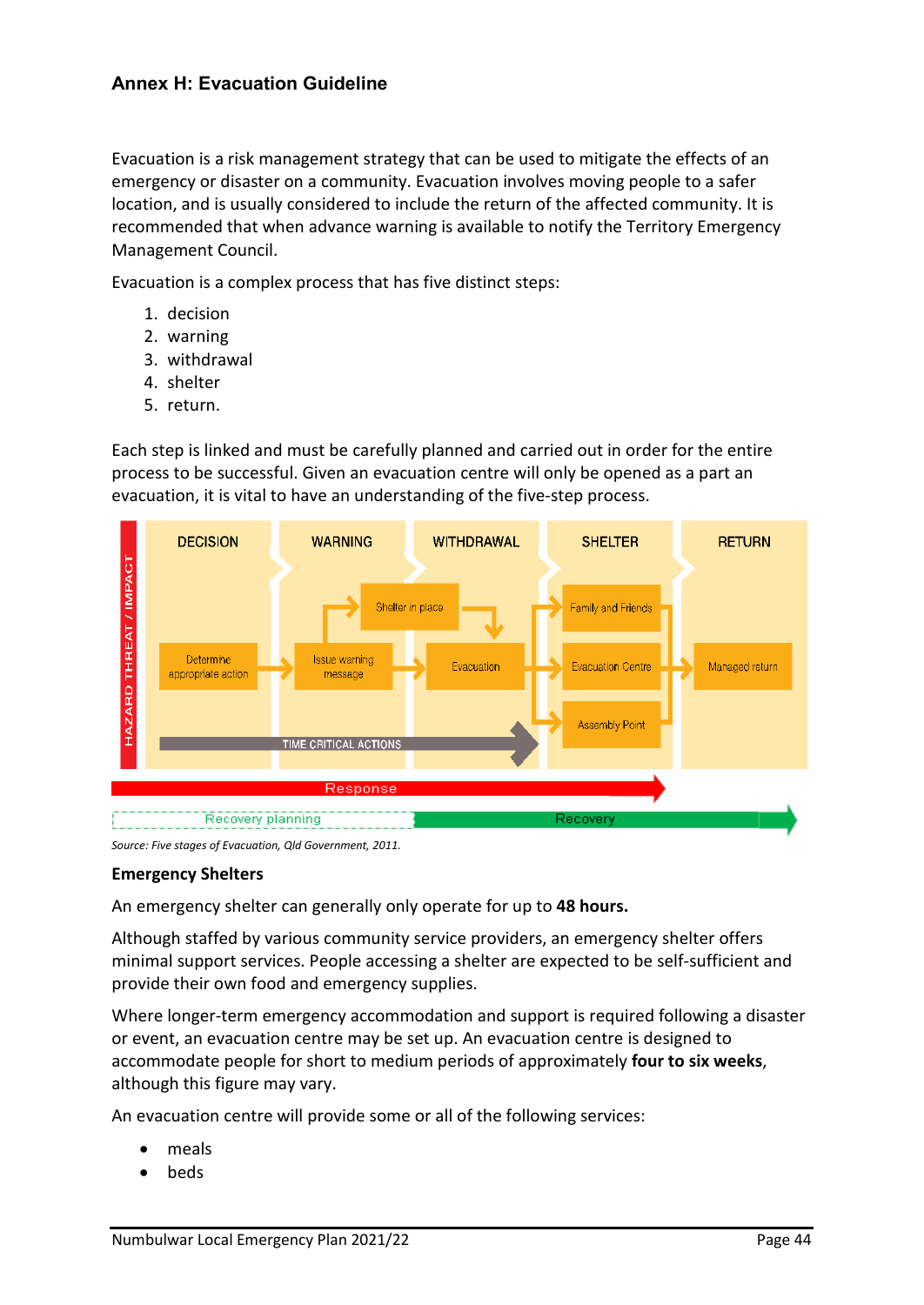- linen
- personal support
- medical services (or access to them)
- assistance accessing finances and recreational activities

An evacuation centre implies the provision of these services in contrast to an emergency shelter, in which people are expected to be self-sufficient.

#### **Identified Evacuation Centres**

For further information on evacuation centres / shelters management, refer to the NT Evacuation Centre Guide available on WebEOC.

#### **Evacuation Guidelines**

|                                                                                                           | <b>Stage 1 - Decision</b>                                                                                                                                                                                                                                                                                                                                                                                                                                                                                                                                                                                                                                                                                                                                                                                                                                                                              |                                                                                          |
|-----------------------------------------------------------------------------------------------------------|--------------------------------------------------------------------------------------------------------------------------------------------------------------------------------------------------------------------------------------------------------------------------------------------------------------------------------------------------------------------------------------------------------------------------------------------------------------------------------------------------------------------------------------------------------------------------------------------------------------------------------------------------------------------------------------------------------------------------------------------------------------------------------------------------------------------------------------------------------------------------------------------------------|------------------------------------------------------------------------------------------|
| <b>Authority</b>                                                                                          | The Regional Controller will authorise the activation of the<br>evacuation plan.<br>This evacuation plan is to be approved by the Territory<br>Emergency Management Council prior to activation.                                                                                                                                                                                                                                                                                                                                                                                                                                                                                                                                                                                                                                                                                                       | Regional Controller<br>in conjunction with<br><b>TEMC</b>                                |
| <b>Legal references</b>                                                                                   | <b>Emergency Management Act and approved Local</b><br>Numbulwar Local Emergency Plan (LEP).<br>It is recommended that the Minister declares an Emergency<br>Situation under section 18 of the Emergency Management<br>Act when this evacuation plan is activated.                                                                                                                                                                                                                                                                                                                                                                                                                                                                                                                                                                                                                                      |                                                                                          |
| <b>Alternative to evacuation?</b><br>I.e. shelter in place,<br>temporary accommodation<br>on-site/nearby. | <b>Police Station</b><br>50<br>Local School<br>300<br>Houses marked 'S' or newly built houses<br>If needed residents will be progressively relocated within<br>the community to $\langle \rangle$ > for pre staging post a cyclone<br>impact.<br>Refer to the Numbulwar staging arrangements.                                                                                                                                                                                                                                                                                                                                                                                                                                                                                                                                                                                                          | Numbulwar<br>Local Controller to<br>arrange.                                             |
| <b>Summary of proposed</b><br>evacuation                                                                  | Decision - made by the Regional Controller when the<br>Numbulwar community cannot support residents in situ<br>during recovery.<br>The Numbulwar Local Controller to disseminate<br>information to the community.<br>Withdrawal - four stage process;<br>Numbulwar community to the Numbulwar School<br>a.<br>to be registered for evacuation to <location be<br="" to="">determined&gt;;<br/>Once registered, groups to move to the airstrip<br/>b.<br/>assembly area using buses/vehicles;<br/>Red Cross to register check utilising Register Find<br/>c.<br/>Reunite.<br/>Shelter - evacuees will be encouraged to stay with friends<br/>or family. The remainder will be accommodated at an<br/>evacuation centre <location be="" determined="" to=""><br/>Return - to be determined once recovery can sustain<br/>return to <location be="" determined="" to=""></location></location></location> | The decision will be<br>informed by<br>additional advice<br>from BOM up to<br>that time. |
| <b>Which</b><br>communities/outstations or<br>geographical area does the<br>evacuation apply to?          | Out Stations, Homelands and homesteads within<br>Numburindi District                                                                                                                                                                                                                                                                                                                                                                                                                                                                                                                                                                                                                                                                                                                                                                                                                                   | Arrangements<br>through Police and<br>Homelands                                          |
| <b>Vulnerable groups within</b><br>the community                                                          | The Medical Group will liaise with local health staff and<br>provide information on medically vulnerable people.                                                                                                                                                                                                                                                                                                                                                                                                                                                                                                                                                                                                                                                                                                                                                                                       | Medical Group &<br>Transport Group to                                                    |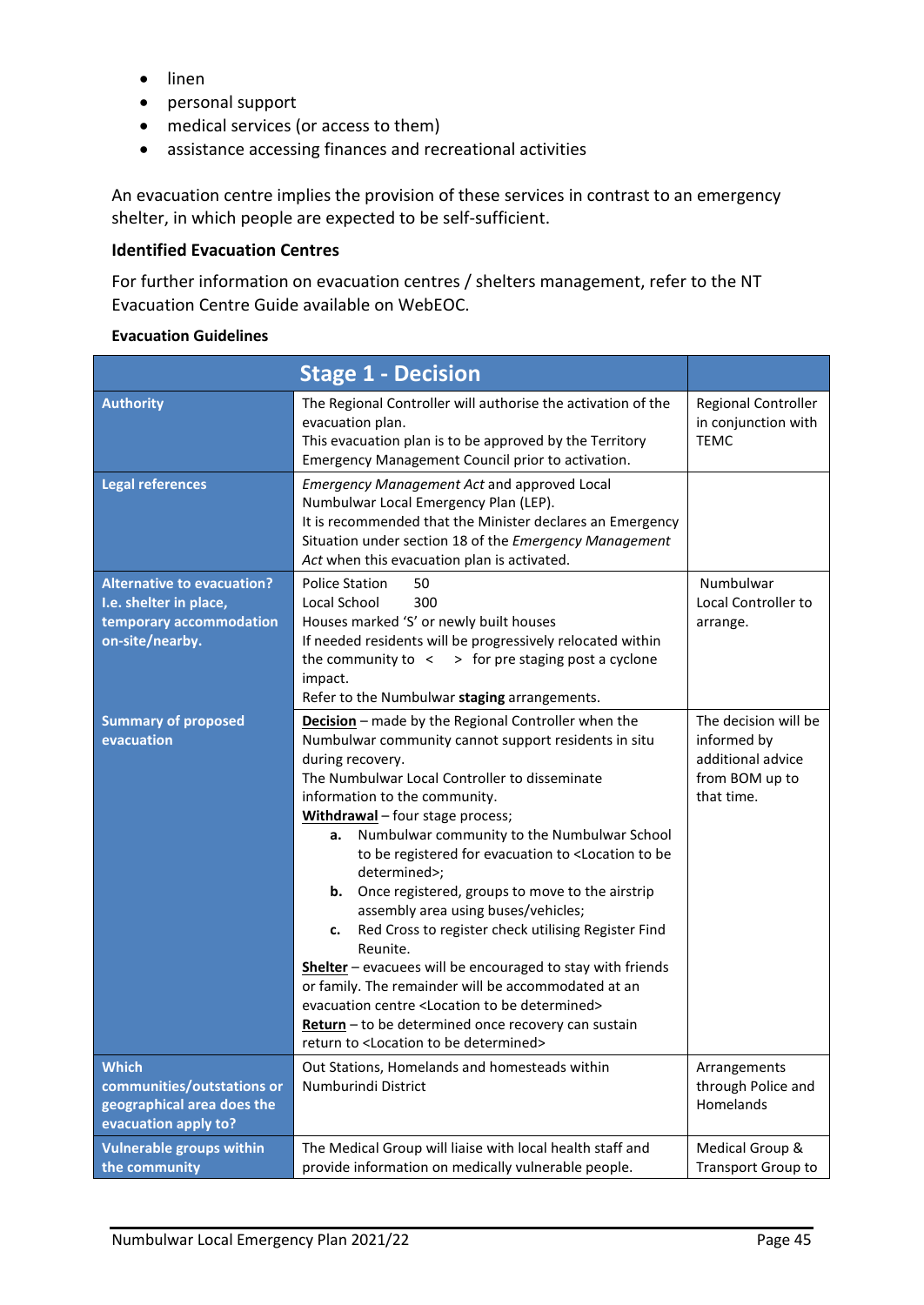|                                                                                                   | The Identified people will be evacuated <at a="" be<br="" time="" to="">determined&gt;.</at>                                                                                                                                                                                                                                                                                                                                                                                                                                                                                                                                                                                                                                                                                                                                                                                                                                                                                                                                                                                                                                                                                                                                                                                                                                                                                                                       | action.                                                         |
|---------------------------------------------------------------------------------------------------|--------------------------------------------------------------------------------------------------------------------------------------------------------------------------------------------------------------------------------------------------------------------------------------------------------------------------------------------------------------------------------------------------------------------------------------------------------------------------------------------------------------------------------------------------------------------------------------------------------------------------------------------------------------------------------------------------------------------------------------------------------------------------------------------------------------------------------------------------------------------------------------------------------------------------------------------------------------------------------------------------------------------------------------------------------------------------------------------------------------------------------------------------------------------------------------------------------------------------------------------------------------------------------------------------------------------------------------------------------------------------------------------------------------------|-----------------------------------------------------------------|
| <b>Community demographics</b><br>(approx. total number,<br>family groups, cultural<br>groups etc) | Refer to Evacuation Centre Guidelines p.21 (section 4.2)<br>Examine the demographic breakdown of the community to<br>be evacuated including<br>The total number of people being evacuated.<br>$\bullet$<br>An estimate of the number of people likely to require<br>$\bullet$<br>accommodation in the evacuation centre.<br>A breakdown of the evacuees to be accommodated by<br>$\bullet$<br>age and gender. For example, the number of family<br>groups and single persons, adult males and females,<br>teenage males and females, and the number of<br>primary school-aged children, toddlers and infants.<br>A summary of cultural considerations, family groups,<br>$\bullet$<br>skin groups and community groups.<br>Potential issues that may arise as a result of these<br>$\bullet$<br>groups being accommodated in close proximity to one<br>another.<br>A summary of people with health issues, including<br>٠<br>chronic diseases, illnesses and injuries.<br>Details of vulnerable clients (other than medically<br>٠<br>vulnerable), such as the elderly, frail and disabled (and<br>if they are accompanied by support i.e.: family<br>members)<br>Details of community workers also being evacuated<br>$\bullet$<br>who may be in a position to support the operation of<br>the evacuation centre. Examples include teachers,<br>nurses, health workers, shire staff, housing staff and<br>police. | Numbulwar Local<br>Controller to obtain<br>information.         |
| What is the nature of the<br>hazard?                                                              | Cyclone<br>$\bullet$                                                                                                                                                                                                                                                                                                                                                                                                                                                                                                                                                                                                                                                                                                                                                                                                                                                                                                                                                                                                                                                                                                                                                                                                                                                                                                                                                                                               |                                                                 |
| <b>Estimated duration of the</b><br>potential evacuation?                                         | <to be="" determined=""></to>                                                                                                                                                                                                                                                                                                                                                                                                                                                                                                                                                                                                                                                                                                                                                                                                                                                                                                                                                                                                                                                                                                                                                                                                                                                                                                                                                                                      |                                                                 |
| <b>Triggers for the evacuation</b>                                                                | <example<br>Evacuation planning to commence when the<br/>1.<br/>Location is under a "Tropical Cyclone Watch".<br/>Implement evacuation if the Cyclone category is at<br/>2.<br/>severe and impact has caused major damage and<br/>disruption to all services.<br/>Elderly and vulnerable people are to be<br/>3.<br/>considered for evacuation during the "TC Watch"<br/>due to limited health services.&gt;<br/>Further details of the intra-community relocation plan are<br/>required.</example<br>                                                                                                                                                                                                                                                                                                                                                                                                                                                                                                                                                                                                                                                                                                                                                                                                                                                                                                             | <b>Regional Controller</b><br>&<br>NTES to confirm<br>triggers. |
| <b>Self-evacuation</b>                                                                            | Where possible residents will be encouraged to self-<br>evacuate and make their own accommodation<br>arrangements if they wish to do so. Individuals and families<br>taking this option will be encouraged to register prior to<br>leaving the community.                                                                                                                                                                                                                                                                                                                                                                                                                                                                                                                                                                                                                                                                                                                                                                                                                                                                                                                                                                                                                                                                                                                                                          | Numbulwar<br>Local Controller                                   |
| <b>Responsibility for the</b><br>coordination Stage 1                                             | Regional Controller<br>Local Controller                                                                                                                                                                                                                                                                                                                                                                                                                                                                                                                                                                                                                                                                                                                                                                                                                                                                                                                                                                                                                                                                                                                                                                                                                                                                                                                                                                            |                                                                 |
|                                                                                                   | <b>Stage 2 - Warning of Evacuation</b>                                                                                                                                                                                                                                                                                                                                                                                                                                                                                                                                                                                                                                                                                                                                                                                                                                                                                                                                                                                                                                                                                                                                                                                                                                                                                                                                                                             |                                                                 |
| Who has the authority<br>to issue warnings?                                                       | Bureau of Meteorology will issue Tropical Cyclone advice and<br>warnings.                                                                                                                                                                                                                                                                                                                                                                                                                                                                                                                                                                                                                                                                                                                                                                                                                                                                                                                                                                                                                                                                                                                                                                                                                                                                                                                                          | <b>Regional Controller</b><br>to liaise with                    |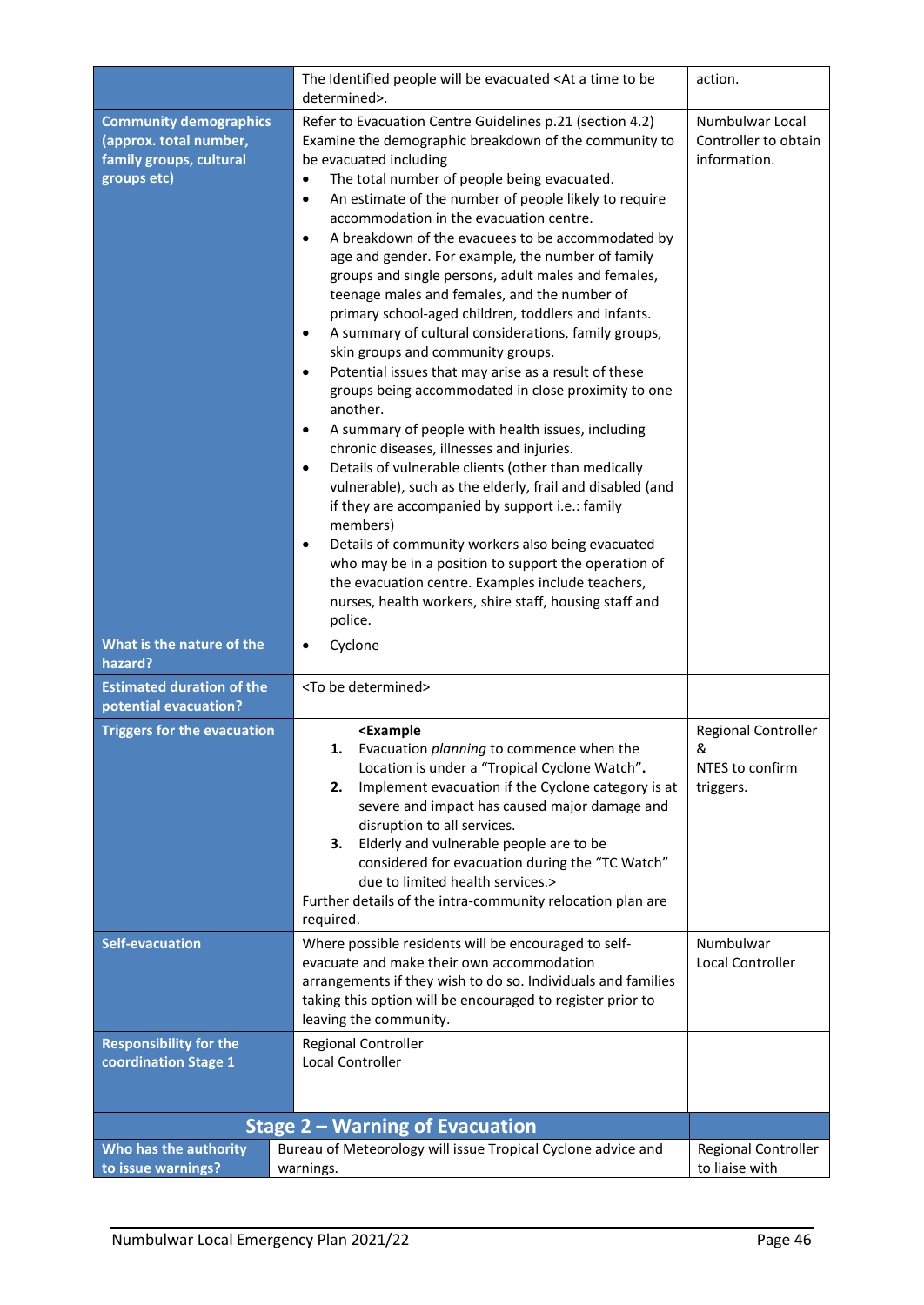| Regional Controller in consultation with the Public Information<br>Group and NTES<br>The Numbulwar Local Controller will coordinate the<br>dissemination of community level information. |  |
|------------------------------------------------------------------------------------------------------------------------------------------------------------------------------------------|--|
|                                                                                                                                                                                          |  |
|                                                                                                                                                                                          |  |
| <b>Process for issuing</b><br>At community level, the Numbulwar Local Controller is to<br>Numbulwar Local                                                                                |  |
| evacuation warnings<br>appoint a community spokesperson to disseminate up to date<br>Controller<br>and other information                                                                 |  |
| situational information at community meetings; which are to<br>be held immediately post a convening LEC meeting, at each                                                                 |  |
| declared stage of the Numbulwar LEP.                                                                                                                                                     |  |
|                                                                                                                                                                                          |  |
| A media brief approved by the Local Controller at each LEC                                                                                                                               |  |
| meeting, will be announced over the Local Radio station<br>containing current situational information, relevant safety                                                                   |  |
| information, what to prepare, when to self-evacuate, and                                                                                                                                 |  |
| where to go.                                                                                                                                                                             |  |
| When will warnings be<br>Immediately upon a decision to evacuate being made the<br>Numbulwar Local                                                                                       |  |
| issued (relative to the<br>Numbulwar LEC will commence coordinating residents to<br>Controller                                                                                           |  |
| impact of the hazard)?<br>prepare for transport.                                                                                                                                         |  |
| <b>What information will</b><br>Numbulwar Local<br>To be determined: considerations -                                                                                                    |  |
| the messages contain?<br>Outline of the proposed evacuation plan<br>Controller<br>$\qquad \qquad \blacksquare$                                                                           |  |
| (What do people need<br>Measure to prepare residences<br>$\overline{\phantom{a}}$                                                                                                        |  |
| to know?)<br>Safety issues; not overloading transport<br>Biosecurity &                                                                                                                   |  |
| Animal Welfare<br>Items to bring on the evacuation<br>$\overline{\phantom{a}}$                                                                                                           |  |
| Arrangements for pets and animals<br>Group liaison<br><b>Responsibility for the</b><br>Local Controller / Regional Controller                                                            |  |
| coordination of stage 2                                                                                                                                                                  |  |
| <b>Stage 3 - Withdrawal</b>                                                                                                                                                              |  |
| <b>Outline</b><br>Three stage process;                                                                                                                                                   |  |
| Numbulwar residents to <staging 1="" area="">;<br/>a.</staging>                                                                                                                          |  |
| <staging 1="" area=""> to Airport<br/>b.</staging>                                                                                                                                       |  |
| Numbulwar Airport to <location be="" determined="" to=""><br/>c.</location>                                                                                                              |  |
| <evacuation be="" centre="" determined="" to=""><br/>d.<br/>NTES / NTPOL<br/><b>Numbulwar Community</b><br/>Lead - NTES/NTPOL</evacuation>                                               |  |
| Overview - the community will gather at the Numbulwar<br>to the Airstrip                                                                                                                 |  |
| located at Numbulwar prior to being transported by community                                                                                                                             |  |
| buses to the airstrip.                                                                                                                                                                   |  |
|                                                                                                                                                                                          |  |
| Risks/other considerations: Evacuation should be                                                                                                                                         |  |
| undertaken during daylight hours, if possible. Risks include                                                                                                                             |  |
| inclement weather, persons with infectious diseases,                                                                                                                                     |  |
| vulnerable persons, and frail/elderly persons, chronically<br>ill.                                                                                                                       |  |
| Estimated time en-route: __ minutes each way<br>٠                                                                                                                                        |  |
| Estimated timeframe overall: __ hours utilising current<br>$\bullet$                                                                                                                     |  |
| resources.                                                                                                                                                                               |  |
| Alternate transport options: Walk?<br>٠                                                                                                                                                  |  |
| NTES/NTPOL<br><b>Assembly area</b><br><b>Numbulwar</b>                                                                                                                                   |  |
| Numbulwar will be utilised as an assembly point where people                                                                                                                             |  |
| will be transported to after pick up from homes to await<br>registration, buses and onward transport. This will also be the                                                              |  |
| point where evacuee registration will take place. Basic services                                                                                                                         |  |
| should be provided i.e. drinking water, information.                                                                                                                                     |  |
| Services to be provided: Red Cross<br>$\bullet$<br><b>Coordinator: Red Cross</b><br>$\bullet$                                                                                            |  |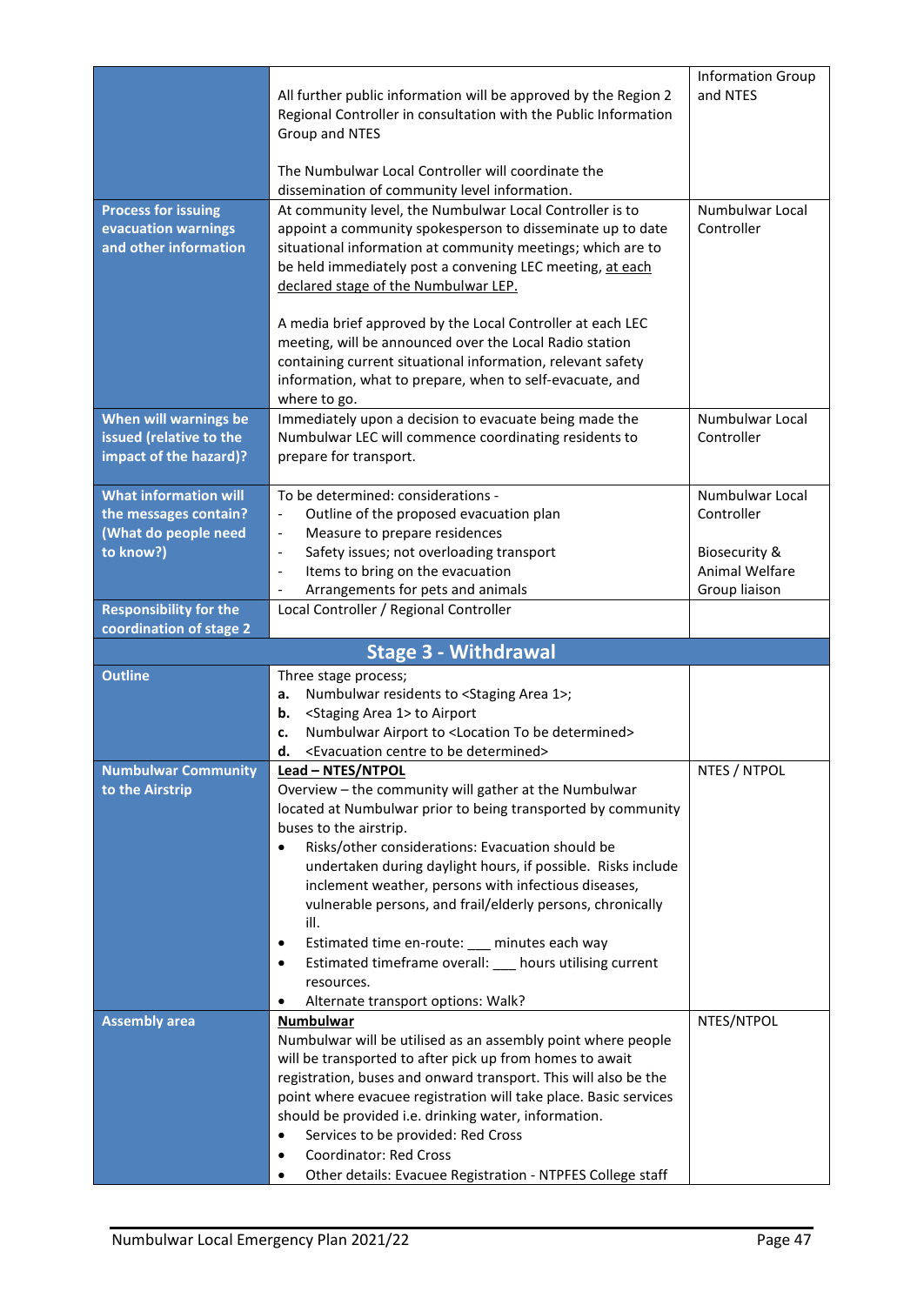|                                                                          | onsite will have log on access to the Register.Find.Reunite                                                               |                        |
|--------------------------------------------------------------------------|---------------------------------------------------------------------------------------------------------------------------|------------------------|
|                                                                          | system via the 3G network and hard copy registration                                                                      |                        |
|                                                                          | forms should there be a network failure.                                                                                  |                        |
|                                                                          | Residents will need to register at Numbulwar Club or<br>$\bullet$                                                         |                        |
|                                                                          | Airport if (self-evacuating) to be permitted access to the                                                                |                        |
|                                                                          | evacuation centre at <location be="" determined="" to=""></location>                                                      |                        |
| <b>Numbulwar to</b>                                                      | Lead - NTES/NTPOL                                                                                                         | NTES / NTPOL           |
| <location be<="" th="" to=""><th><b>Example</b></th><th></th></location> | <b>Example</b>                                                                                                            |                        |
| determined>                                                              | Lead - Transport Group                                                                                                    |                        |
|                                                                          | Overview - Transport Group has identified commercial                                                                      |                        |
|                                                                          | operators and the Police Air Section able to provide evacuation                                                           |                        |
|                                                                          | assistance.                                                                                                               |                        |
|                                                                          | Total proposed air assets: __________.                                                                                    |                        |
|                                                                          |                                                                                                                           |                        |
|                                                                          | Commercial operators will be charging commercial rates for                                                                |                        |
|                                                                          | their services at a cost of $(\xi$ ____________.                                                                          |                        |
|                                                                          |                                                                                                                           |                        |
|                                                                          | The operation will begin at ________ hrs with the first aircraft,                                                         |                        |
|                                                                          | leaving <to be="" determined=""> and arriving at Numbulwar at</to>                                                        |                        |
|                                                                          | hrs.                                                                                                                      |                        |
|                                                                          |                                                                                                                           |                        |
|                                                                          | The operation will continue throughout the day until all<br>$\bullet$                                                     |                        |
|                                                                          | community members are evacuated. It is estimated that                                                                     |                        |
|                                                                          | all community member can be evacuated by ________hrs                                                                      |                        |
|                                                                          | (arriving in <to be="" determined="">).</to>                                                                              |                        |
| < Location > Airport to                                                  | <b>Lead - Transport Group</b>                                                                                             | <b>Transport Group</b> |
| <b>Evacuation Centre <to< b=""></to<></b>                                | <b>Example</b>                                                                                                            |                        |
| be determined>                                                           | Overview - Buses (Buslink) will be on standby at <location th="" to<=""><th></th></location>                              |                        |
|                                                                          | be determined> Airport from ______ am to receive passengers                                                               |                        |
|                                                                          | and continue throughout the day transferring to <to be<="" th=""><th></th></to>                                           |                        |
|                                                                          | determined> only, as required. Transport staff will be on the                                                             |                        |
|                                                                          | ground at <location be="" determined="" to=""> Airport to marshal</location>                                              |                        |
|                                                                          | passengers on buses only. Buses to be arranged by the                                                                     |                        |
|                                                                          | Transport Group. Evacuees will be collected from <location th="" to<=""><th></th></location>                              |                        |
|                                                                          | be determined> Airport and transported to the <location be<="" th="" to=""><th></th></location>                           |                        |
|                                                                          | determined>.                                                                                                              |                        |
|                                                                          |                                                                                                                           |                        |
|                                                                          | A reception team provided by NT Police will meet evacuees and                                                             |                        |
|                                                                          | facilitate transport.                                                                                                     |                        |
|                                                                          |                                                                                                                           |                        |
|                                                                          | Details: to be determined<br>$\bullet$                                                                                    |                        |
|                                                                          | Estimated time en-route: ____ minutes<br>$\bullet$                                                                        |                        |
|                                                                          | Estimated timeframe: possibly ____ hours, dependant on<br>$\bullet$                                                       |                        |
|                                                                          | aircraft arrivals.                                                                                                        |                        |
|                                                                          | Alternate transport options:<br>٠                                                                                         |                        |
| <b>End point</b>                                                         | <location be="" determined="" to=""></location>                                                                           | EOC / Welfare          |
|                                                                          |                                                                                                                           | coordination           |
| <b>Transport of vulnerable</b>                                           | Medical Group to arrange transport of vulnerable people from                                                              | <b>Medical Group</b>   |
| members of the                                                           | the community to <location be="" determined="" to="">.</location>                                                         |                        |
| community                                                                |                                                                                                                           |                        |
| <b>Registration and</b>                                                  | Example                                                                                                                   | Welfare Group /        |
| tracking                                                                 | Welfare Group to activate registration arrangements.                                                                      | <b>NTPOL</b>           |
|                                                                          | Registration will be undertaken by NT Police and will occur at                                                            |                        |
|                                                                          | Numbulwar Club. Names of evacuees will be obtained prior to                                                               |                        |
|                                                                          | boarding buses.                                                                                                           |                        |
|                                                                          | Where possible details of individuals and families self-                                                                  |                        |
|                                                                          | evacuating to be obtained on arrival at the Numbulwar Airstrip.                                                           |                        |
|                                                                          |                                                                                                                           |                        |
|                                                                          |                                                                                                                           |                        |
|                                                                          | If persons are not registered as evacuees or self-evacuees they<br>will not be provided access to the evacuation shelter. |                        |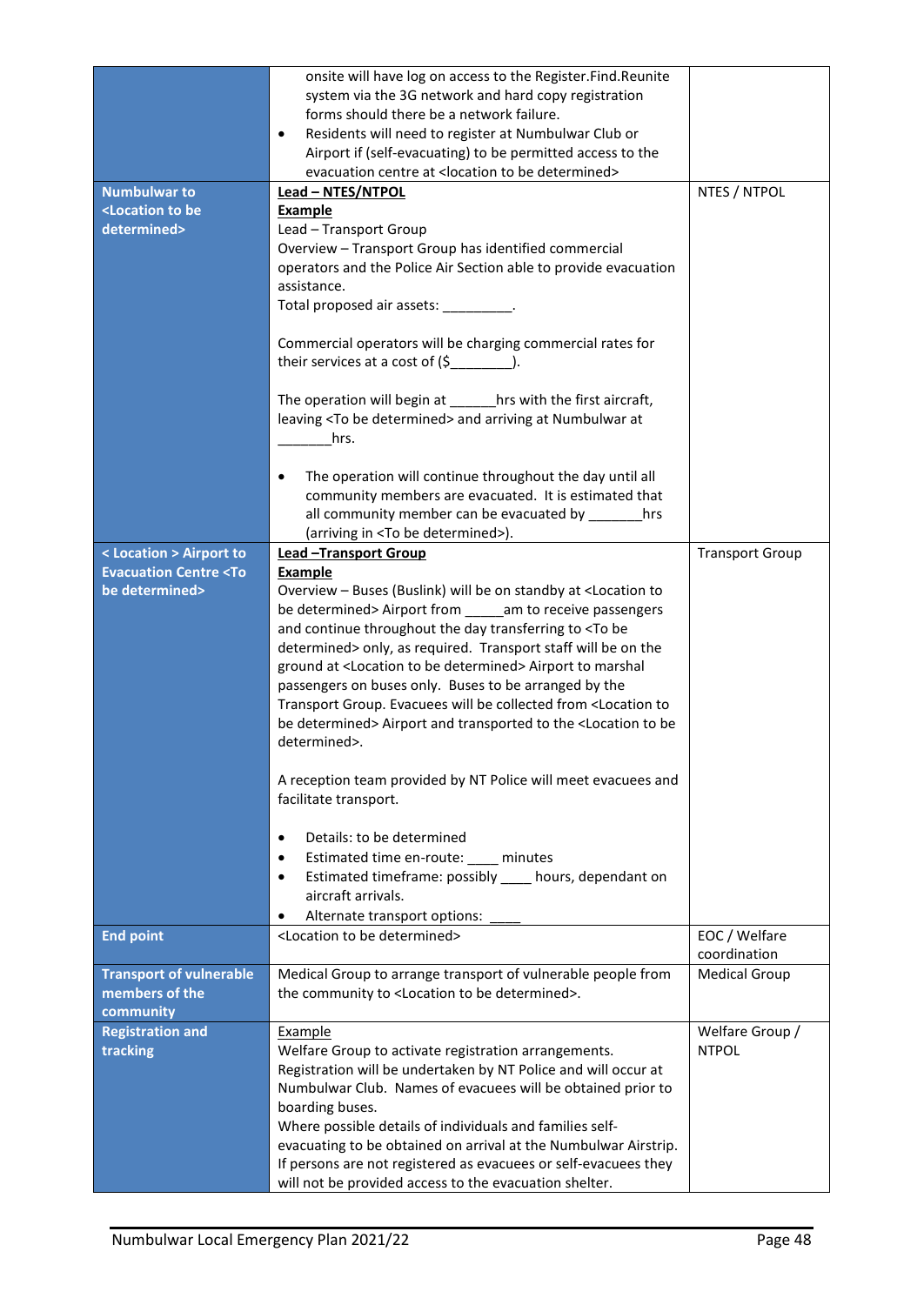| <b>Who will coordinate</b><br>stage 3?              | Regional Controller.                                                                                                                                                                        | EOC coordination.               |
|-----------------------------------------------------|---------------------------------------------------------------------------------------------------------------------------------------------------------------------------------------------|---------------------------------|
|                                                     | Stage 4 - Shelter                                                                                                                                                                           |                                 |
| <b>Overview</b>                                     | An evacuation centre will be established at the <location be<br="" to="">determined&gt;. The <location be="" determined="" to=""> will be the<br/>primary areas used.</location></location> |                                 |
| <b>Alternate shelter</b><br>options.                | Where possible evacuees will be encouraged to seek<br>alternative accommodation with family, friends or through<br>commercial accommodation.                                                |                                 |
| <b>Estimated duration of</b><br>the shelter phase   | <to be="" determined="">.</to>                                                                                                                                                              |                                 |
| <b>Arrangements for</b><br>domestic animals         | No domestic animals are to accompany evacuees. Any self-<br>evacuees with domestic animals will be expected to make their<br>own arrangements for the animals.                              | <b>Advise Animal</b><br>Welfare |
| <b>Roles</b>                                        |                                                                                                                                                                                             |                                 |
| <b>Director</b><br>$\bullet$                        | <b>CMC</b>                                                                                                                                                                                  | <b>CMC</b>                      |
| <b>Deputy Director</b><br>$\bullet$                 | <b>DCF</b>                                                                                                                                                                                  | <b>Welfare Group</b>            |
| Log./planning<br>$\bullet$                          | EOC.                                                                                                                                                                                        | NTES / NTPOL                    |
| <b>Admin teams</b><br>$\bullet$                     | EOC                                                                                                                                                                                         | CMC / Welfare<br>Group          |
| <b>Shift manager/s</b>                              | To be confirmed - drawn from pool of trained DCF staff.                                                                                                                                     | <b>Welfare Group</b>            |
| <b>Welfare Team</b><br>$\bullet$                    | To be confirmed                                                                                                                                                                             | <b>Welfare Group</b>            |
| <b>Facility Team</b><br>$\bullet$                   | Selected staff will lead this and arrange any maintenance<br>required using existing contractors.                                                                                           |                                 |
| <b>Sport and Rec Team</b><br>$\bullet$              | To be confirmed                                                                                                                                                                             |                                 |
|                                                     |                                                                                                                                                                                             |                                 |
| <b>Medical Team</b><br>$\bullet$                    | To be confirmed. It is likely St Johns volunteers will be<br>requested. Evacuees will be referred to off-site medical<br>services.                                                          | <b>Medical Group</b>            |
| <b>Public Health Team</b><br>$\bullet$              | <to be="" confirmed=""></to>                                                                                                                                                                | <b>Public Health</b><br>Group   |
| <b>Transport Team</b><br>$\bullet$                  | <to be="" confirmed=""></to>                                                                                                                                                                | <b>Transport Group</b>          |
| <b>Evacuation centre set-</b>                       | Refer to the Evacuation Centre Template for set-up                                                                                                                                          |                                 |
| <b>up</b>                                           | considerations                                                                                                                                                                              |                                 |
| What strategy will be                               | Closure of the evacuation centre will be largely dependent on                                                                                                                               |                                 |
| put in place to close the                           | the extent of inundation and complexity of the recovery                                                                                                                                     |                                 |
| evacuation centre?                                  | process.                                                                                                                                                                                    |                                 |
|                                                     | <b>Stage 5 - Return</b>                                                                                                                                                                     |                                 |
| <b>Indicators or triggers</b>                       | (refer to recovery action plan for the community)                                                                                                                                           |                                 |
| that will enable a return<br>Who is responsible for | <b>Dept. of Chief Minister</b><br>Recovery Coordination in conjunction with IMT.                                                                                                            |                                 |
| developing a plan for<br>the return?                |                                                                                                                                                                                             |                                 |
| <b>Transportation</b><br>$\bullet$                  | To be confirmed.                                                                                                                                                                            |                                 |
| Route/assembly<br>$\bullet$                         | To be confirmed.                                                                                                                                                                            |                                 |
| points en-route                                     |                                                                                                                                                                                             |                                 |
| <b>End point</b>                                    | To be confirmed.                                                                                                                                                                            |                                 |
| <b>How will information</b>                         | To be confirmed.                                                                                                                                                                            |                                 |
| about the return be                                 |                                                                                                                                                                                             |                                 |
| communicated to<br>evacuees?                        |                                                                                                                                                                                             |                                 |
| <b>What information needs</b>                       | To be confirmed.                                                                                                                                                                            |                                 |
| to be conveyed to the                               |                                                                                                                                                                                             |                                 |
| evacuated community                                 |                                                                                                                                                                                             |                                 |
| members?                                            |                                                                                                                                                                                             |                                 |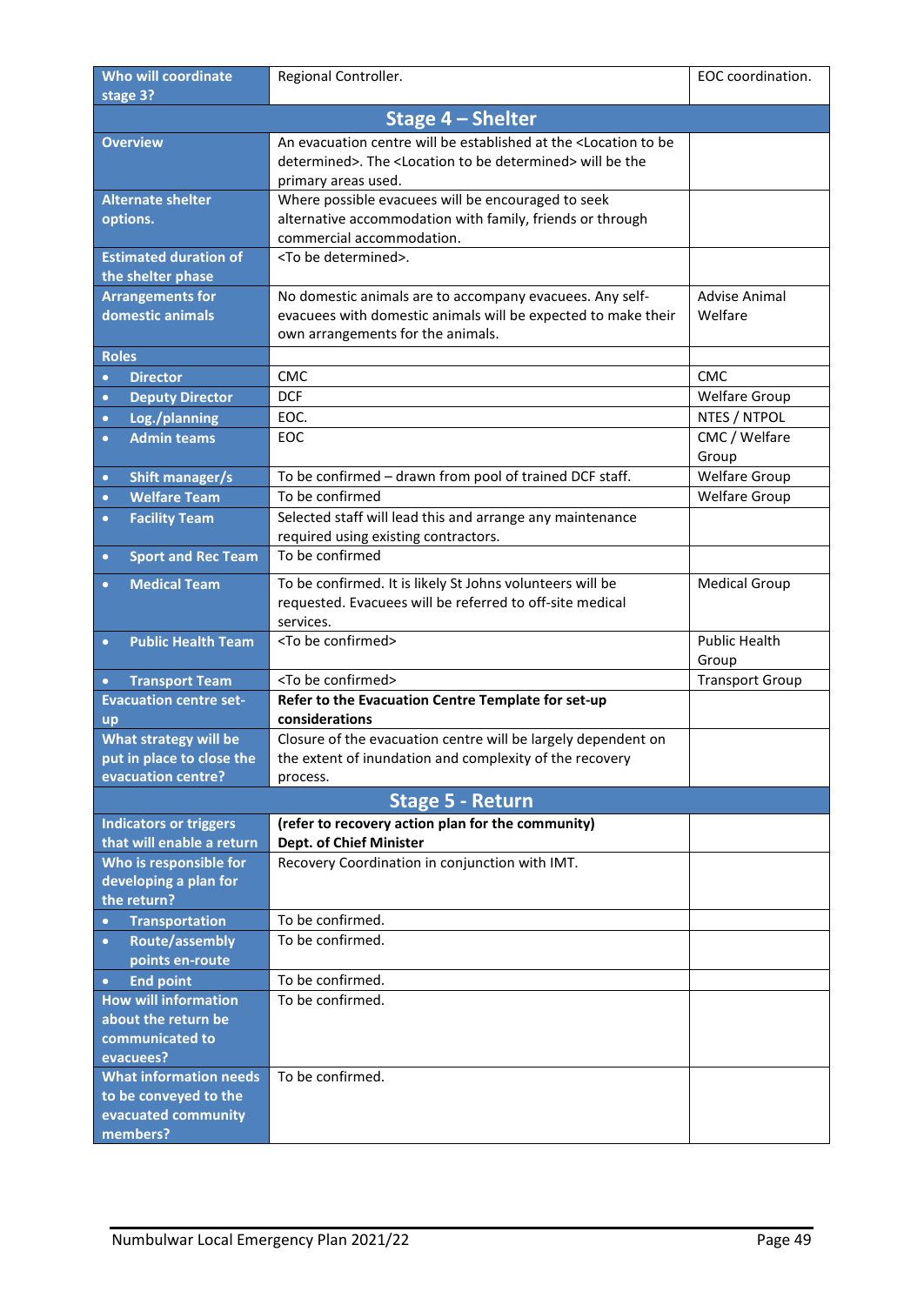### <span id="page-49-0"></span>**Annex I: SITREP Template**

| <b>SITREP NO:</b>      |       |     |
|------------------------|-------|-----|
| Date:                  |       |     |
| <b>Period covered:</b> | From: | To: |
| <b>AGENCY:</b>         |       |     |
|                        |       |     |
| Created by:            |       |     |
|                        |       |     |

Current Situation:

Objectives:

Present Key Issues:

Future Key Issues:

Recommendation(s):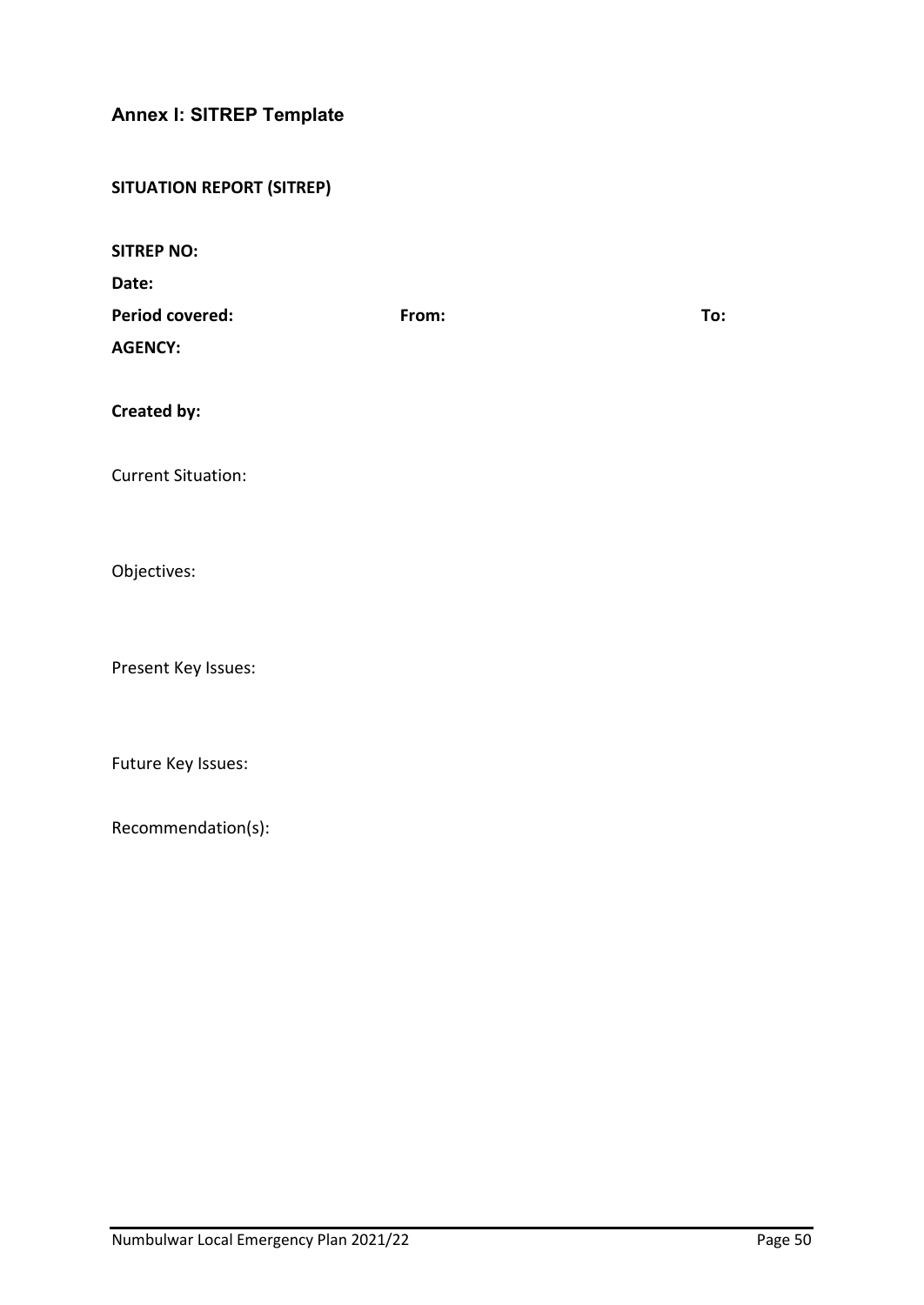#### <span id="page-50-0"></span>**Annex J: Summary of Response and Recovery Activities**

The following tables list a summary of possible response and recovery activities to be considered following an event.

Activities have been broken down and are listed under either response or recovery for simplicity and ease of use. In practice not all response activities will be completed during the response phase. Likewise not all recovery activities will commence after the transition to recovery.

The post event period of any event is highly dynamic produces many challenges, both foreseen and unpredicted. Response and Recovery Coordination must be flexible and able to adapt to the situation as it evolves.

This table is presented as a guide to assist emergency managers with operational decision making, planning and resource allocation. It also highlights the importance of Response and Recovery Coordination working collaboratively.

In most cases the points noted in this table and in the ensuing document are outlined in greater detail in functional group or agency plans.

| Transitional |                            |                                                                                                                                                                                                                                                                    |                     |          |                                                                                                                                                                                                                                                        |
|--------------|----------------------------|--------------------------------------------------------------------------------------------------------------------------------------------------------------------------------------------------------------------------------------------------------------------|---------------------|----------|--------------------------------------------------------------------------------------------------------------------------------------------------------------------------------------------------------------------------------------------------------|
|              |                            | <b>Response</b><br><b>PFES / EOC</b>                                                                                                                                                                                                                               | <b>Arrangements</b> |          | <b>Recovery</b><br><b>DCM / TCCC</b>                                                                                                                                                                                                                   |
|              | <b>Activity</b>            | <b>Response activities</b>                                                                                                                                                                                                                                         |                     |          | <b>Recovery activities</b>                                                                                                                                                                                                                             |
| 1.           | Situational<br>awareness   | Survey and rescue teams<br>Road clearance teams<br>Impact assessment teams<br>General public<br>Media reports                                                                                                                                                      |                     | u        | Continues in recovery through the use of impact<br>assessments and Outreach                                                                                                                                                                            |
| 2.           | <b>Public Information</b>  | Public Information Group stood up<br>Spokes persons identified<br>SecureNT activated                                                                                                                                                                               |                     | □<br>□   | Continues in recovery<br>Handover to long term recovery coordination                                                                                                                                                                                   |
| 3.           | Survey and<br>Rescue       | Survey teams deploy to designated areas<br>Critical sites surveyed<br>Deploy rescue teams - NTFRS and TRS provide<br>primary USAR capability                                                                                                                       |                     | Nil      |                                                                                                                                                                                                                                                        |
| 4.           | Road clearance             | Road patrol teams deploy and check assigned<br>routes<br>Road clearance to priority sites<br>Assess Stuart Hwy to Katherine (supply route)                                                                                                                         |                     |          | Monitoring and completing road clearance activities                                                                                                                                                                                                    |
| 5.           | Emergency<br>accommodation | Emergency accommodation and shelter<br>- welfare assembly centres (WAC)<br>- evacuation centres<br>Provision of resources that will enable people to<br>remain in their homes<br><b>Emergency clothing</b>                                                         |                     |          | Evacuation centres may continue into recovery.<br>Temporary accommodation options                                                                                                                                                                      |
| 6.           | Medical                    | Hospital<br>road clearance to the hospital<br>damage assessment<br>increase morgue capacity<br>divert patients from remote and regional<br>areas<br>power (fuel) and water supplies<br>Medical clinics and field hospitals<br>Determine the need for clinics to be |                     | Hospital | <b>Business continuity arrangements</b><br>Repair work<br>Department of Health-Health Centres<br>Repair work<br>Reopen other clinics<br>Support vulnerable people to return home.<br>GP clinics and pharmacies<br>Ongoing liaison by the Medical Group |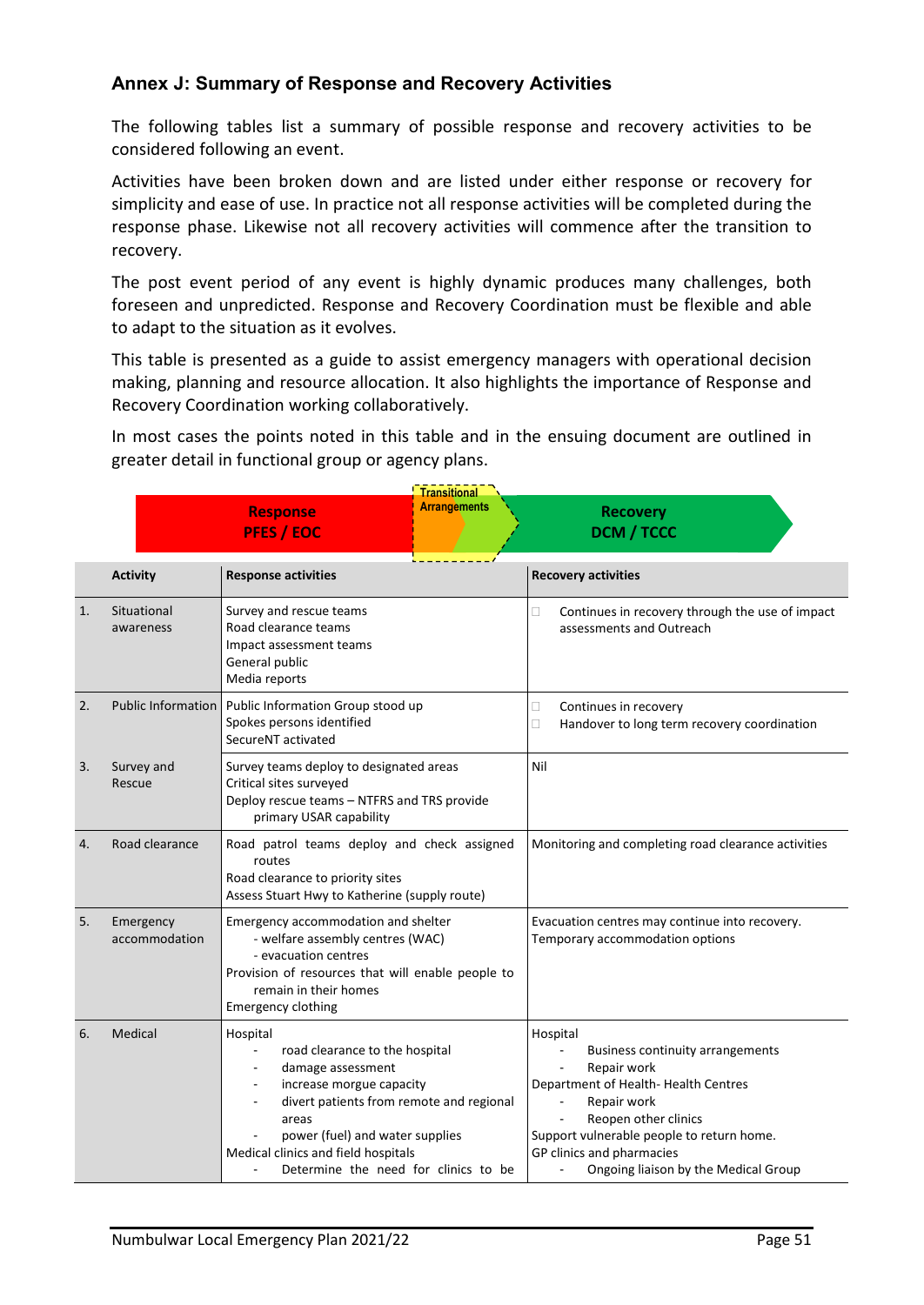|     |                                                 | opened<br>Assess damage to clinics<br>Deploy field hospital/s<br>Medical presence in WAC<br>0<br>Supplied by the Medical Group<br>Ambulance pick up points on key, cleared<br>Ц<br>roads<br>GP clinics and pharmacies<br>Identify GP clinics able to open<br>Identify pharmacies able to open<br>Medically vulnerable people<br>Support agencies to follow-up and<br>advise the Medical Group<br>Vulnerable people in shelters or WAC<br>Support for vulnerable people at<br>shelters<br>Care Flight | CareFlight - resume normal operations<br>St John Ambulance - resumption of core business                                                                                                                                                                                                                                     |
|-----|-------------------------------------------------|------------------------------------------------------------------------------------------------------------------------------------------------------------------------------------------------------------------------------------------------------------------------------------------------------------------------------------------------------------------------------------------------------------------------------------------------------------------------------------------------------|------------------------------------------------------------------------------------------------------------------------------------------------------------------------------------------------------------------------------------------------------------------------------------------------------------------------------|
| 7.  | <b>Essential goods</b><br>and services          | Establish emergency feeding and food distribution<br>points<br>Assessing the damage to suppliers and retailers of<br>critical resources<br>Assess the impact on barge operations and any<br>effect on the ability to supply remote<br>communities<br>Implement interim banking arrangements<br>Fuel<br>Fuel suppliers and point of sale                                                                                                                                                              | Encourage private business to reopen<br>Monitor levels and availability of critical resources<br>Manage logistics arrangements supplying resources<br>to outlying communities<br>Public Health inspections (food outlets)<br>Banking sector business continuity arrangements<br>Liaise with fuel suppliers, distributors and |
|     |                                                 | Manage fuel supplies to emergency power<br>generation                                                                                                                                                                                                                                                                                                                                                                                                                                                | wholesalers. Monitor fuel levels<br>Infrastructure repairs                                                                                                                                                                                                                                                                   |
|     |                                                 | Cash<br>Assess damage to banks and ATMs<br>Implement temporary arrangements                                                                                                                                                                                                                                                                                                                                                                                                                          | Implement long term arrangements                                                                                                                                                                                                                                                                                             |
| 8.  | Evacuation                                      | Evacuations within community<br>Evacuation out of community<br>Registration                                                                                                                                                                                                                                                                                                                                                                                                                          | Support services for evacuees<br>Recovery information for evacuees                                                                                                                                                                                                                                                           |
| 9.  | <b>Public Health</b>                            | Communicable disease control response<br>Drinking water safety standards<br>Sewage and waste disposal<br>Safe food distribution and advice<br>Vector and vermin control<br>Food and commercial premises                                                                                                                                                                                                                                                                                              | Ongoing in recovery                                                                                                                                                                                                                                                                                                          |
| 10. | <b>Utilities</b>                                | Power supply<br>Power generation<br>Water supply<br>Sewerage<br><b>Emergency sanitation</b>                                                                                                                                                                                                                                                                                                                                                                                                          | Recovery of the power network<br>Recovery of water and sewerage infrastructure                                                                                                                                                                                                                                               |
| 11. | Impact<br>Assessments                           | Training assessment teams<br><b>Initial Impact Assessments</b>                                                                                                                                                                                                                                                                                                                                                                                                                                       | Secondary Impact Assessments<br>Continued assessments through outreach                                                                                                                                                                                                                                                       |
| 12. | Transport infra-<br>structure (supply<br>lines) | Air (Airport/Airstrip)<br>Clear the runway to allow air movements<br>Establish a logistics hub at the airport<br>Terminal damage and operational capability<br>assessment                                                                                                                                                                                                                                                                                                                            | Monitor repairs and business continuity<br>□<br>activities                                                                                                                                                                                                                                                                   |
|     |                                                 | Road<br>Highway and critical access roads damage<br>assessment<br>Repair work to commence immediately                                                                                                                                                                                                                                                                                                                                                                                                | Planning and prioritising repair work of all affected<br>key Territory Highways (Stuart, Barkly, Victoria<br>and Arnhem)                                                                                                                                                                                                     |
|     |                                                 | Rail                                                                                                                                                                                                                                                                                                                                                                                                                                                                                                 |                                                                                                                                                                                                                                                                                                                              |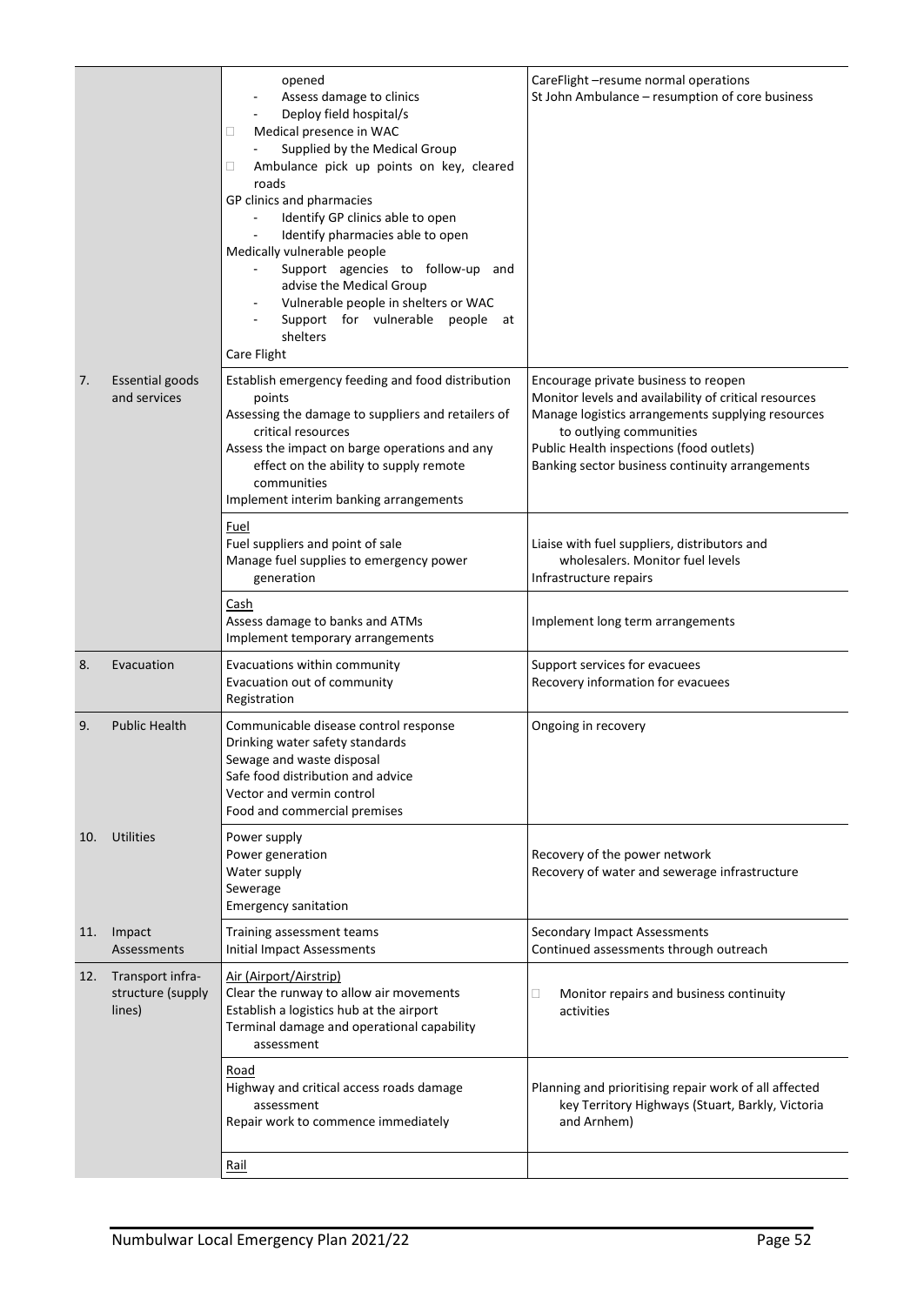|     |                               | Ask rail operator to assess damage to the                                                                                                                                                                                     | Liaising with GWA and Australasia Rail to<br>$\Box$                                                                                                                                                                                                                                                                    |
|-----|-------------------------------|-------------------------------------------------------------------------------------------------------------------------------------------------------------------------------------------------------------------------------|------------------------------------------------------------------------------------------------------------------------------------------------------------------------------------------------------------------------------------------------------------------------------------------------------------------------|
|     |                               | railway & associated infrastructure and report<br>outage estimation                                                                                                                                                           | monitor repair work                                                                                                                                                                                                                                                                                                    |
|     |                               | Port, Harbour and Barge<br>Assess damage to Port infrastructure and harbour<br>facilities<br>Assess the damage to barge facilities                                                                                            | Repairing infrastructure<br>Establish alternate arrangements for the supply of<br>remote communities                                                                                                                                                                                                                   |
| 13. | Waste<br>management           | Waste management requirements and develop<br>waste management plan if required                                                                                                                                                | Continues in recovery                                                                                                                                                                                                                                                                                                  |
| 14. | Repairs and<br>reconstruction | Private housing<br><b>Impact Assessments</b><br>Temporary repairs<br>Government buildings<br>□<br>Damage assessment<br><b>Public Housing</b><br>□<br><b>Impact Assessments</b><br>Private Industry<br>□<br>Damage assessments | Private housing<br>Information and support to facilitate<br>repairs.<br>Government buildings<br>□<br>Repairs and reconstruction<br><b>Public Housing</b><br>□<br>Long term repair plans<br>Private Industry<br>□<br>Repair and reconstruction<br>Temporary accommodation for a visiting<br>□<br>construction workforce |
| 15. | <b>Transport Services</b>     | Staged re-establishment of public transport<br>services                                                                                                                                                                       | Continues in recovery                                                                                                                                                                                                                                                                                                  |
| 16. | Tele-<br>communications       | Telstra and Optus will assess the damage to their<br>infrastructure<br>Put in place temporary measures to enable<br>landline and mobile services                                                                              | Repair damage networks and infrastructure                                                                                                                                                                                                                                                                              |
| 17. | Public safety                 | Police will maintain normal policing services to the<br>community                                                                                                                                                             | Gradual return to core business                                                                                                                                                                                                                                                                                        |
|     | 18. Pets                      | Temporary emergency arrangements for pets.                                                                                                                                                                                    | Reunite pets with their owners and cease emergency<br>support arrangements                                                                                                                                                                                                                                             |
|     | 19. Community<br>consultation | Information provision regarding the overall<br>situation, response efforts, what services are<br>available and how to access them                                                                                             | Community consultation process regarding long term<br>recovery and community development                                                                                                                                                                                                                               |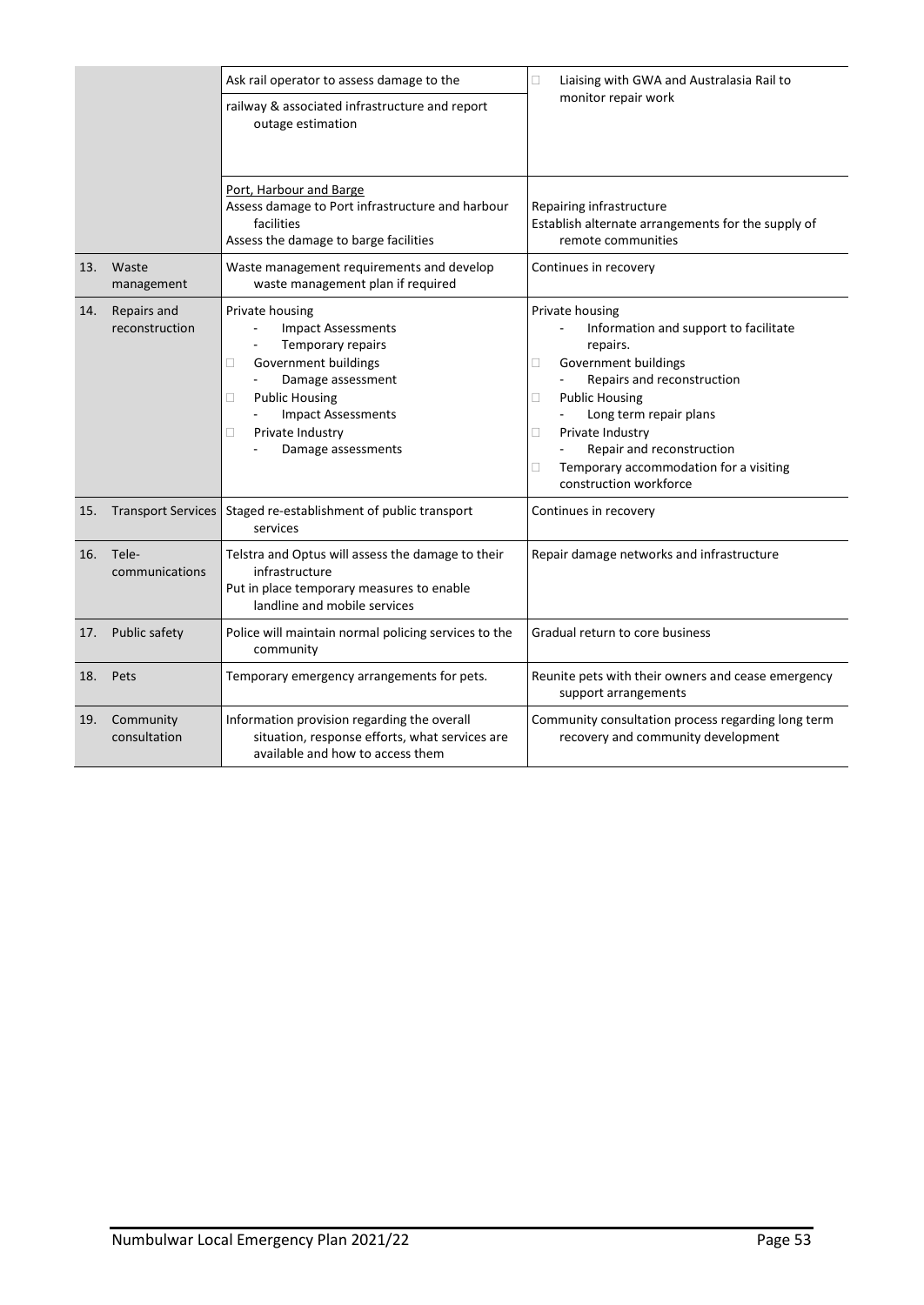#### **Annex K: Contact Details**

<span id="page-53-0"></span>

| <b>Position/Functional Group</b>                        | <b>Name</b>                 | <b>Email address</b>                     | <b>Work</b>  | <b>Mobile</b> | <b>After Hours</b> |
|---------------------------------------------------------|-----------------------------|------------------------------------------|--------------|---------------|--------------------|
| <b>Local Controller</b>                                 | <b>OIC Numbulwar Police</b> | Josh.Munday@pfes.nt.gov.au               | 08 8975 4183 |               | 131444 / 000       |
| <b>NTES Duty Officer</b>                                | Duty Officer                | territorydutyofficer.ntes@pfes.nt.gov.au |              |               |                    |
| NTES Area Manager                                       | Dave Travers                | David.Travers@pfes.nt.gov.au             | 08 8922 3902 |               | Sat                |
| <b>Health Centre Manager</b>                            | Rhonda Golsby-Smith         | Numbulwar.ClinicMgr@nt.gov.au            | 08 8975 4670 |               | Sat                |
| <b>Numbulwar Council Service</b><br>Manager (RGRC)      | Christine 'Lulu' Smith      | Christine.Smith@ropergulf.nt.gov.au      | 08 8975 4675 |               |                    |
| <b>Numbulwar Council Services</b><br>Coordinator (RGRC) | John Terepo                 | John.Terepo@ropergulf.nt.gov.au          |              |               |                    |
| <b>Big Rivers Recovery</b><br>Coordinator               | Will Bridgeman              | william.bridgeman@nt.gov.au              | 08 8973 8518 |               |                    |
| School Principal                                        | Cheryl Dwyer                | cheryl.dwyer@ntschools.net               | 08 8975 4650 |               |                    |
| <b>Power Water</b>                                      | <b>Troy Hayes</b>           | Mick1805@hotmail.com                     | 1800 245 090 |               |                    |
| Govt Engagement Coordinator                             | Reg Walker                  | Joyce.Torres@network.pmc.gov.au          | 08 8975 4968 |               |                    |
| Homelands Manager                                       | <b>Bob Burrows</b>          | numbulwarhomelands2@bigpond.com          | 08 8975 4005 |               | Sat                |
| Rangers                                                 | Trevor 'Harry' Dennis       | Samuel.hughes@nlc.org.au                 |              |               |                    |
| Numbirindi Store (ALPA)                                 | Hoang Nguyen                | Numburindi@alpa.asn.au                   | 08 8975 4083 |               |                    |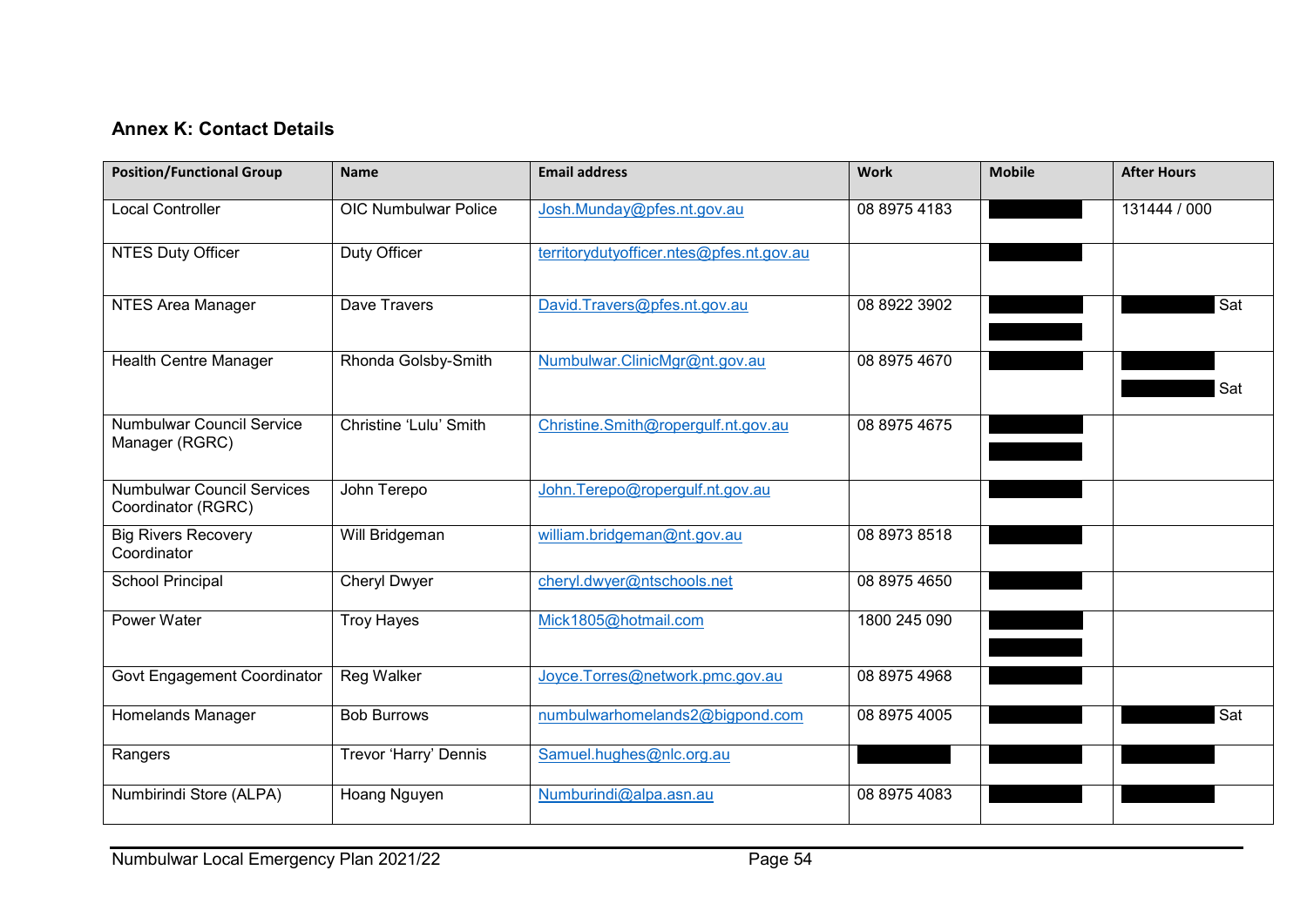|                                            |                        |                                                          |              | Sat |
|--------------------------------------------|------------------------|----------------------------------------------------------|--------------|-----|
| <b>NIAA</b>                                | Kathy Ann Numamurdirdi | <u>'kathy-</u><br>anne.numamurdirdi@official.niaa.gov.au |              |     |
| <b>CDP</b>                                 | Kristine Maholland     |                                                          |              |     |
| <b>Numbulwar Council Service</b><br>(RGRC) | Amanda Ngalmi          | Amanda.ngalmi@RoperGulf.nt.gov.au                        |              |     |
| <b>Newtown Store</b>                       | Derrick Lim            | Newtown-store@bigpond.com                                | 08 8975 4084 | Sat |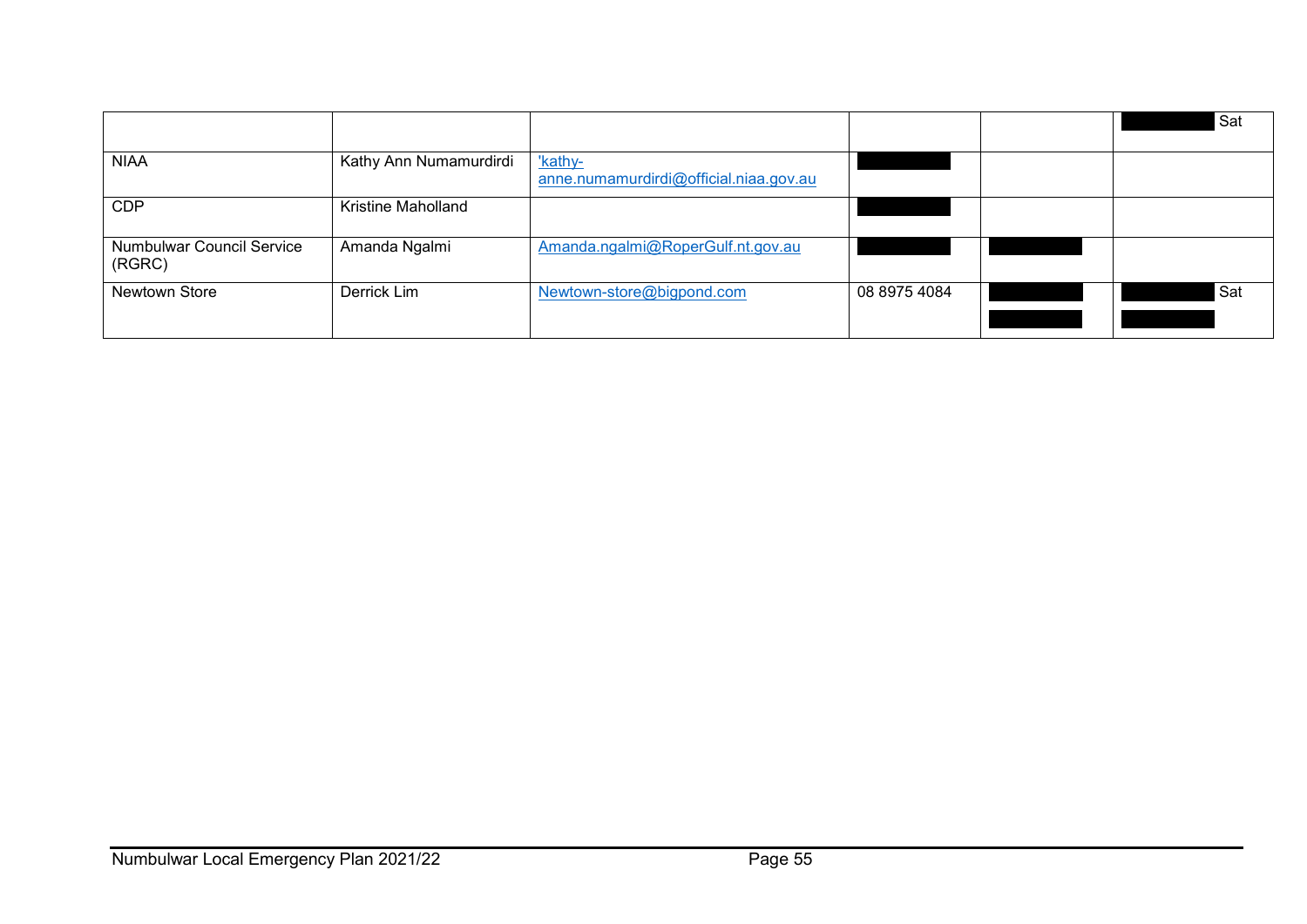- <span id="page-55-0"></span>1. The purpose of this Annex is to provide a framework for a debrief process which complements the Whole of Government Debrief Process. The process should not be confused with training or exercise evaluations but rather considered as a lessons learned opportunity. Lessons learned leads to improved operational effectiveness, increased cost efficiency and reduced operational risk.
- 2. The Debrief Process embeds continuous improvement into the delivery of activities pursuant to the Territory Emergency Plan (TEP). Consistent approaches to lessons learned will encourage adaptability, and flexibility across all functional areas; sharing of knowledge and experiences will assist with ongoing continuous improvement of people and organisations.
- 3. Implemented judiciously, a lessons learned approach can have a positive impact on organisational culture commensurate with increasing opportunities to achieve goals. Whilst lessons learned often begins in one organisation through an internal debrief processes, those lessons learned are often transferable across multi-agencies; this Whole of Government Debrief Process and Lessons Management aims to ensure learnings are translatable across multiple organisations.
- 4. One of the most critical steps in the lessons management is the collection of information and observations of persons involved in the operation. The collection of this information is not limited to persons involved in the operation itself or the actions of those who provided a response, but includes those who had involvement prior to including the promulgation and implementation of plans (as lessons to be learned is not limited to how an emergency was managed but also includes the planning processes).
- 5. Debriefing is more than simply producing a report at the end of an operation. It forms part of the broader process of learning and has significant influential impact on an agency and sensitises people into doing the right thing. It prevents confusion and misinterpretation for future operations and drives home the main reasons the agency implores a lessons management system – to ensure that the agency learns from their mistakes and what they do well and drives continuous improvement.
- 6. Debriefs are not about distributing blame, but rather shifting focus towards improving capacity and capability to respond to incidents in a way that reflects improved planning, process, technology, support, training and development. The inevitability that exists with decisions made on a risk based approach carries a certain level of accepted risk and this needs to be taken into account when debriefing.
- 7. During any operation, anyone involved in the operation should be recording activities where there are lessons to be learned; activities can include decision making and consequential responses.
- 8. Where decisions are made by an Incident Management Team member or a Functional Group Leader, those decisions should be recorded in the Decision Log in the WebEOC event. Decision Logs can be referred to as part of the debrief process.
- 9. A Hot Debrief is held immediately after the incident response is complete or when a person concludes their shift in response to the incident. It allows rapid capture of real-time feedback aimed at addressing pressing or immediate concerns. This is a key time to address any health or safety issues and provides an opportunity for instant feedback.
- 10. The Hot Debrief will be fed into the Whole of Government Debrief Process and Lessons Management. For the purpose, the following template is to be used and uploaded to WebEOC.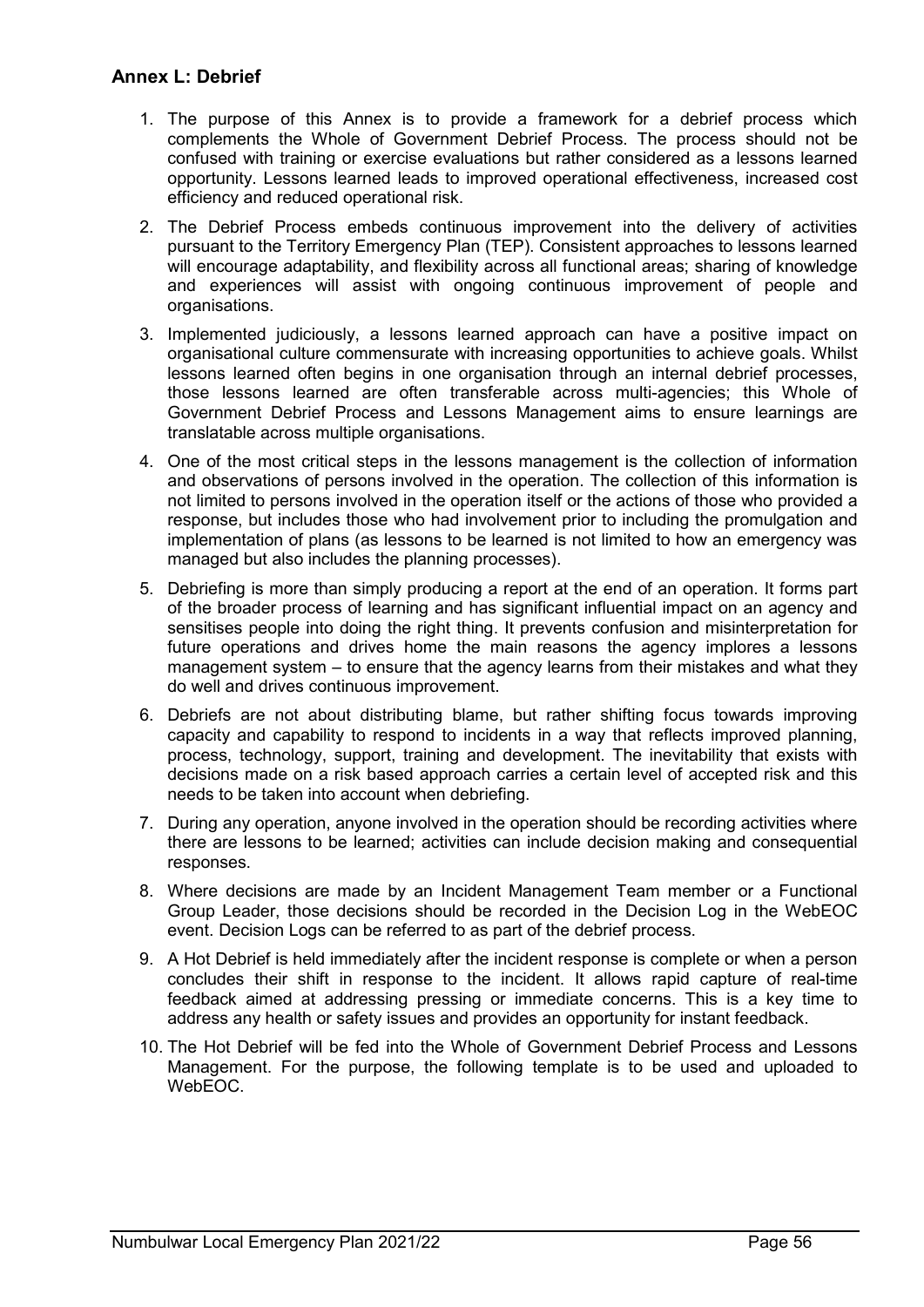## **RECORD OF DEBRIEF**

Operation / event: \_\_\_\_\_\_\_\_\_\_\_\_\_\_\_\_\_\_\_\_\_\_\_\_\_\_\_\_\_\_\_\_\_\_\_\_\_\_\_\_\_\_\_\_\_\_\_\_\_\_\_\_\_\_\_\_\_\_\_\_\_

| Date                                                                          |  |
|-------------------------------------------------------------------------------|--|
| Time                                                                          |  |
|                                                                               |  |
| Location debrief held                                                         |  |
| Operation background                                                          |  |
| (provide succinct detail of<br>sequence of events)                            |  |
| What went well                                                                |  |
| What could have been done<br>better                                           |  |
| What opportunities are there<br>for improvement                               |  |
| Did the agency have<br>sufficient capacity / capability                       |  |
| Other related issues that<br>contributed to the execution<br>of the operation |  |
| Open discussion points                                                        |  |
| Action items arising and<br>whom will monitor                                 |  |
| Are there any staff welfare<br>concerns                                       |  |
| Are there staff that deserve<br>recognition<br>detail of whom and why         |  |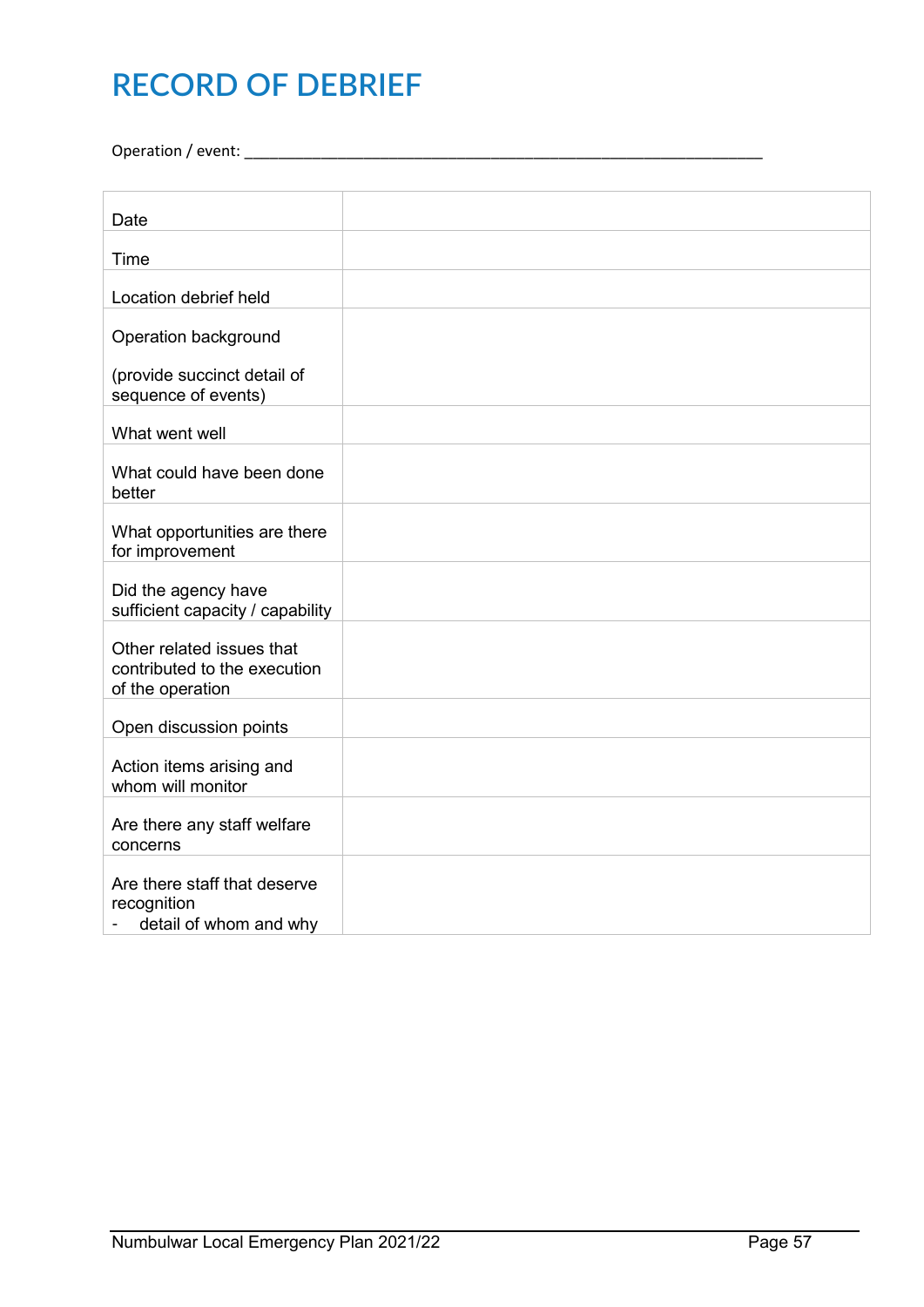### <span id="page-57-0"></span>**Annex M: Glossary**

| <b>Term</b>                        | In the context of this plan, this means:                                                                                                                                                                                                                                                         |
|------------------------------------|--------------------------------------------------------------------------------------------------------------------------------------------------------------------------------------------------------------------------------------------------------------------------------------------------|
| All Hazards Approach               | The application of one set of control, coordination and communication policies<br>and procedures in a universal manner to emergency situations of varying type<br>thereby promoting consistency of emergency management at all levels.                                                           |
| Affected area                      | A particular area where either an emergency situation, state of emergency or<br>state of disaster exists.                                                                                                                                                                                        |
| Approved emergency plan            | Means a plan approved under section 10930, 13(2), 16(2) of the Act.                                                                                                                                                                                                                              |
| Authorised Officer                 | Person or persons authorised under section 98 of the Act.                                                                                                                                                                                                                                        |
| <b>Chief Executive</b>             | The appointed position that leads the governance and management of a<br>service responsible for the effective exercise of the relevant statutory powers,<br>authorities, duties and functions consistent with the NT government policy.                                                          |
| Command                            | The authority to command is established in legislation or by agreement with<br>agency/organisations. Command relates to agencies/organisations, functions<br>and individuals. Situations are controlled.                                                                                         |
| Comprehensive approach             | The development of emergency and disaster arrangements to embrace the<br>aspects of prevention, preparedness, response, and recovery (PPRR). PPRR are<br>aspects of emergency management, not sequential phases. Syn. 'disaster<br>cycle', 'disaster phases' and 'PPRR'.<br>Source: AEM Glossary |
| Control                            | The overall direction of activities, agencies or individuals concerned (source;<br>SERM Act). Control operates horizontally across agencies / organisations,<br>functions and individuals. Situations are controlled.                                                                            |
| <b>Controlling Authority</b>       | The authorised agency which has the overall direction of activities, agencies or<br>individuals concerned.                                                                                                                                                                                       |
| Coordination                       | The bringing together of agencies and individuals to ensure effective<br>emergency and rescue management but does not include the control of<br>agencies, organisations and individuals by direction.<br>Source: SERM Act.                                                                       |
| Debrief                            | A meeting held during or at the end of an operation with the purpose of<br>assessing the conduct or results of an operation.                                                                                                                                                                     |
| Delegate                           | A person nominated to act as the representative of an officially appointed<br>position holder, having the same powers and authority to commit the<br>resources of the official employee.                                                                                                         |
| Emergency                          | Means an event that requires significant coordinated response using the<br>combined resources of the territory and non-government entities within the<br>Territory.                                                                                                                              |
| <b>Emergency Management</b><br>Act | A Bill for an Act to provide for matters relating to emergency management<br>and for related matters.                                                                                                                                                                                            |
| <b>Emergency Situation</b>         | Exists in an area once a declaration to that effect is declared by the minister                                                                                                                                                                                                                  |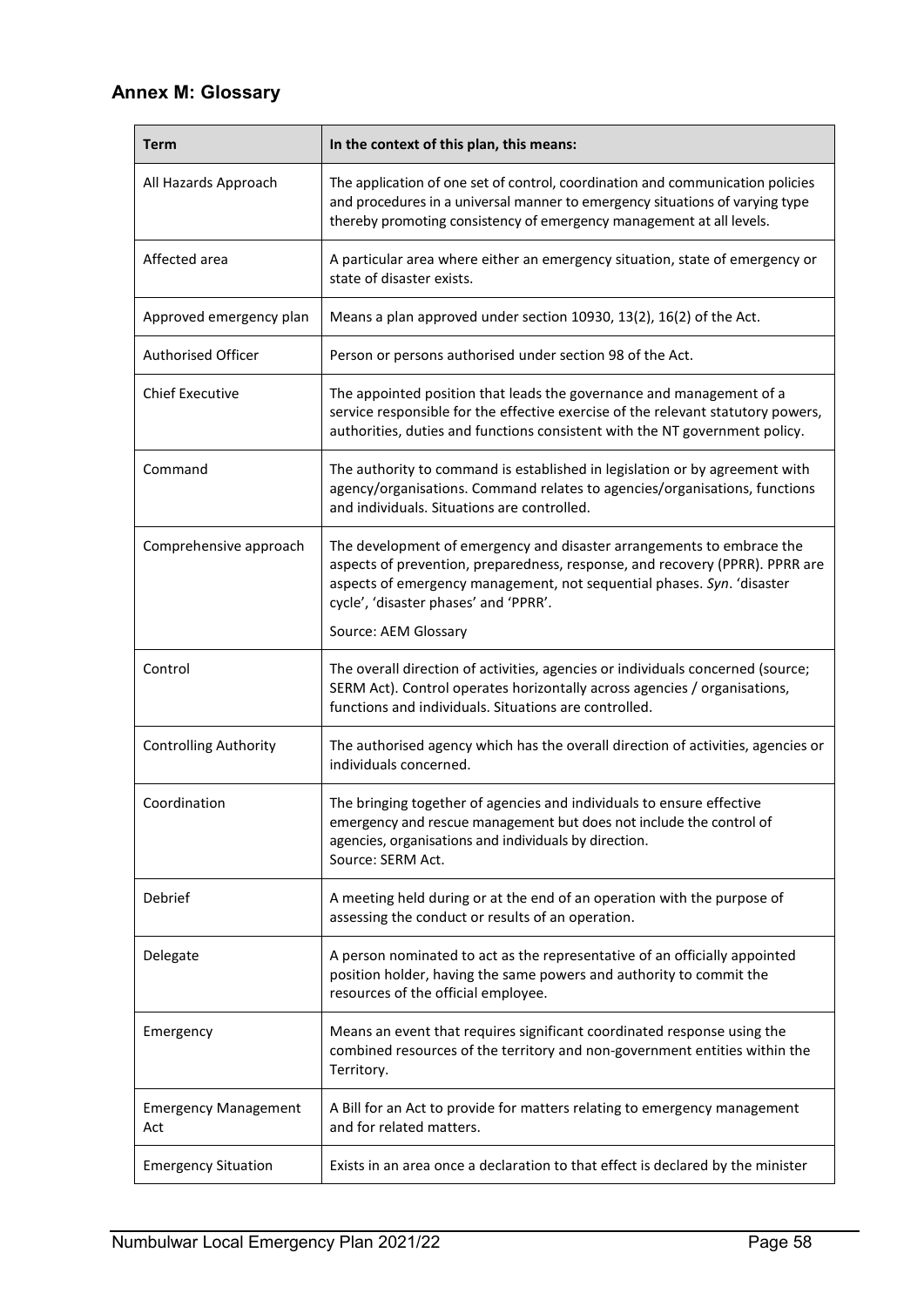|                                | under section 3 of the Act.                                                                                                                                                                                                    |
|--------------------------------|--------------------------------------------------------------------------------------------------------------------------------------------------------------------------------------------------------------------------------|
| <b>Functional Group</b>        | These responsibilities are laid out in functional plans and the Territory<br>Emergency Plan.                                                                                                                                   |
| Group Leader                   | The individual allocated responsibility to prepare for, respond to and<br>command and control a functional group in response to a specific hazard<br>based on their legislated and or technical capability and authority.      |
| Lead agency                    | An agency allocated responsibility to prepare for and respond to a specific<br>hazard based on their legislated and/or technical capability and authority.                                                                     |
| Hazard Management<br>Authority | The agency allocated responsibility to prepare for and respond to a specific<br>hazard based on their legislated and/or technical capability and authority.                                                                    |
| Participating organisations    | Agencies which provide a supporting role in preparing and responding to a<br>specific hazard based on their legislative and/or technical capability and<br>authority.                                                          |
| Preparedness                   | Arrangements to ensure that, should an emergency occur, all those resources<br>and services which are needed to cope with the effects can be efficiently<br>mobilised and deployed.                                            |
|                                | Measures to ensure that, should an emergency occur, communities, resources<br>and services are capable of coping with the effects. See also comprehensive<br>approach.                                                         |
|                                | Source: AEM Glossary.                                                                                                                                                                                                          |
| Prevention                     | Regulatory and physical measures to ensure that Emergencies are prevented,<br>or their effects mitigated. Measures to eliminate or reduce the incidence or<br>severity of emergencies. See also comprehensive approach.        |
|                                | Source: AEM Glossary.                                                                                                                                                                                                          |
| Recovery                       | The coordinated process of supporting emergency-affected communities in<br>reconstruction of the physical infrastructure and restoration of emotional,<br>social, economic and physical wellbeing. See comprehensive approach. |
|                                | Measures which support emergency-affected individuals and communities in<br>the reconstruction of the physical infrastructure and restoration of emotional,<br>economic and physical well-being.                               |
|                                | Source: AEM Glossary.                                                                                                                                                                                                          |
| Region                         | Means a region specified in a Gazette notice under section 27 of the Act.                                                                                                                                                      |
| Regional Controller            | For a region, means the Regional Emergency Controller for the region mention<br>in section 54 of the Act.                                                                                                                      |
| Response                       | Actions taken in anticipation of, during, and immediately after an emergency<br>to ensure that its effects are minimised, and that people affected are given<br>immediate relief and support.                                  |
|                                | Measures taken in anticipation of, during and immediately after an emergency<br>to ensure its effects are minimised. See also comprehensive approach.                                                                          |
|                                | Source: AEM Glossary.                                                                                                                                                                                                          |
| Responsibilities               | The state or fact of being responsible, answerable, or accountable for<br>something within one's power, control, or management. (Dictionary.com)                                                                               |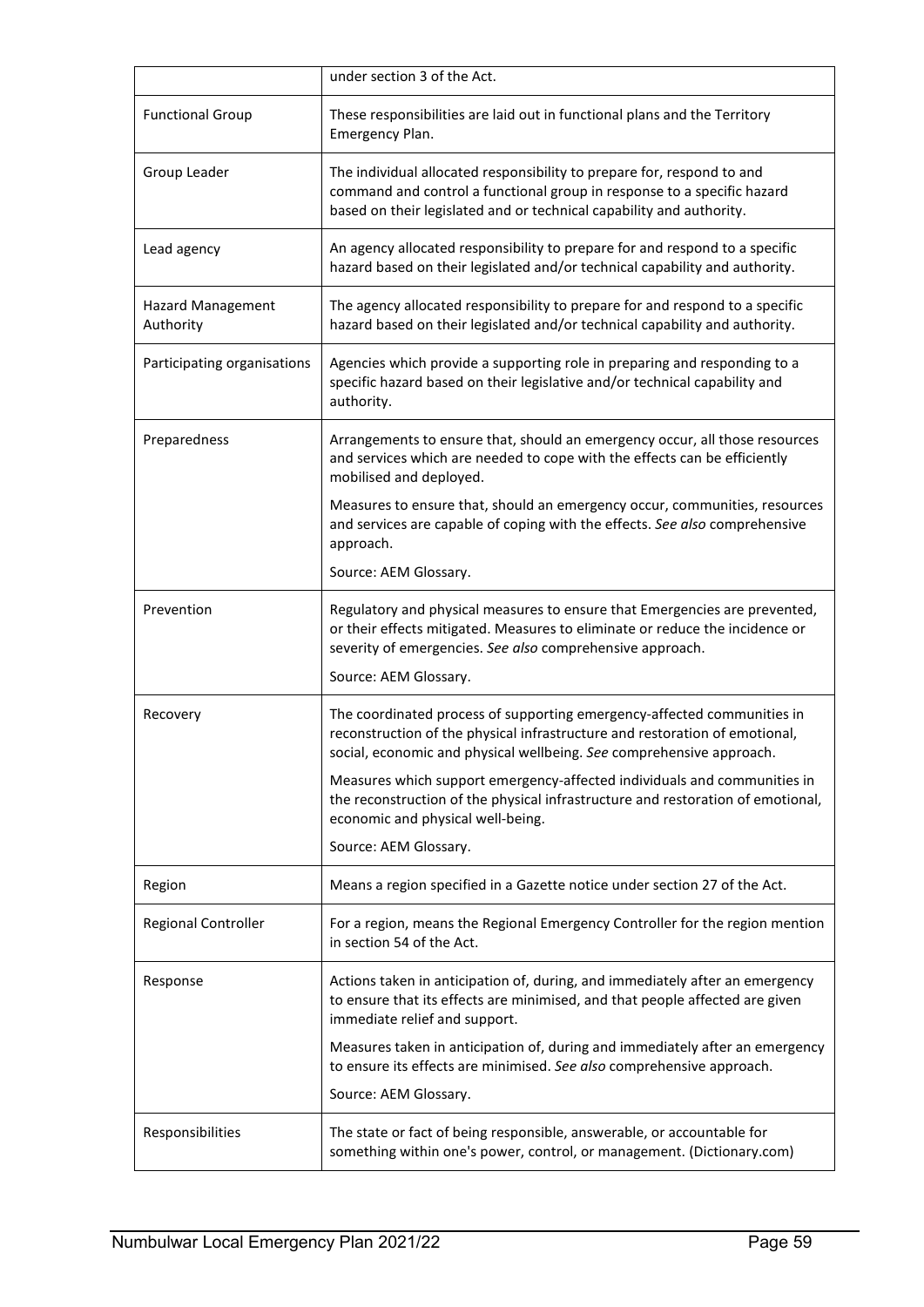| Risk                                                    | The effect of uncertainty or objectives. (ISO Guide 73.2009 Risk management<br>- Vocabulary)                                                                                                                                                                                         |
|---------------------------------------------------------|--------------------------------------------------------------------------------------------------------------------------------------------------------------------------------------------------------------------------------------------------------------------------------------|
| <b>Risk Identification</b>                              | The process of finding, recognising and describing risks (ISO Guide 73.2009<br>Risk management - Vocabulary).                                                                                                                                                                        |
| Stand down                                              | Transition from responding to an event back to normal core business and/or<br>recovery operations. There is no longer a requirement to respond to the event<br>and the threat is no longer present.                                                                                  |
| Stand up                                                | The operational state following "lean forward:" whereby resources are<br>mobilised, personnel are activated and operational activities commenced.<br>Disaster coordination centers are activated.                                                                                    |
| <b>State of Disaster</b>                                | Means a state of disaster declared under section 21 of the Act.                                                                                                                                                                                                                      |
| <b>State of Emergency</b>                               | Means a state of emergency declared under section 19 of the Act.                                                                                                                                                                                                                     |
| Volunteer member                                        | Means a member of the NTES appointed under section 52 of the Act.                                                                                                                                                                                                                    |
| Vulnerability                                           | The conditions determined by physical, social, economic and environmental<br>factors or processes, which increase the susceptibility of a community or<br>persons to the impact of hazards (National Emergency Risk Assessment<br>Guidelines).                                       |
| <b>Territory Controller</b>                             | Means the Territory Emergency Controller mentioned in section 28 of the Act.                                                                                                                                                                                                         |
| <b>Territory Emergency</b><br><b>Management Council</b> | The management council is established under the terms laid out in Division 4<br>of the Act.                                                                                                                                                                                          |
| <b>Territory Recovery</b><br>Coordinator                | Means the Territory Recovery Coordinator mentioned in section 32 of the Act.                                                                                                                                                                                                         |
| WebEOC                                                  | WebEOC is a critical information management system used throughout the<br>Northern Territory. It is used by agencies that have roles and responsibilities<br>under the NT Emergency Management Act during prevention, preparation,<br>response and recovery phases of any emergency. |